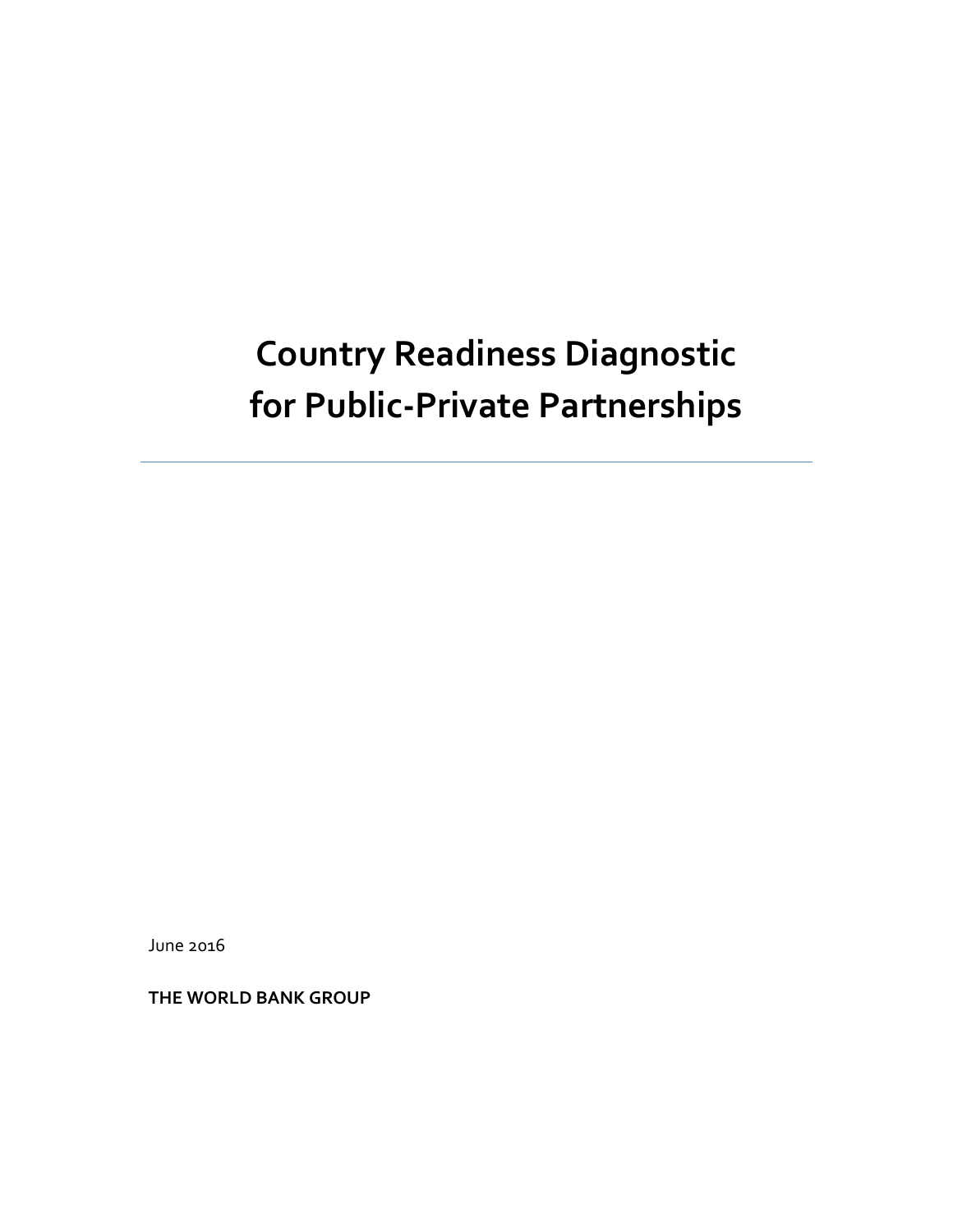# **TABLE OF CONTENTS**

|     | <b>INTRODUCTION</b><br>2                                              |                         |
|-----|-----------------------------------------------------------------------|-------------------------|
|     |                                                                       |                         |
|     |                                                                       |                         |
|     |                                                                       |                         |
|     |                                                                       |                         |
| 1.  | <b>COUNTRY SNAPSHOT</b><br>9                                          |                         |
| 1.1 |                                                                       |                         |
| 1.2 |                                                                       |                         |
| 1.3 |                                                                       |                         |
| 1.4 |                                                                       |                         |
| 1.5 |                                                                       |                         |
| 2.  | <b>PPP EXPERIENCE</b><br>-11                                          |                         |
| 3.  | STAKEHOLDER SUPPORT AND OWNERSHIP                                     | 13                      |
| 3.1 |                                                                       |                         |
| 3.2 |                                                                       |                         |
| 3.3 |                                                                       |                         |
| 4.  | <b>LEGISLATIVE AND REGULATORY FRAMEWORK</b>                           | 16                      |
| 4.1 | GENERAL PPP ENABLING LEGISLATION AND REGULATION  16                   |                         |
| 4.2 | SPECIFIC LEGISLATION AND REGULATION REGARDING UNSOLICITED PROPOSALS19 |                         |
| 4.3 |                                                                       |                         |
| 4.4 |                                                                       |                         |
| 4.5 |                                                                       |                         |
| 5.  | <b>INSTITUTIONAL FRAMEWORK</b>                                        | 23                      |
| 5.1 |                                                                       |                         |
| 5.2 |                                                                       |                         |
|     |                                                                       | $\overline{\mathbf{u}}$ |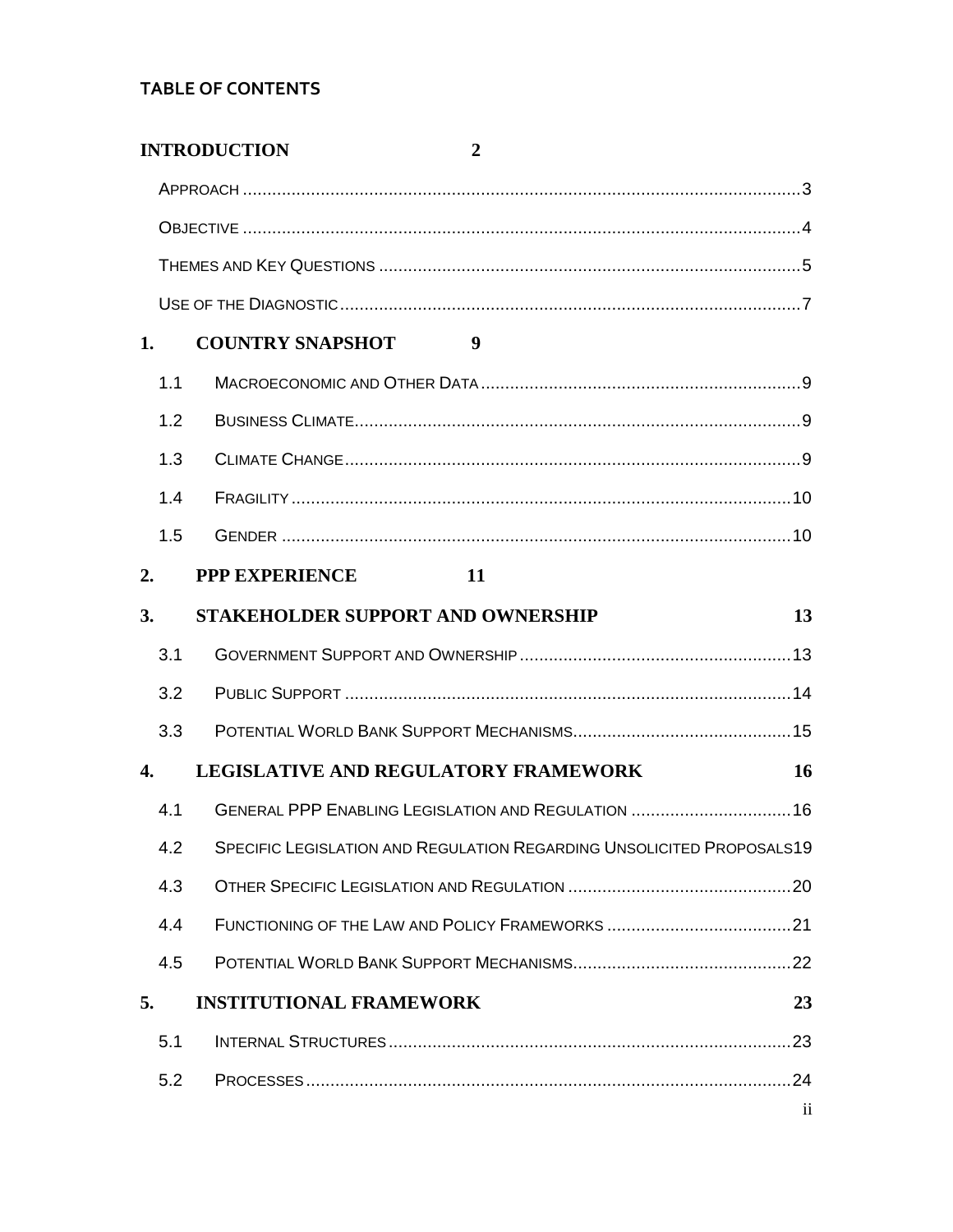| 5.3 |                                         |                                                                             |  |  |
|-----|-----------------------------------------|-----------------------------------------------------------------------------|--|--|
| 5.4 |                                         |                                                                             |  |  |
| 5.5 |                                         |                                                                             |  |  |
| 5.6 |                                         |                                                                             |  |  |
| 6.  | <b>FUNDING AND MANAGING FISCAL RISK</b> | 29                                                                          |  |  |
| 6.1 |                                         |                                                                             |  |  |
| 6.2 |                                         |                                                                             |  |  |
| 6.3 |                                         |                                                                             |  |  |
| 6.4 | 32                                      | <b>FRAMEWORK FOR MANAGING FISCAL COMMITMENTS AND CONTINGENT LIABILITIES</b> |  |  |
| 6.5 |                                         | PROJECT-SPECIFIC ASSESSMENT IN GOVERNMENT SUPPORT AND FCCL                  |  |  |
| 6.6 |                                         |                                                                             |  |  |
| 7.  | <b>ACCESS TO FINANCE</b><br>37          |                                                                             |  |  |
| 7.1 |                                         |                                                                             |  |  |
| 8.  | <b>TRANSPARENCY AND DISCLOSURE</b>      | 40                                                                          |  |  |
| 8.1 |                                         |                                                                             |  |  |
| 9.  | <b>GAP ASSESSMENT</b>                   | 42                                                                          |  |  |
| 10. | <b>DIAGNOSTIC ROAD MAP</b>              | 44                                                                          |  |  |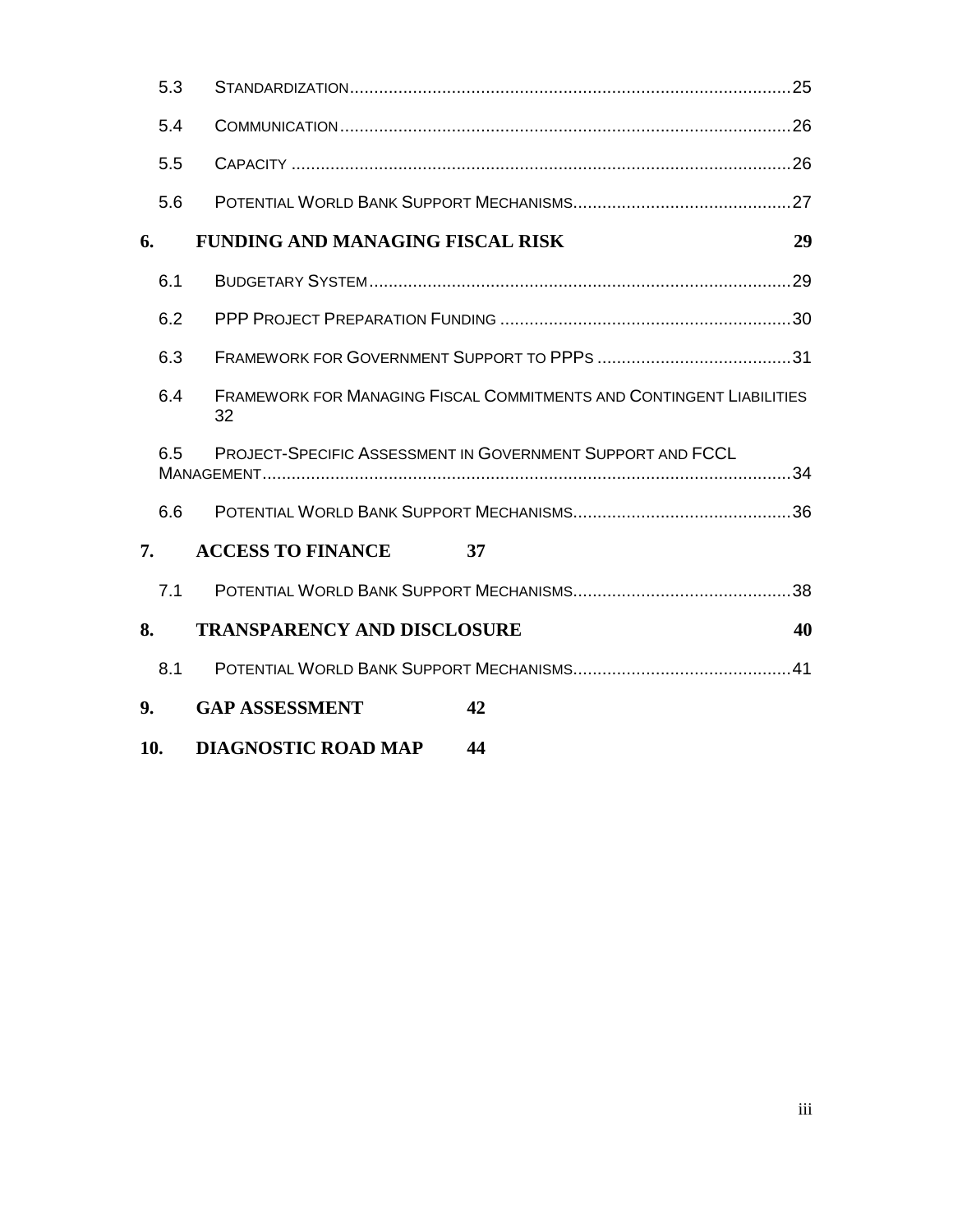# **LIST OF FIGURES**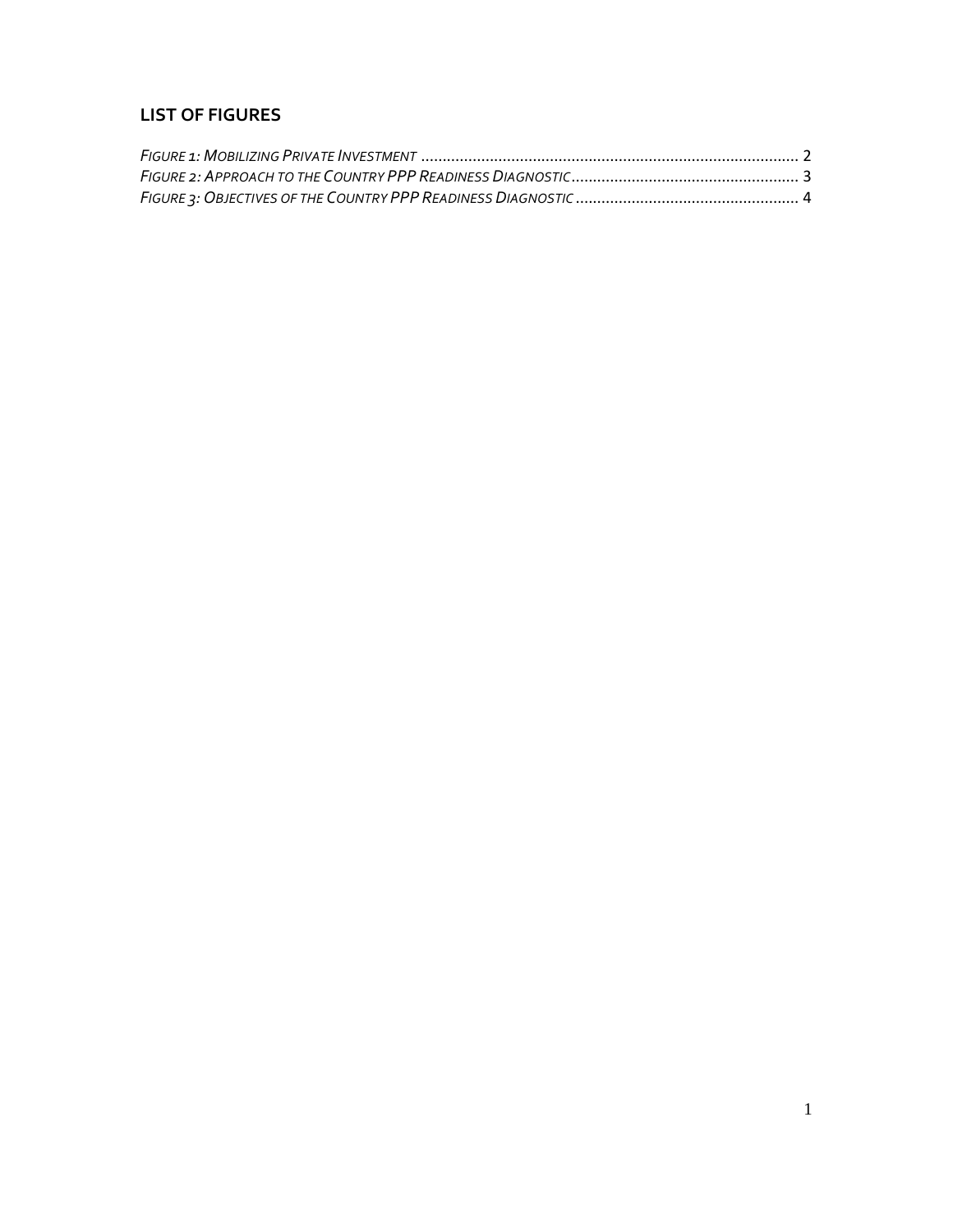# <span id="page-4-0"></span>**Introduction**

Public budgets have always been constrained. In addition, the global financial crisis has had a significant negative impact on fiscal space. Related developments have made access to long-term financing more difficult, particularly for emerging markets and developing economies. The overall project finance markets partially recovered in 2014, but the deal flow of public-private partnerships (PPPs) has still been quite conservative in numbers as well as volumes. Lack of fiscal space, as well as the quest for better efficiency in projects and programs, has led to an increasing interest in PPPs globally, with efforts to provide the right projects and a strong framework for PPPs, as illustrated in figure 1. However, structuring good projects and creating appropriate enabling frameworks has become more difficult in a tight fiscal environment, as appetites for private sector risk have undergone major changes in the aftermath of the financial crisis. Private sector parties have become more cautious in financing projects, although markets have been liquid in the recent past.

<span id="page-4-1"></span>

In 2014, the World Bank's Independent Evaluation Group (IEG) published a comprehensive report evaluating the World Bank Group's (WBG's) support of PPPs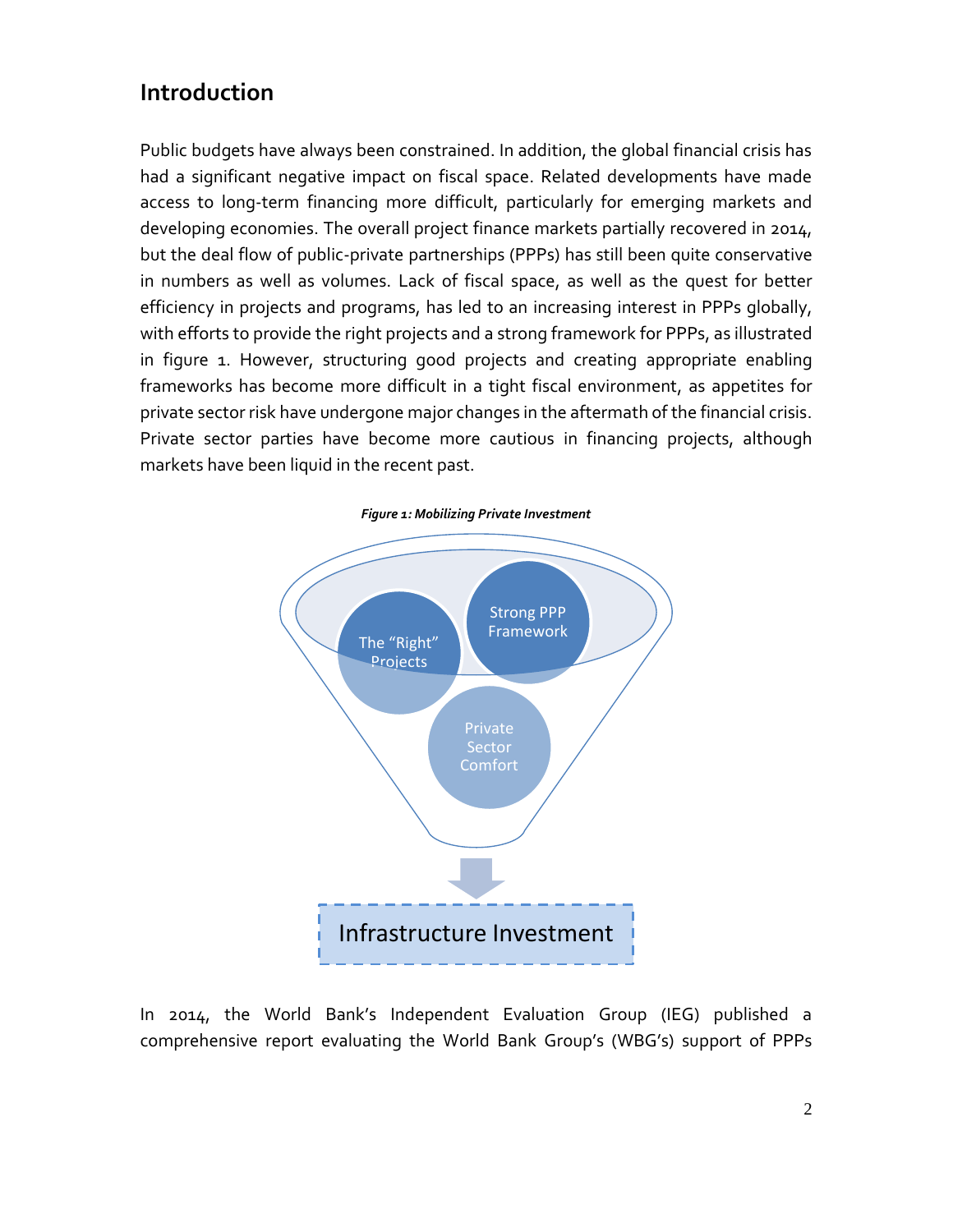during fiscal years 2002–12.<sup>1</sup> One operational recommendation the IEG offered was to translate the WBG's PPP-germane strategic intentions into an operational framework that should diagnose country PPP gaps and enhance the identification of countrytailored solutions.

### <span id="page-5-0"></span>**Approach**

 $\overline{a}$ 

The Diagnostic assesses *"readiness"* by determining the status quo and comparing the status quo or baseline with best practices to determine gaps. Closing the gaps will be based on country circumstances and the relevance of a gap—leading to a customized PPP strategy for the country, as shown in figure 2.

The status quo baseline will be determined based on the *due diligence checklists* provided in chapter 2**.**The application of the Diagnostic consists of three phases, including *desktop preparation, on-site due diligence, and drafting a strategy* (see chapter 10). For each phase, key questions (or due diligence checklists) were identified and systematically organized under criteria and subcriteria. The questions under each subcriterion are self-explanatory and suggest what the task team leader (TTL) or policy maker should be looking for.

<span id="page-5-1"></span>

| <b>Desktop preparation</b> | •Preparatory work to establish status quo<br>. Initial baseline of the country's PPP framework                                                                                                              |
|----------------------------|-------------------------------------------------------------------------------------------------------------------------------------------------------------------------------------------------------------|
|                            |                                                                                                                                                                                                             |
| On-site due diligence      | •Confirm existing baseline<br>•Explore possibilities to improve identified gaps in the<br>PPP framework                                                                                                     |
|                            |                                                                                                                                                                                                             |
| <b>Drafting a strategy</b> | •Identify options to structure a robust and sustainable<br>PPP program<br>. Recommend a customized option based on country<br>needs and circumstances, to be contained within a PPP<br><b>Strategy Note</b> |

#### *Figure 2: Approach to the Country PPP Readiness Diagnostic*

The exercise has been iterative; that is, we have used a mix of a top-down as well as bottom-up approaches to find the proper criteria, subcriteria, and questions. More than 70 documents, including gateway reviews, an earlier Public-Private Infrastructure

<sup>1</sup> World Bank Group. *World Bank Group Support to Public-Private Partnerships: Lessons from Experience in Client Countries, FY02-12*. Washington, DC: World Bank Group. Available at [https://ieg.worldbankgroup.org/Data/reports/chapters/ppp\\_eval\\_updated2.pdf.](https://ieg.worldbankgroup.org/Data/reports/chapters/ppp_eval_updated2.pdf)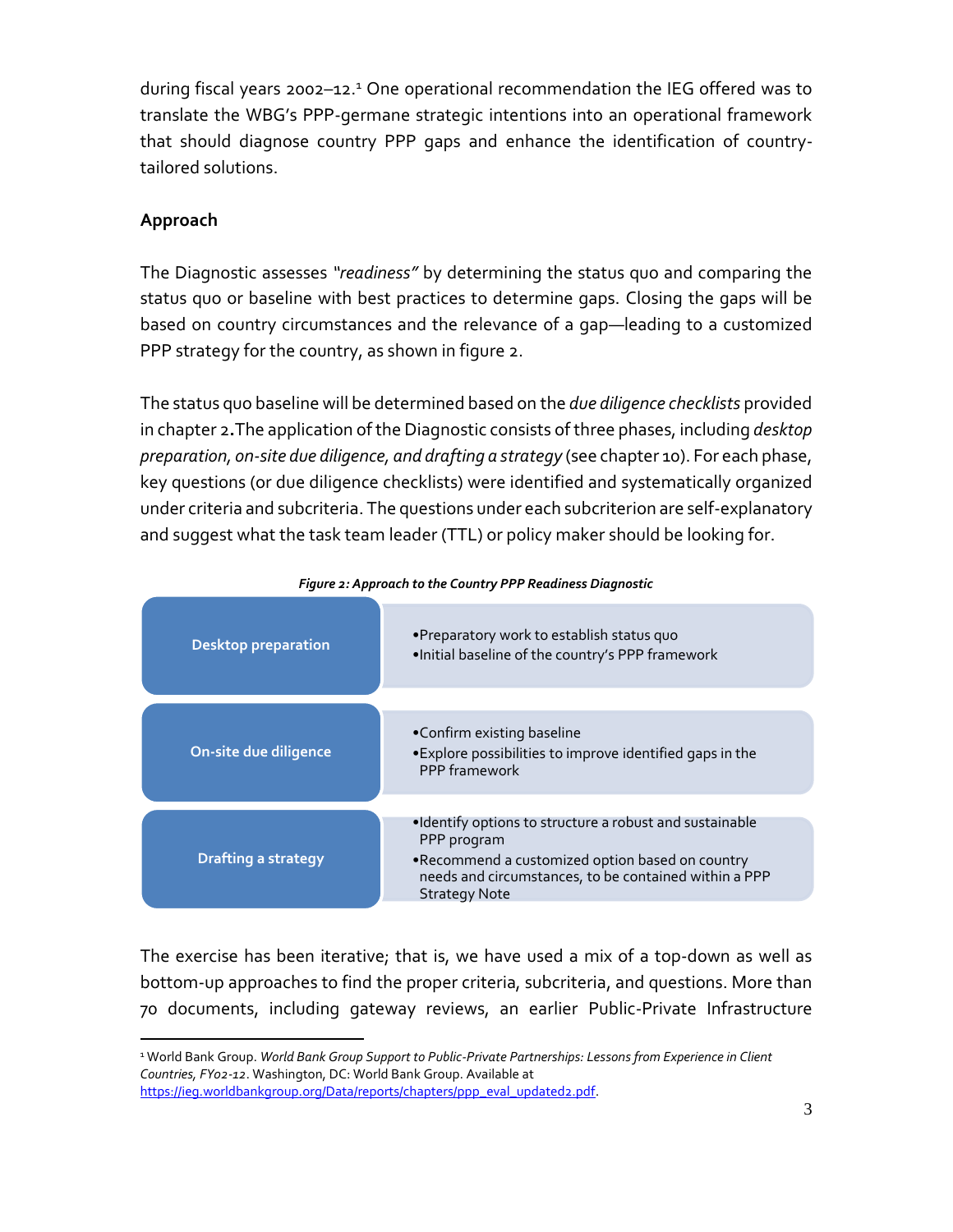Advisory Facility country self-assessment tool, and a variety of checklists, including the G-20 checklist prepared by the World Bank in August 2014, several International Finance Corporation (IFC) quality at entry checklists, and others, were reviewed while preparing this Diagnostic. The initial draft has undergone wide internal and external reviews and several iterations.

#### <span id="page-6-0"></span>**Objective**

 $\overline{a}$ 

The end goal of the Diagnostic is to provide strategic, customized advice to client countries so they can make informed decisions in determining an operational plan for their PPP program, the choice of public investment vis-à-vis PPP, and type of PPP. These objectives are illustrated in more detail in figure 3.<sup>2</sup>

<span id="page-6-1"></span>

*Figure 3: Objectives of the Country PPP Readiness Diagnostic*

Moreover, the Diagnostic serves the following purposes, in line with the IEG report:

<sup>2</sup> *See* World Bank Group. 2013. *Evaluation of the World Bank Group's Support for Public-Private Partnerships*. (Independent Evaluation Group (IEG) Approach Paper, Report No. 82186). Washington, DC: World Bank Group. Available a[t http://www-](http://www-wds.worldbank.org/external/default/WDSContentServer/WDSP/IB/2013/12/02/000461832_20131202161843/Rendered/PDF/821860IEGAppro00Box379862B00PUBLIC0.pdf)

[wds.worldbank.org/external/default/WDSContentServer/WDSP/IB/2013/12/02/000461832\\_20131202161843/Rendere](http://www-wds.worldbank.org/external/default/WDSContentServer/WDSP/IB/2013/12/02/000461832_20131202161843/Rendered/PDF/821860IEGAppro00Box379862B00PUBLIC0.pdf) [d/PDF/821860IEGAppro00Box379862B00PUBLIC0.pdf.](http://www-wds.worldbank.org/external/default/WDSContentServer/WDSP/IB/2013/12/02/000461832_20131202161843/Rendered/PDF/821860IEGAppro00Box379862B00PUBLIC0.pdf)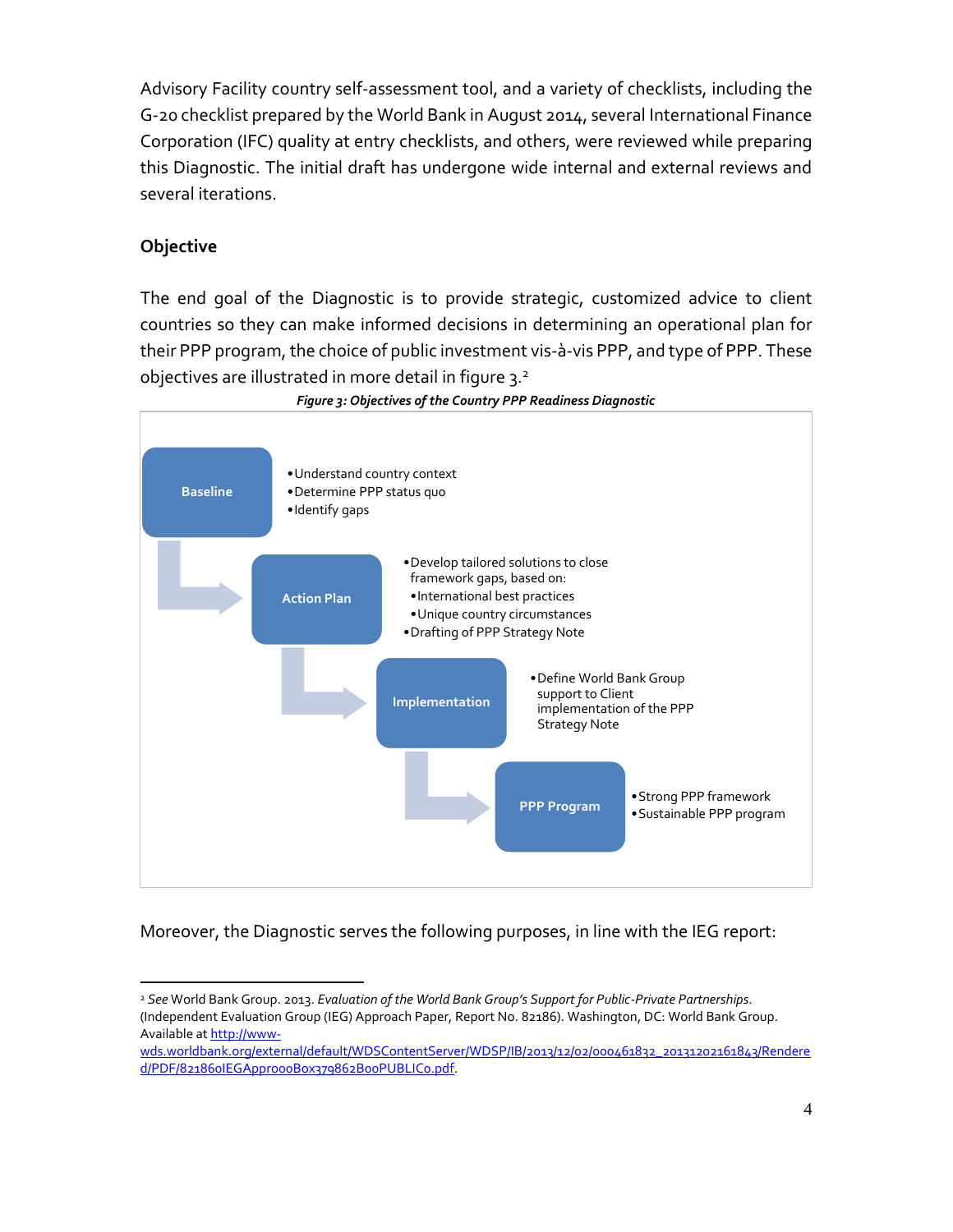- Through leveraging the WBG institutions' respective comparative advantages, the Diagnostic will assist in planning and implementing a one WBG approach.<sup>3</sup> This collaboration across the WBG is a "precondition to working effectively along the PPP chain."<sup>4</sup>
- The Diagnostic will provide an incentive for individual task managers and investment officers to collaborate, adding value and allowing them to achieve better or faster results.
- The Diagnostic can tailor upstream support to country-level constraints that the IEG report found need to be addressed more systematically, including the government's ability to assess value for money, fiscal implications associated with PPPs, political economy factors, and the government's commitment to its PPP program. 5
- The Diagnostic will help to build a WBG-wide PPP knowledge management platform. Specifically, it will enhance the WBG's local knowledge, skills, and resources for providing technical assistance related to upstream policy, and assist governments in the identification of the appropriate financial instruments and preparation of a pipeline of bankable PPP projects, the lack of which "poses a serious limitation across most World Bank-supported countries."<sup>6</sup>

### <span id="page-7-0"></span>**Themes and Key Questions**

The Diagnostic starts with a "country snapshot" capturing some macroeconomic data and business climate ratios. Following that, the Diagnostic is structured around key themes that are relevant in the assessment of the PPP readiness of a country with related key questions, as per the following table.

| <b>Theme</b>   | <b>Key question</b>                                  |                |
|----------------|------------------------------------------------------|----------------|
| PPP experience | Does the government have any experience              | $\overline{2}$ |
|                | implementing PPPs?                                   |                |
| Stakeholder    | Does the government support PPPs?                    | 3.1            |
| support and    | Do the general public and other key stakeholders     | 3.2            |
| ownership      | support PPPs?                                        |                |
|                | Is the legal and regulatory environment sufficiently | 4.1            |
|                | conducive to PPPs?                                   |                |

 $\overline{a}$ <sup>3</sup> Under the 2013 strategy, the International Bank for Reconstruction and Development (IBRD), International Development Association, IFC, and Multilateral Investment Guarantee Agency will be working as "One World Bank Group" in delivering development benefits to clients.

<sup>4</sup> IEG report.

<sup>5</sup> By contrast, the most commonplace PPP constraints the WBG has addressed are government issues, regulatory failure, and inadequate sector structure (IEG report).

<sup>6</sup> IEG report.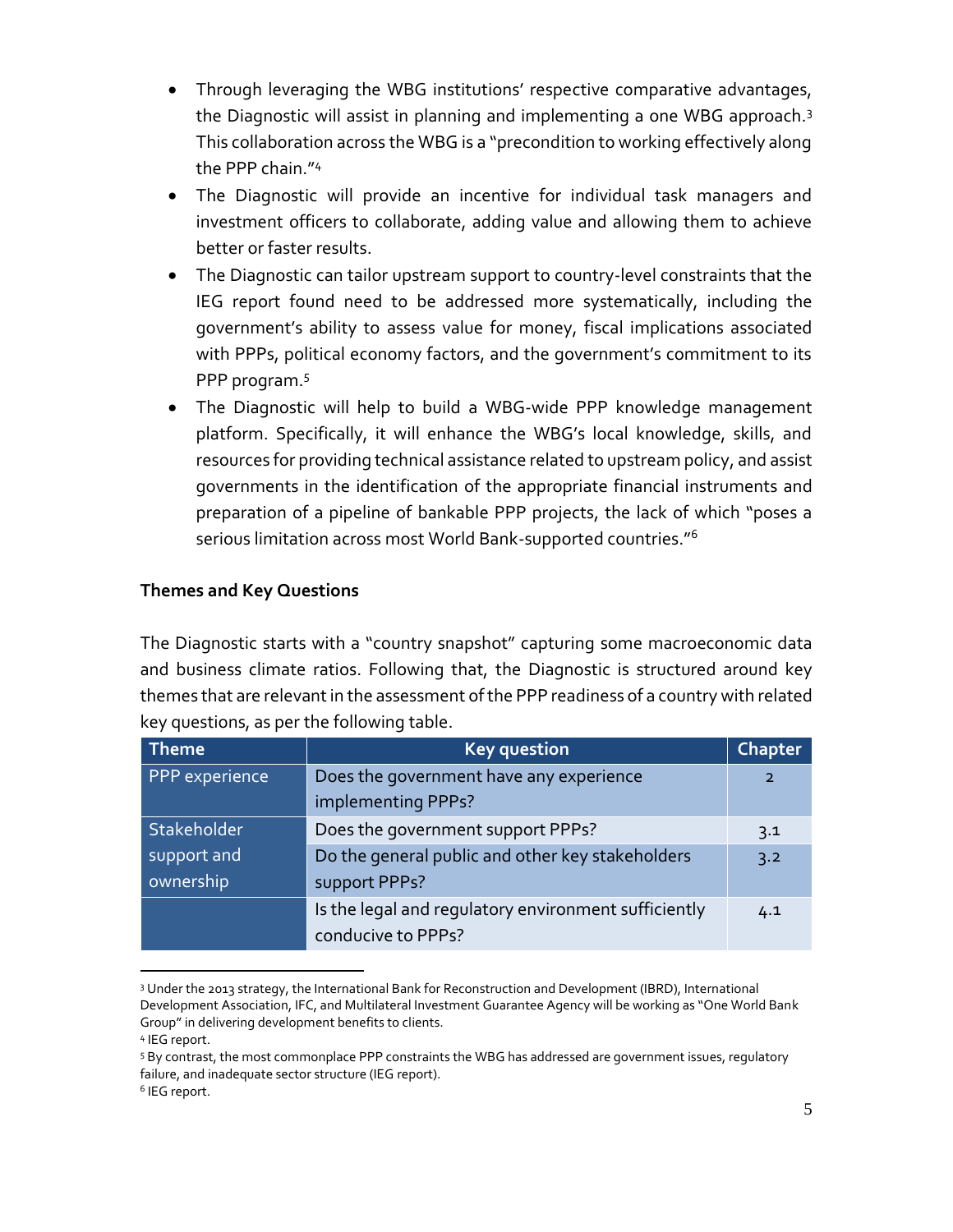| <b>Theme</b>                                                                                                                   | <b>Key question</b>                                                                                                     |     |
|--------------------------------------------------------------------------------------------------------------------------------|-------------------------------------------------------------------------------------------------------------------------|-----|
| Legislative and<br>Do legislation and regulations provide clarity on the<br>regulatory<br>management of unsolicited proposals? |                                                                                                                         | 4.2 |
| framework                                                                                                                      | Do other legislation and regulations support the<br>implementation of PPPs?                                             | 4.3 |
|                                                                                                                                | Are legislation and regulations functioning well in<br>practice?                                                        | 4.4 |
| Institutional<br>framework                                                                                                     | Are there institutions in place to support the<br>preparation, procurement, and implementation of<br>PPP <sub>s</sub> ? | 5.1 |
|                                                                                                                                | Are there processes in place to guide the<br>preparation, procurement, and implementation of<br>PPP <sub>s</sub> ?      | 5.2 |
|                                                                                                                                | Are there standardized PPP documents and<br>templates?                                                                  | 5.3 |
|                                                                                                                                | Is there a government communication strategy and<br>stakeholder engagement strategy on PPPs?                            | 5.4 |
|                                                                                                                                | Do the government and the industry have (access<br>to) the skills and expertise to implement PPPs<br>successfully?      | 5.5 |
| Funding and                                                                                                                    | Does the budgetary system support PPPs?                                                                                 | 6.1 |
| managing fiscal<br>risk                                                                                                        | Is there funding available for robust PPP project<br>preparation, procurement, and implementation?                      | 6.2 |
|                                                                                                                                | Is there a framework for government financial<br>support to PPPs?                                                       | 6.3 |
|                                                                                                                                | Is there a framework for assessing and managing<br>fiscal commitments and contingent liabilities?                       | 6.4 |
|                                                                                                                                | Is there a framework for project-level financial and<br>economic assessments?                                           | 6.5 |
| Access to finance                                                                                                              | Are the necessary PPP project finance structures<br>and sources available?                                              | 7   |
| Transparency and<br>disclosure                                                                                                 | Are there oversight, audit, and disclosure<br>procedures and institutions in place?                                     | 8   |

Each key question is further broken down into more questions, differentiated at high and detailed levels. As PPP readiness may vary widely by sector, the checklists also provide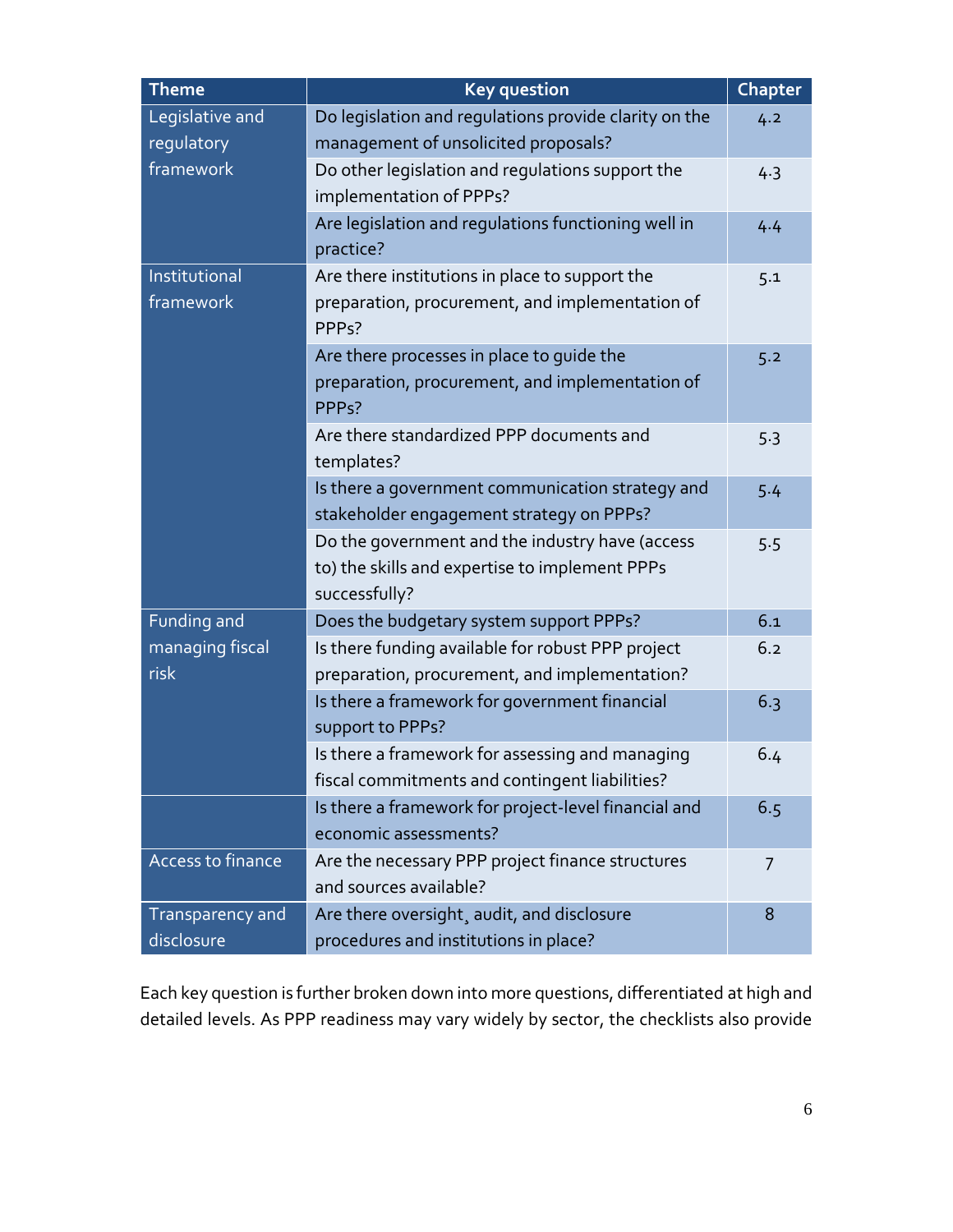sector-specific questions, wherever relevant. <sup>7</sup> Chapter 9 provides a gap assessment checklist, including all the key questions.

#### <span id="page-9-0"></span>**Use of the Diagnostic**

The Diagnostic will be employed primarily from a TTL's vantage point. WBG senior project managers can also use the Diagnostic. Moreover, policy makers and PPP decision-making units can utilize the Diagnostic to assess their abilities to conduct PPPs and provide adequate upstream and downstream work. Furthermore, the Diagnostic may be useful to those interested in investing in a country.

Based on the country's PPP experience, it may not be necessary for the TTL to respond to every question in the Diagnostic. However, the TTL at a minimum should respond to each of the key lead-in questions summarized in the table. The high-level and detailed questions in each chapter should provide the TTL with sufficient background to respond to the lead-in questions. The last chapter of the Diagnostic presents the TTL with a gap assessment framed around these lead-in questions.

TTLs or policy makers may use the Diagnostic to assess the PPP readiness of a specific sector or subnational government as well. Although most of the questions on the diagnostic are equally applicable to subnational governments, or specific sectors, some additional questions are included for assessing specific issues at the sector and subnational levels.

Questions on fragility, climate change, and gender are included as required in some of the chapters. Fragility issues, where present, have the potential to affect the legal as well as institutional and capacity aspects substantially, and must be taken into account while assessing the country or subnational government's PPP readiness. Given the impact of climate change on infrastructure and vice versa, questions designed to help policy makers think through climate-related aspects of PPP have been included in some chapters. Finally, infrastructure as well as decisions surrounding infrastructure need to be gender sensitive to be effective and efficient.

This is version 2 of the Diagnostic. The Diagnostic remains a "*work in progress*" and will be updated dynamically through frequent stakeholder consultations, as well as via the active involvement of staff. Each new country assessment will provide important lessons

 $\overline{a}$ <sup>7</sup> Sector-specific checklists will be created in instances where the government requests a PPP assessment specific to a sector and/or the WBG team feels a clear need to examine the PPP readiness of a specific sector in detail.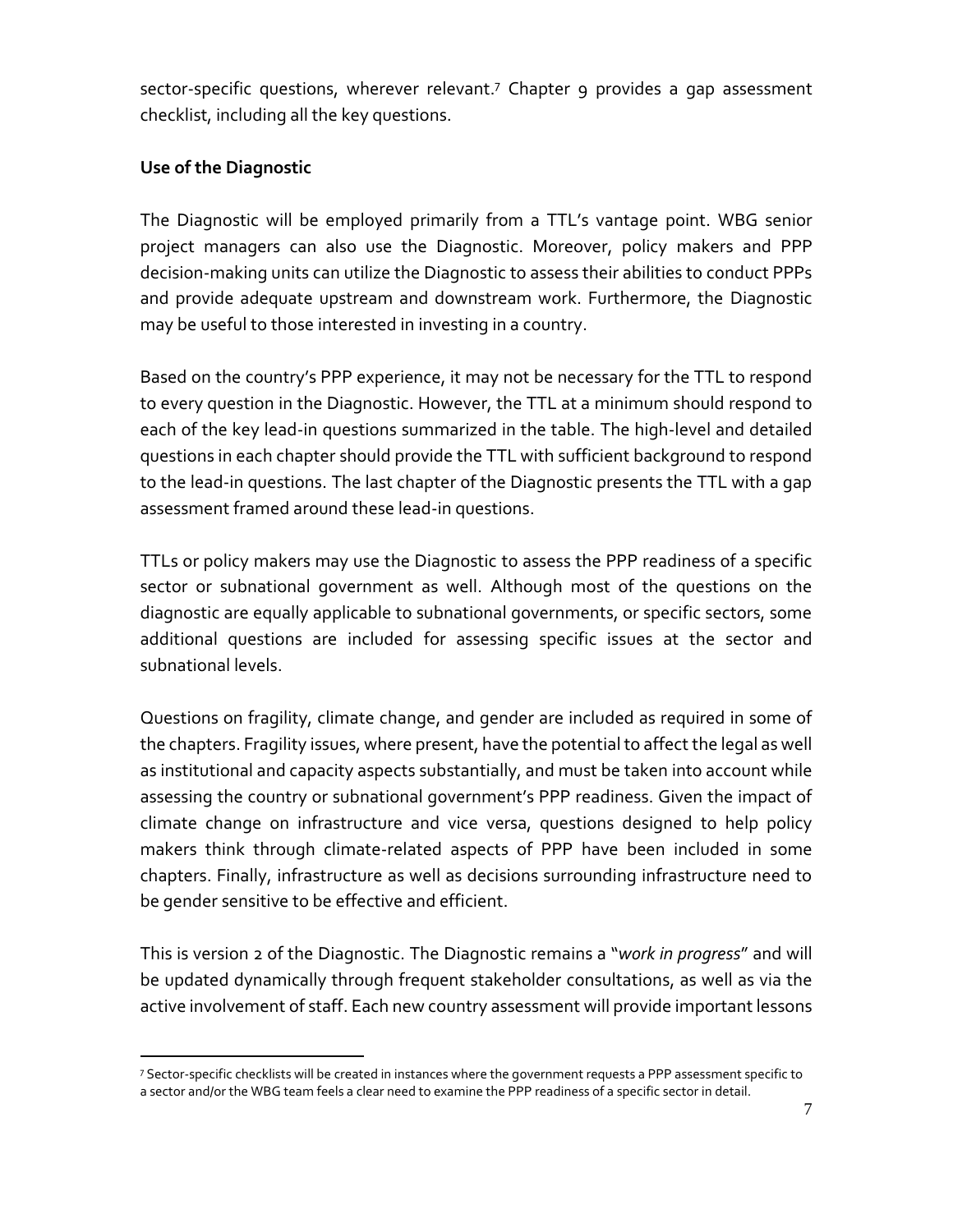for refining the Diagnostic further. The Diagnostic will be used for a comprehensive assessment. However, where the assessment points need further micro-level analysis of a specific issue or area, which is in the nature of a detailed and time-consuming activity in itself requiring further resources, this will be undertaken separately. As such, the Diagnostic will be limited in its depth; in the future, based on observed needs, each point in the Diagnostic can be expanded, and further tools can be developed for each part of the country Diagnostic.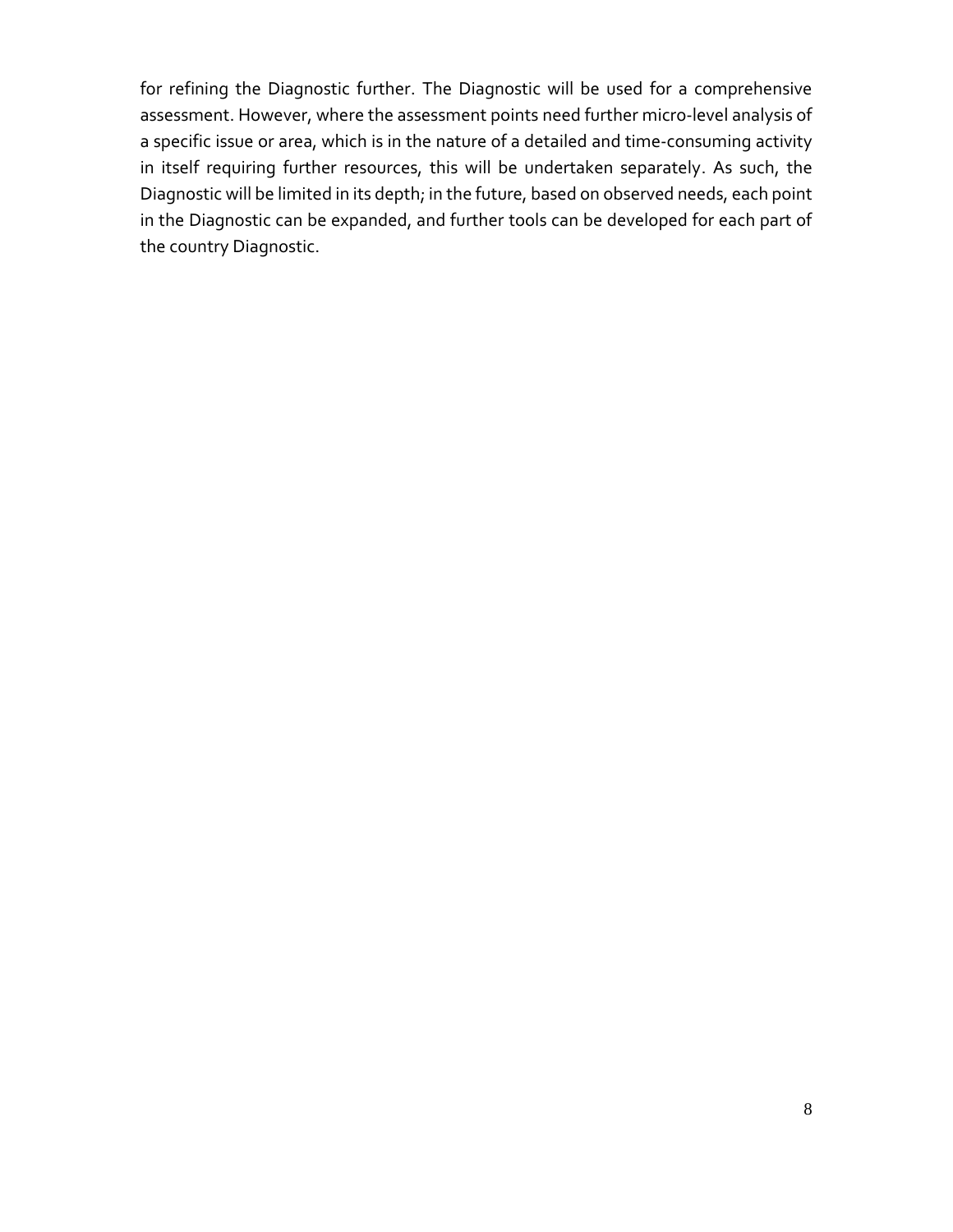# <span id="page-11-0"></span>**1. Country Snapshot**

To undertake PPPs, it is important to understand the economic fundamentals and business climate in a country. It is also important to understand where the country stands on other key issues that might impact the efficiency and effectiveness of the infrastructure, specifically climate change, fragility, and gender. Therefore, TTLs must develop a basic overview of the country. The overview could contain the following:

#### <span id="page-11-1"></span>**1.1 Macroeconomic and Other Data**

- Per capita gross domestic product
- Economic growth rate
- Current average inflation rate
- Sovereign credit rating (including details on the probability of default)
- Current account
- Capital account
- **•** Sovereign debt ratio
- Domestic debt ratio
- Infrastructure budget-to-implementation ratio
- Ratio of actual spending over initial budget of the capital account in the budget law

#### <span id="page-11-2"></span>**1.2 Business Climate**

- $\bullet$  Rule of Law Index<sup>8</sup>
- Corruption Perception Index<sup>9</sup>
- **•** Business Freedom Index<sup>10</sup>
- $\bullet$  Global Competitiveness Index<sup>11</sup>

### <span id="page-11-3"></span>**1.3 Climate Change**

 $\overline{a}$ 

- Nationally Determined Contributions (NDCs) submitted to address climate change<sup>12</sup>
- Global Climate Risk Index German Watch<sup>13</sup>

<sup>8</sup> [http://worldjusticeproject.org/sites/default/files/roli\\_2015\\_0.pdf.](http://worldjusticeproject.org/sites/default/files/roli_2015_0.pdf)

<sup>9</sup> [http://www.transparency.org/research/cpi/overview.](http://www.transparency.org/research/cpi/overview)

<sup>10</sup>[http://www.heritage.org/index/ranking.](http://www.heritage.org/index/ranking)

<sup>11</sup> [http://reports.weforum.org/global-competitiveness-report-2014-2015/rankings/.](http://reports.weforum.org/global-competitiveness-report-2014-2015/rankings/)

<sup>12</sup> http://unfccc.int/focus/indc\_portal/items/8766.php.

<sup>13</sup> https://germanwatch.org/en/cri.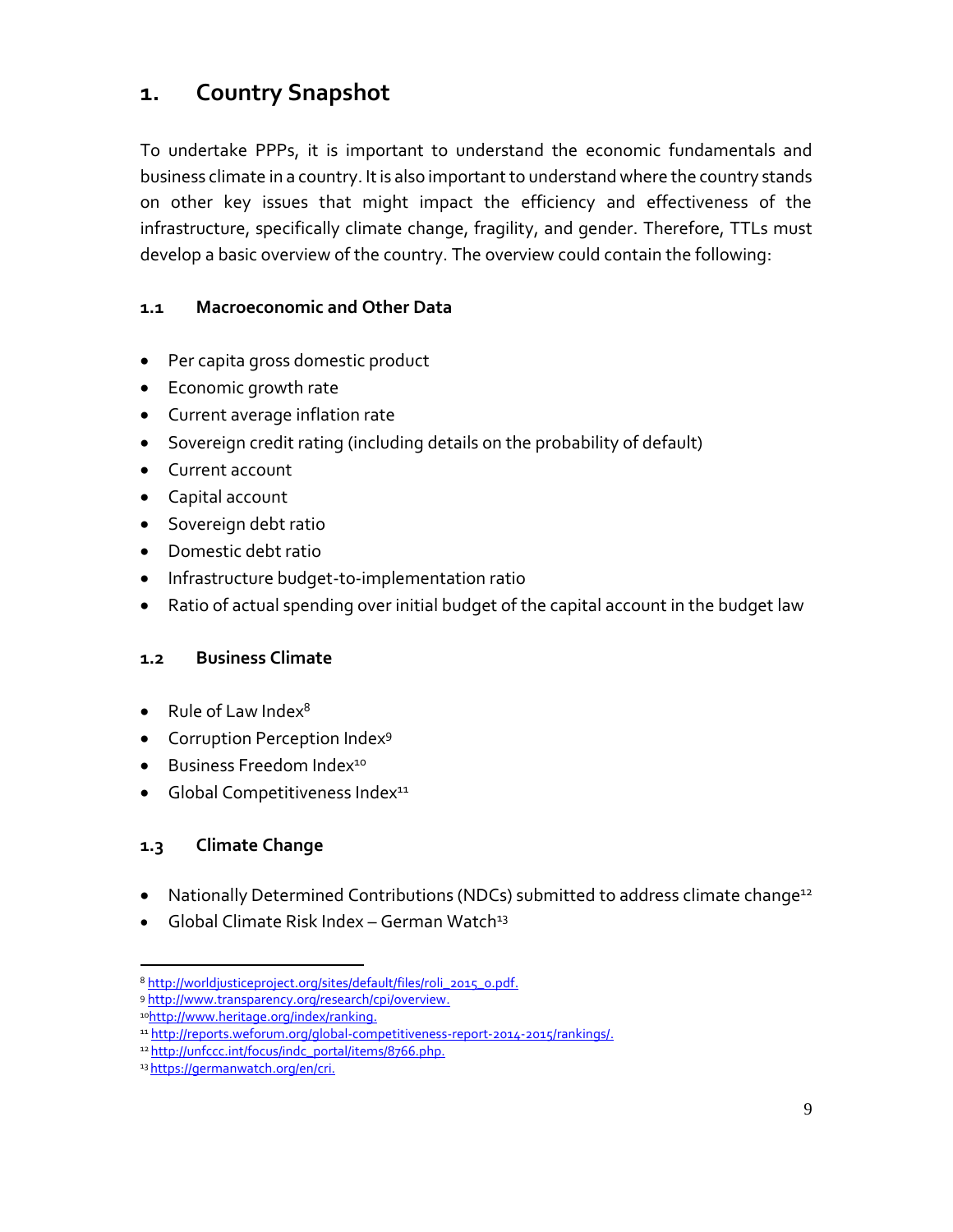**Environmental Risk Index - Verisk Maplecroft**<sup>14</sup>

# <span id="page-12-0"></span>**1.4 Fragility**

- Regions in the country that are affected by conflict/fragility
- Conflict phase (emergence, escalation, de-escalation, termination, and posttermination)
- Drivers of conflict: external or internal, structural (economy, natural resources, horizontal or vertical inequalities); proximate (violence during elections, coups, and so forth) or perpetuating (forced displacement, trauma, environmental degradation)
- Fragility status: (a) low state legitimacy; (b) lack of practical capacity; (c) lack of human resources; (d) lack of functional judicial system; (e) social tensions (political or social factionalism); and (f) disasters: potential for the emergence of a conflict due to the state's fragility in a post-disaster context

### <span id="page-12-1"></span>**1.5 Gender**

 $\bullet$  Gender inclusion<sup>15</sup>

 $\overline{a}$ <sup>14</sup> https://www.maplecroft.com/themes/cc/.

<sup>15</sup> <http://data.worldbank.org/topic/gender>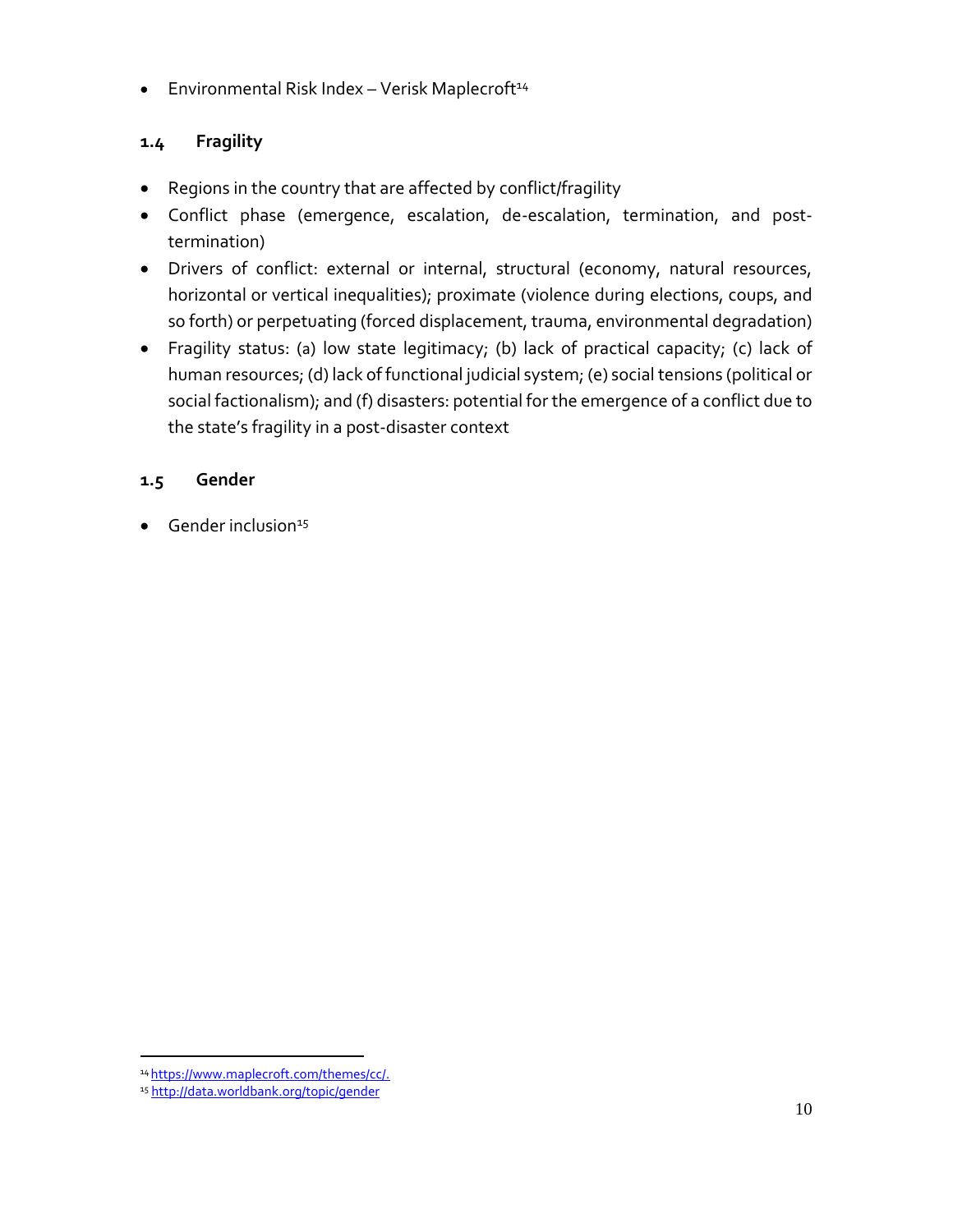# <span id="page-13-0"></span>**2. PPP Experience**

Countries may have achieved some level of success in implementing PPP projects, with or without having in place typical PPP enabling elements such as an overarching PPP policy or legal framework. This chapter of the Diagnostic therefore assesses a country's experience with transacting PPP projects. Specifically, the questions in the chapter will prompt TTLs to dissect the success rates and challenges associated with PPP project implementation.

### Key question: Does the government have any experience implementing PPPs?

#### *High Level*

- Have there been any PPP projects considered or implemented?
- What were/are the key objectives of the government in undertaking PPP projects/ programs?
- Are the implemented PPPs operational and considered a success?
- Are there any "local versions" of PPPs, potentially including joint ventures, privatizations, concessions, leases, or any other forms?
- What are the key drivers of local/variant PPPs, if any?

- How many PPP projects were considered/prepared and how many reached (a) commercial close and (b) financial close?
- Were these projects at the national and/or subnational level?
- What is the range of these projects, in terms of total cost, from lowest to highest?
- What have been the key challenges to preparing, procuring, and implementing the PPP projects?
- What was the average length of time from PPP project development to (a) commercial close and (b) financial close?
- How many PPP project contracts have been renegotiated post project completion?
- How many PPP projects that reached financial close have been terminated before the contract end date?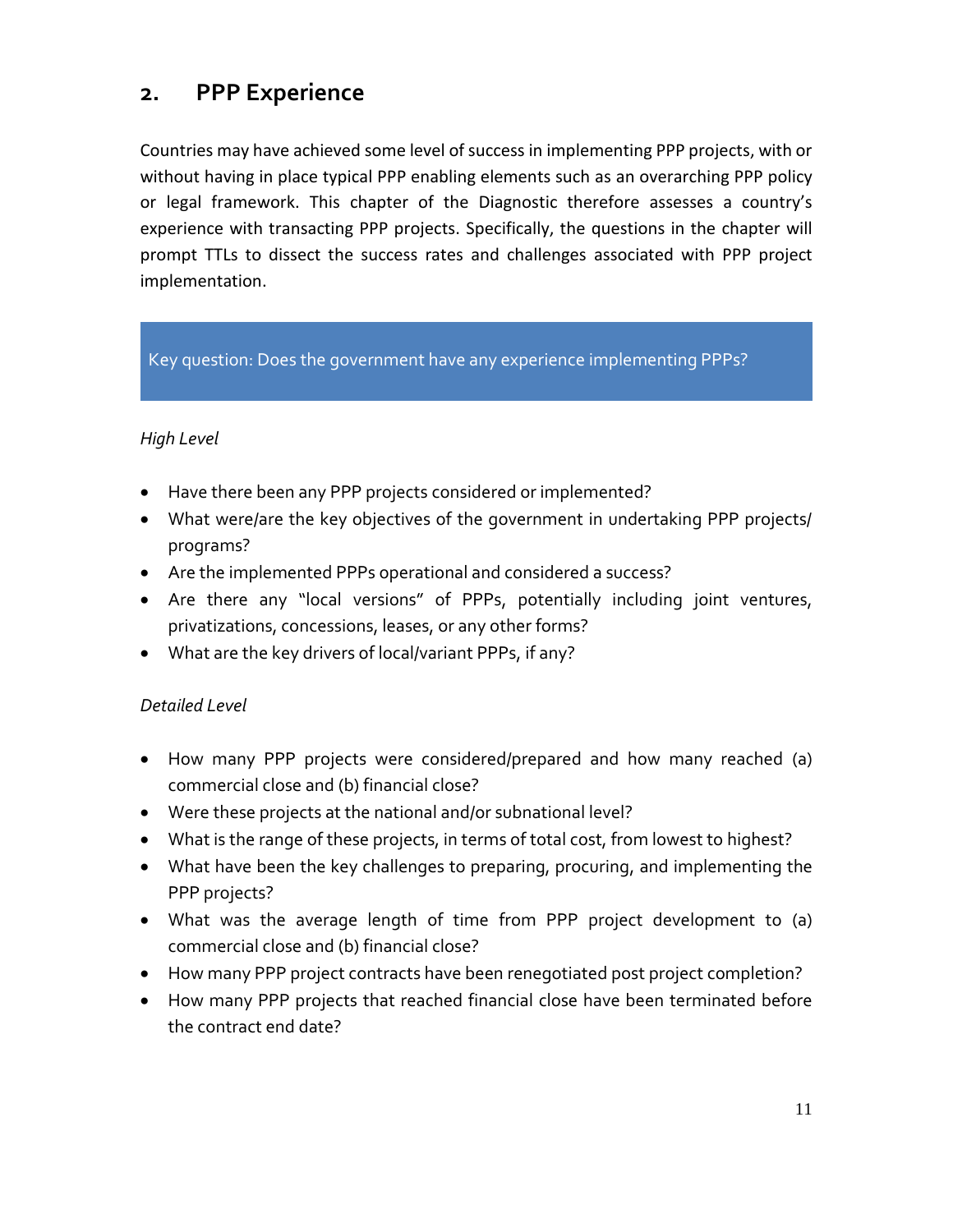- What types of PPPs have been implemented and/or considered, and what are their characteristics? Is there experience with user fees and availability of payment-based PPPs?
- Have there been projects with government or other public support (for example, any regional organization support<sup>16</sup>), including grants, different forms of debt, equity, guarantees, and so forth?
- How many of the implemented PPPs were the result of an unsolicited proposal or directly negotiated agreement?
- What has been the demographic composition of communities where PPP projects have been implemented?
- Are there horizontal or vertical inequalities in service provision? Do different social groups have equitable access to infrastructure services?
- Have PPP projects escalated tensions?
- Are there risks associated with the physical operation and maintenance of assets?
- Have there been any PPPs where climate change and gender aspects have been specifically identified and taken into account?

 $\overline{a}$ 

- Which sectors have considered PPPs?
- Which sectors implemented PPPs?
- Which sectors successfully implemented PPPs? Can any specific conclusions be drawn about which sector characteristics or policies might have contributed to success?

<sup>&</sup>lt;sup>16</sup> For example, in the case of EU countries, it could be EU support. In the case of others, the support could come from various sources such as multilateral development banks, bilateral organizations, or others.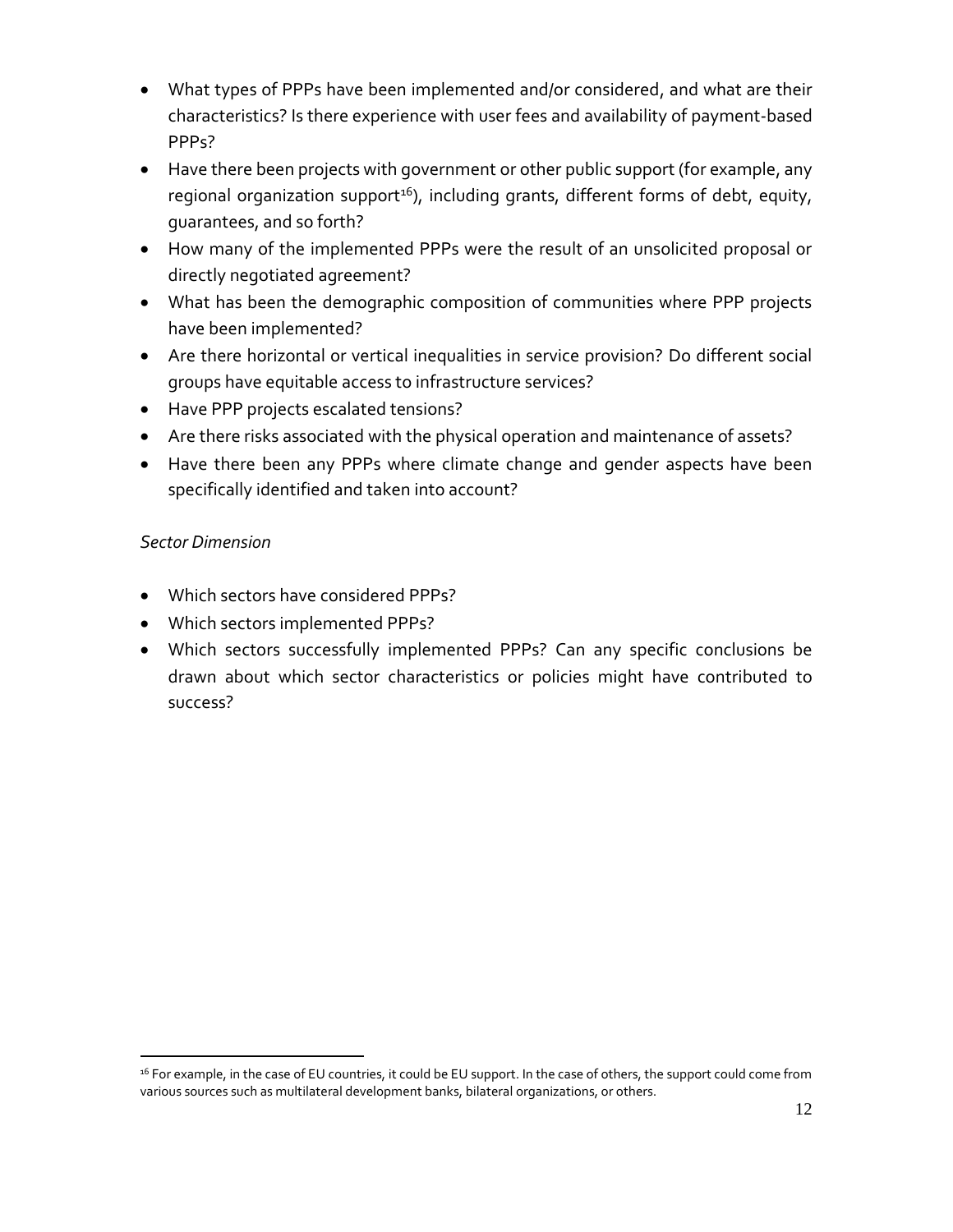# <span id="page-15-0"></span>**3. Stakeholder Support and Ownership**

Support from the government, the general public, and other key stakeholders is essential for the success of a PPP program. The interests of these stakeholders hold considerable influence on whether PPPs are realized. The TTL must therefore assess the extent to which stakeholder support and ownership of PPPs exists in a country.

# <span id="page-15-1"></span>**3.1 Government Support and Ownership**

#### Key question: Does the government support PPPs?

### *High Level*

- Is there a clear understanding and ownership of PPPs at the highest levels of government, including the cabinet and parliament? What about subnational governments?
- Is there a clear PPP champion in the national government?
- Is there a defined PPP strategic plan/policy in place in the country?

#### *Detailed Level*

- Is there an approved national infrastructure plan in place in the country?
- Have PPPs been at the center of recent political debate in the country, and do political parties have different views on the subject?
- Is there clear support and/or pressure from the highest levels in the government for PPP disclosure and transparency? From the Cabinet? Parliament? Subnational governments? Is there clear support and/or pressure from the highest levels in the government, private sector, civil society, women's organizations, and/or media on key issues such as inclusion of climate change and gender dimensions in PPP projects and programs?

#### *Sector Dimension*

• In which sectors do elected and appointed officials demonstrate the strongest support for PPPs? Which sectors enjoy little to no support for or even opposition to PPPs?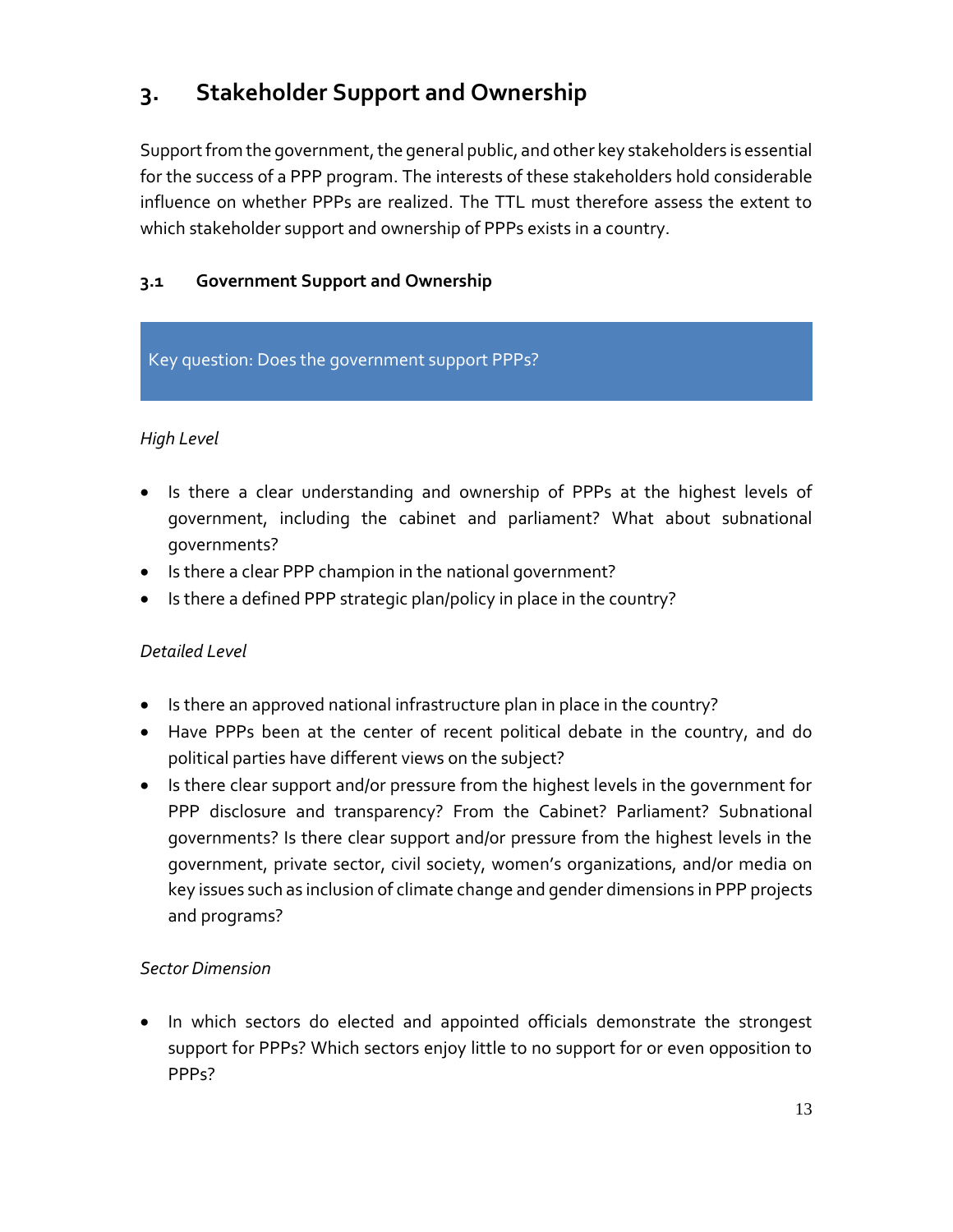• Is there support for PPPs in the line ministries at the middle and senior management levels?

### <span id="page-16-0"></span>**3.2 Public Support**

Key question: Do the general public and other key stakeholders support PPPs?

#### *High Level*

- Is the public supportive of PPPs?
- Is the industry supportive of PPPs?
- Is there any strong opposition to PPPs from certain stakeholder groups? If yes, please state the reasons for such opposition.

#### *Detailed Level*

- Are there political commentators, think tanks, or civil society organizations that strongly influence the public debate supportive of PPPs? What is their understanding of PPPs?
- Is there clear support and/or pressure from the private sector, civil society, environmental organizations, and/or media for PPP disclosure and transparency?
- Is there a risk that private participation in service delivery will undermine the public perception of the legitimacy of state/local government and exacerbate tensions?

#### *Sector Dimension*

- Which sectors demonstrate or expect to receive the strongest support for PPPs?
- Which sectors oppose PPPs? Why?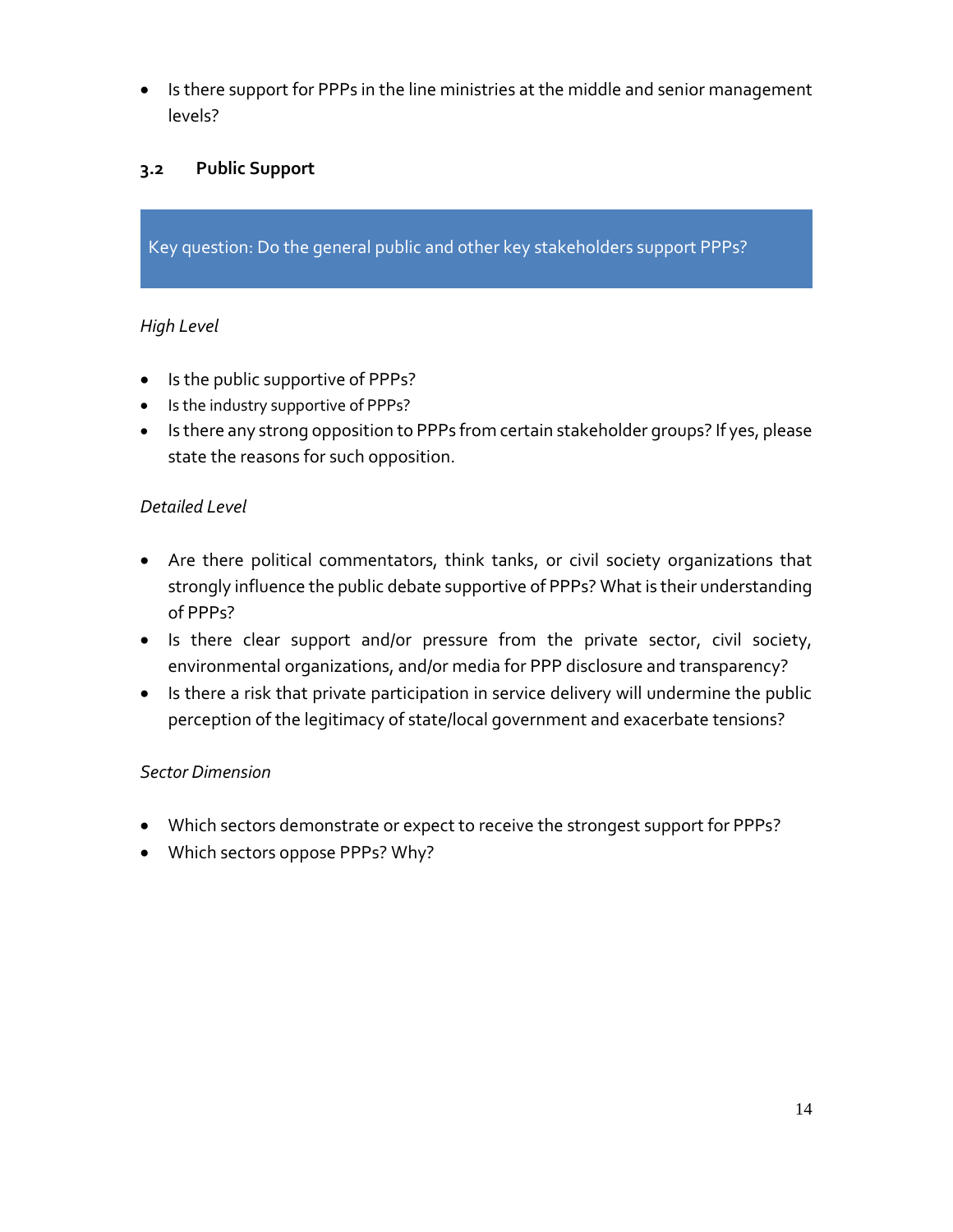#### <span id="page-17-0"></span>**3.3 Potential World Bank Support Mechanisms**

- 1. PPP webinars[: http://einstitute.worldbank.org/ei/wbeiterms/webinars/67](http://einstitute.worldbank.org/ei/wbeiterms/webinars/67)
- 2. PPP resources[: http://www.ppiaf.org/node/815](http://www.ppiaf.org/node/815)
- 3. PPP Roads & Highways Toolkit: [http://www.ppiaf.org/sites/ppiaf.org/files/documents/toolkits/highwaystoolkit](http://www.ppiaf.org/sites/ppiaf.org/files/documents/toolkits/highwaystoolkit/index.html) [/index.html](http://www.ppiaf.org/sites/ppiaf.org/files/documents/toolkits/highwaystoolkit/index.html)
- 4. PPP/Infrastructure Toolkits:<http://www.ppiaf.org/node/83>
- 5. PPP training course: https://www.coursera.org/course/effectiveppp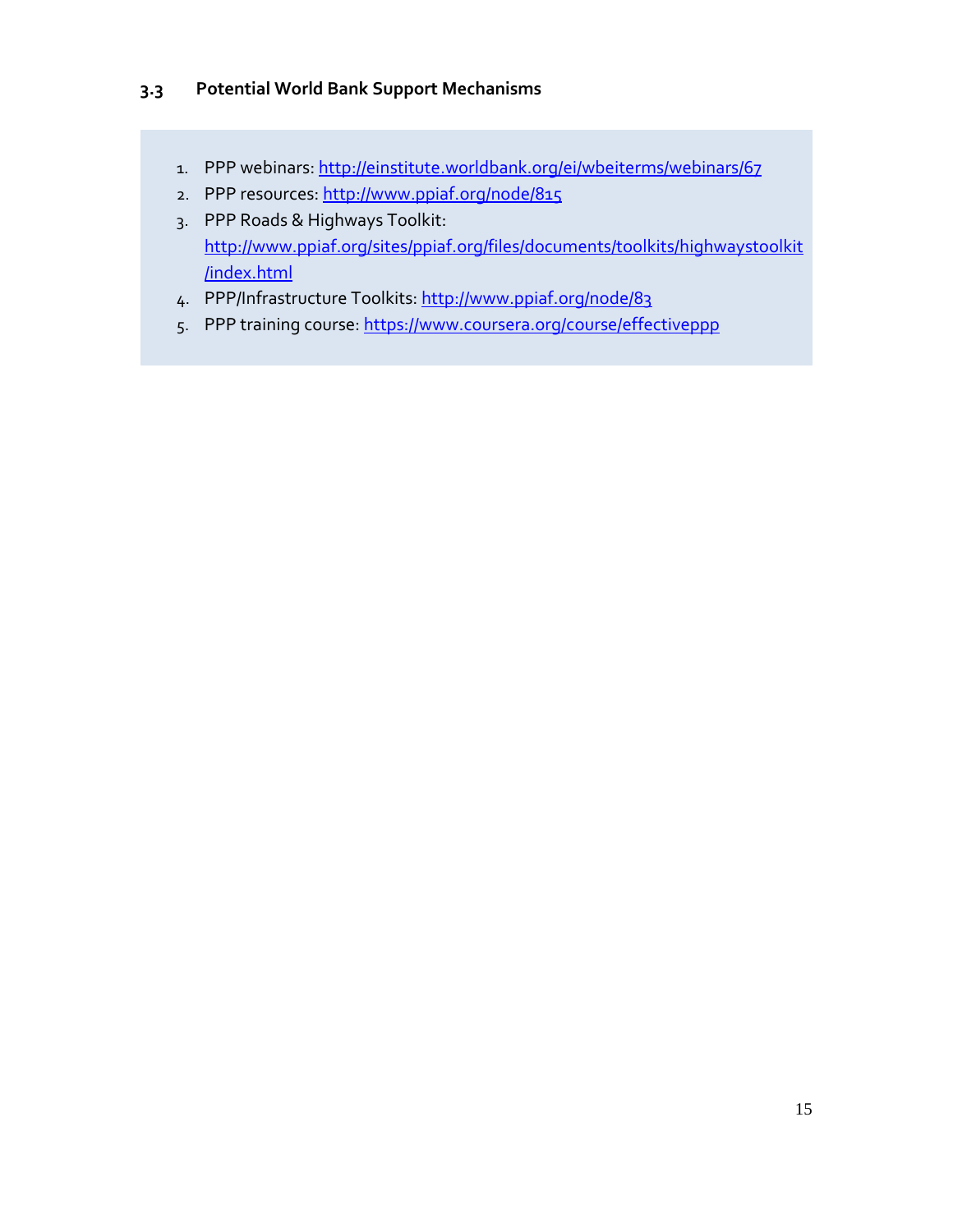# <span id="page-18-0"></span>**4. Legislative and Regulatory Framework**

For a successful PPP, it is important that there are sound, well-functioning, and transparent legal and regulatory frameworks. It is important that TTLs understand the status of legal and regulatory frameworks and whether these are adequate for preparing and implementing projects. Countries may or may not have specific PPP law(s), and in many cases, there could be other enabling legislation relating to specific sectors, procurement, or private sector participation in projects. The idea is to assess the level of clarity to carry out PPPs under the existing law and to gauge if there are features that would need to be incorporated into the framework through amendments in existing legislation/regulations/rules, or through new/additional legislation or adequate guidelines. This [PPP legal framework assessment](http://ppp.worldbank.org/public-private-partnership/node/9) represents an opportunity to promote public policy objectives, such as climate change and gender equality, and to identify, for example, gender biases in existing policies, laws, and regulations or gaps in the PPP legal framework where climate or gender aspects could be incorporated. The TTL will partially complete this chapter of the Diagnostic prior to the PPP mission to the extent possible, through reviews of websites, existing literature, and telephone interviews with client country officials, private sector stakeholders, and other experts to the extent they become available.

### <span id="page-18-1"></span>**4.1 General PPP Enabling Legislation and Regulation**

#### Key question: Is the legal and regulatory environment sufficiently conducive to PPPs?

- Is there a civil law or common law environment?
- Can PPPs be undertaken in the country under existing law or under contract?
- Is there a specific or generic law that addresses PPPs? When was it enacted?
- Is there a clear PPP policy formalized in law, regulations, policy documents, and/or manuals? When was it put in place?
- Are there legislation, rules, or regulations that provide clarity to government officials, the industry, and other stakeholders on:
	- o The definition of PPP
	- o Types of PPPs that can be undertaken (such as management type, leases, buildoperate-transfer, availability-based, concessions, asset sales, other)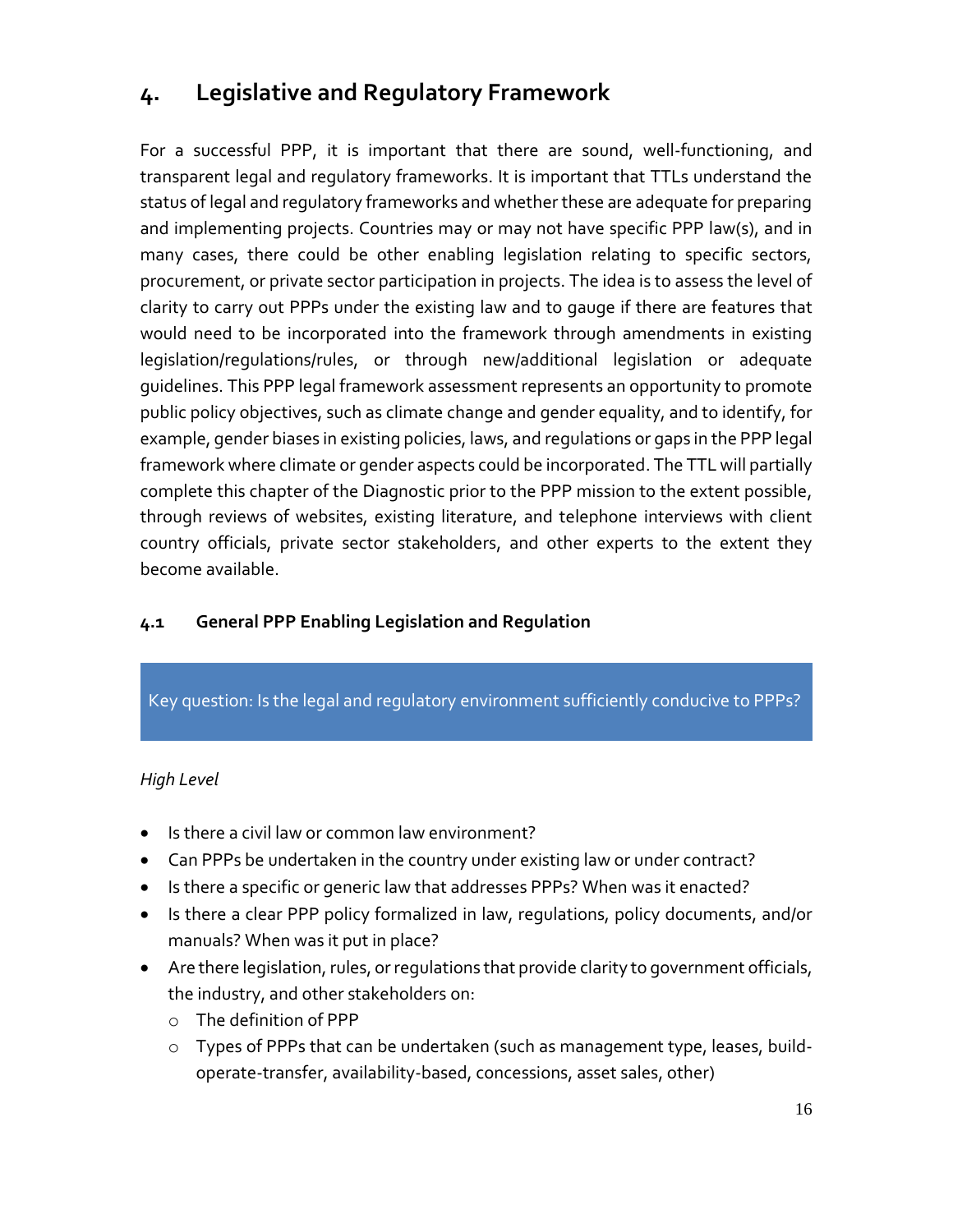- o The process for approval of projects
- o Procurement of projects
- o Regulation and management of projects through the construction and approval stages
- o Specific public authorities that can sign the PPP agreement
- o Institutional structures that initiate, implement, and manage the PPP process with clarity on roles and responsibilities
- Have policy makers used the legislation, regulation, and/or policy for projects? If this is a Diagnostic relating to a subnational government, are there any restrictions in place from the national or other subnational governments that might hinder or thwart the subnational government's ability to award a PPP concession?
- Is the PPP policy/law/regulation reflecting and contributing toward the ambitious NDC targets (to develop low-carbon and climate-resilient infrastructure) made by the national government?
- Are there policies, laws, or regulations that promote gender equality?

- Do the PPP legislation/rules/regulations include any requirements for initial or final parliamentary approval of PPP project proposals?
- Does the PPP/procurement law treat all bidders (including international bidders) equally, fairly, and transparently?
- Are there laws/rules/regulations for any "local versions" of PPPs, potentially including privatizations, concessions, and leases?
- Are there any apparent inconsistencies or overlaps between PPP-specific laws and regulations and more generic laws and regulations, for example, procurement regulation, concession law, or public finance regulations?
- Does the PPP legal framework allow for compensation to the parties in the event of termination?
- Does the PPP-specific policy or legislation deal with gender inclusion? Is the PPPspecific policy or legislation aligned with other policies, laws, and regulations that aim to ensure gender equality?
- Do any of the laws/rules/regulations governing PPPs contain explicit mention of men/women or boys/girls? Are any of the provisions explicitly biased or discriminatory?
- Does the legal/regulatory framework contain any implicit gender biases or provisions that could disadvantage women? For example, does the law/regulation: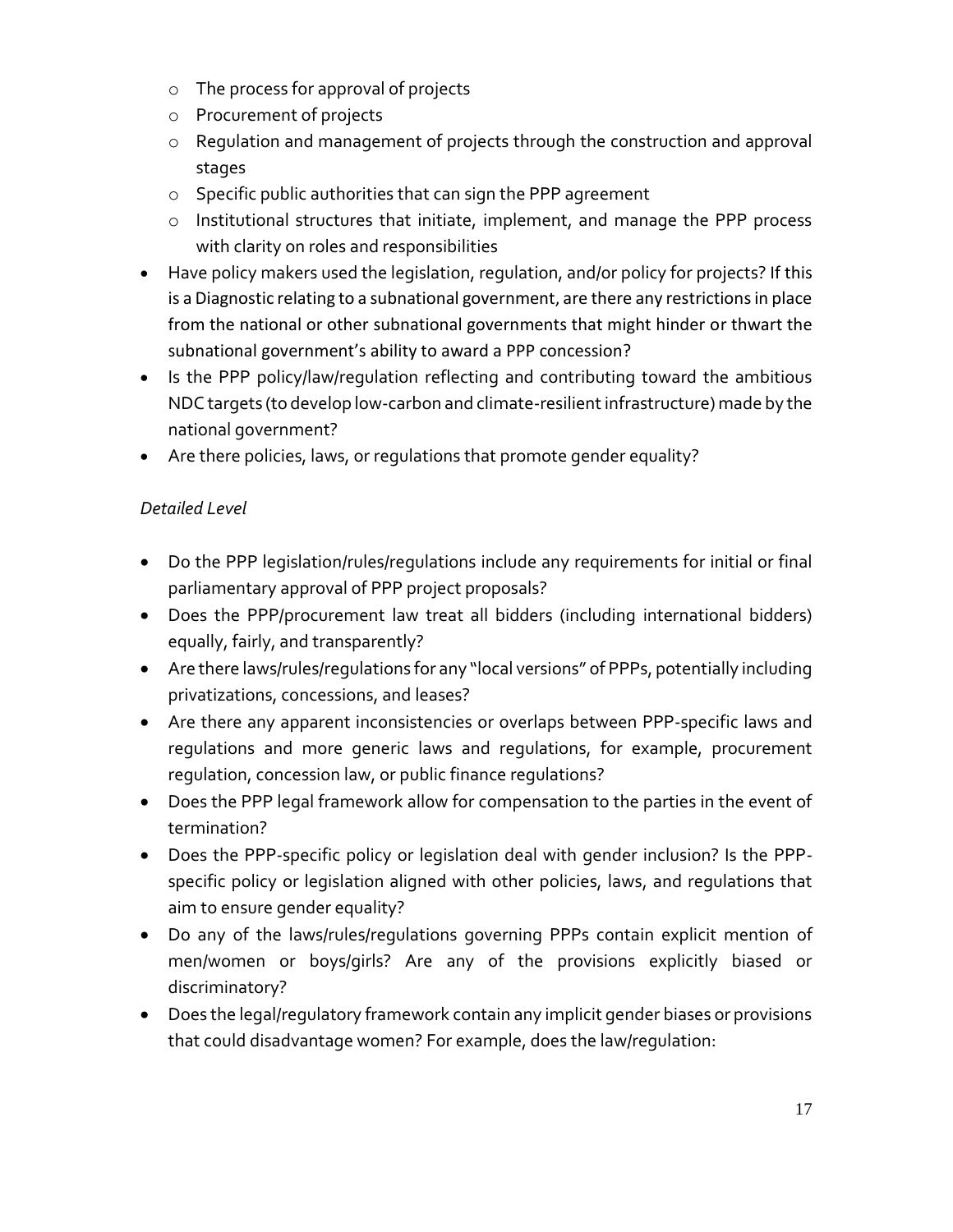- o Allocate rights or entitlements only to heads of households, landowners, fulltime registered workers, members of particular user groups, or decisionmaking bodies, who are more likely to be men?
- o Condition rights or entitlements on a certain educational level, or on basic literacy or numeracy? Are these requirements necessary?
- o Require an identity card or other documentation to access services? Are these documents necessary? Are they easy for women and men to obtain?
- o Require collateral to obtain credit? Are there alternative ways to provide security?
- o Establish connection charges, registration fees, user fees, or other financial requirements to access services?<sup>17</sup>

- Are sector laws/regulations/policies consistent with the PPP law?
- Do sector laws, regulations, or policies:
	- o Provide a basis for charging tariffs?
	- o Establish clear methodologies for tariff setting, increases, and periodic reviews?
	- o Foster financial sustainability but ensure reasonable and affordable levels of tariffs?
	- o Provide for independent regulator(s)?

### *Subnational Dimension*

- Are there any restrictions on the legislative functions of the subnational government?
- Are there any restricted sectors for subnational government, especially with respect to PPPs?

*Climate Change*

 $\overline{a}$ <sup>17</sup> See "Legal Frameworks Checklist for Gender," in: *[Guidelines and Checklists for Gender in Public-Private Partnerships](http://ppp.worldbank.org/public-private-partnership/library/guidelines-and-checklists-gender-public-private-partnerships-lao-pdr-grant-0309-draft)  in Lao PDR - [Grant 0309 \(Draft](http://ppp.worldbank.org/public-private-partnership/library/guidelines-and-checklists-gender-public-private-partnerships-lao-pdr-grant-0309-draft)*), Ministry of Planning and Investment, Government of the Lao People's Democratic Republic, August 2014, as well as the chapter on th[e Impact of PPPs on Gender Inclusion](http://ppp.worldbank.org/public-private-partnership/ppp-sector/gender-impacts-ppps/gender-responsive-ppp-legal-contractual-framework/gender-responsive-p) on the World Bank's PPP Infrastructure Resource Center website.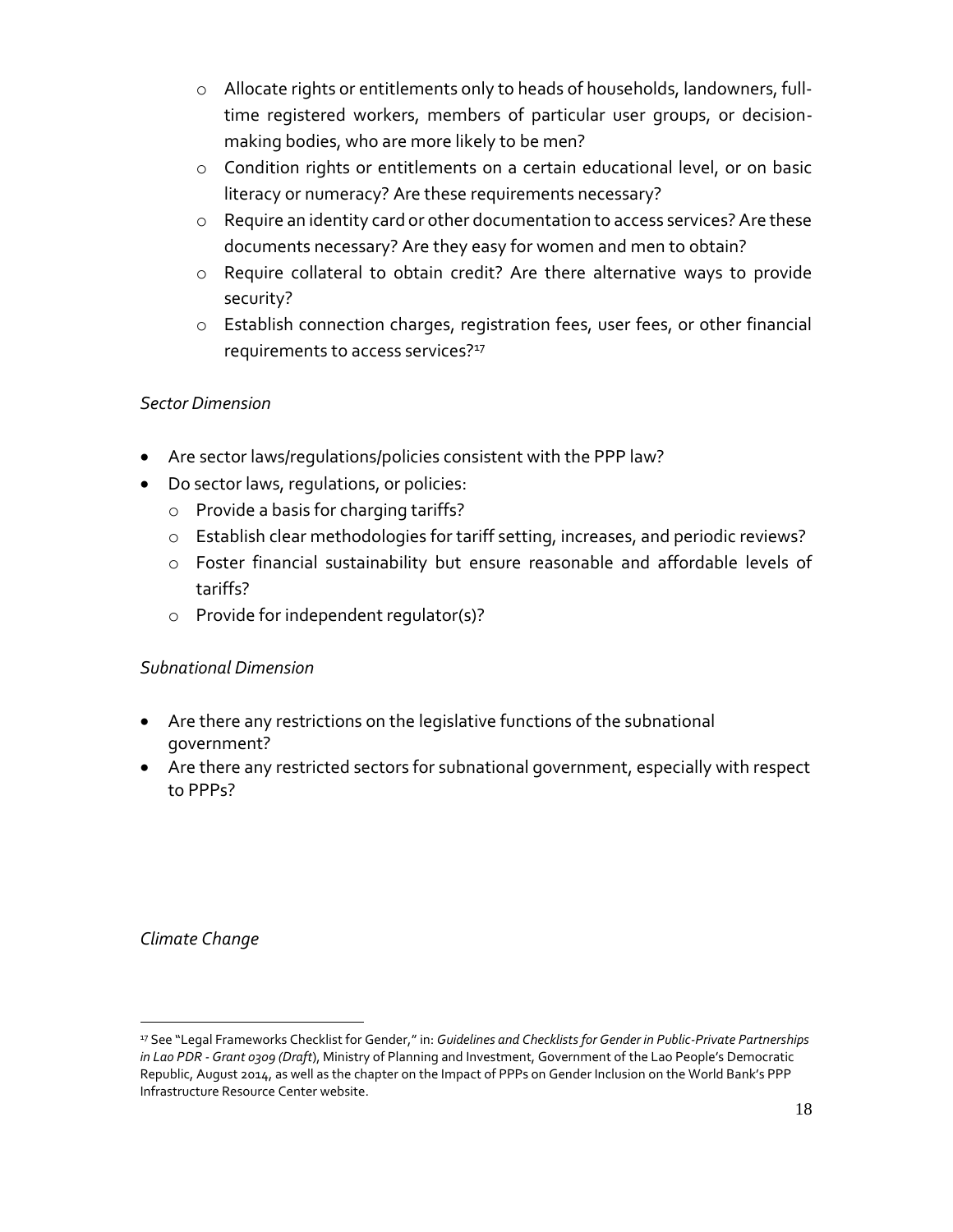Does the PPP policy, law, and regulation reflect and contribute toward the ambitious NDC targets (to develop low-carbon and climate-resilient infrastructure) made by the national government?

# <span id="page-21-0"></span>**4.2 Specific Legislation and Regulation Regarding Unsolicited Proposals**

Key question: Do legislation and regulation provide clarity on the management of unsolicited proposals?

### *High Level*

- Can a government accept unsolicited proposals under existing law or under contract?
- Do unsolicited proposal (USP) regulations provide clarity on:
	- o Definition of USP
	- o Types of USPs that are allowed
	- o Minimum requirements for USP submission
	- o Time-limited processes
	- o Agency leading evaluation of USP
	- o Procedures for approval of USPs
	- o Procedures for ensuring competition or fair market value
	- o Regulation of reimbursement of the proponent, should the procurement processes result in an award for a party other than the proponent
	- o Regulation on purchase of intellectual property rights

### *Detailed Level*

 Are specific policies and procedures found within the PPP law and regulations or other guidance to select, appraise, procure (competitively or through direct negotiation), and implement projects initiated by private sector proponents through unsolicited proposals?

### *Sector Dimension*

Are unsolicited proposals limited to certain sectors? If so, which sectors?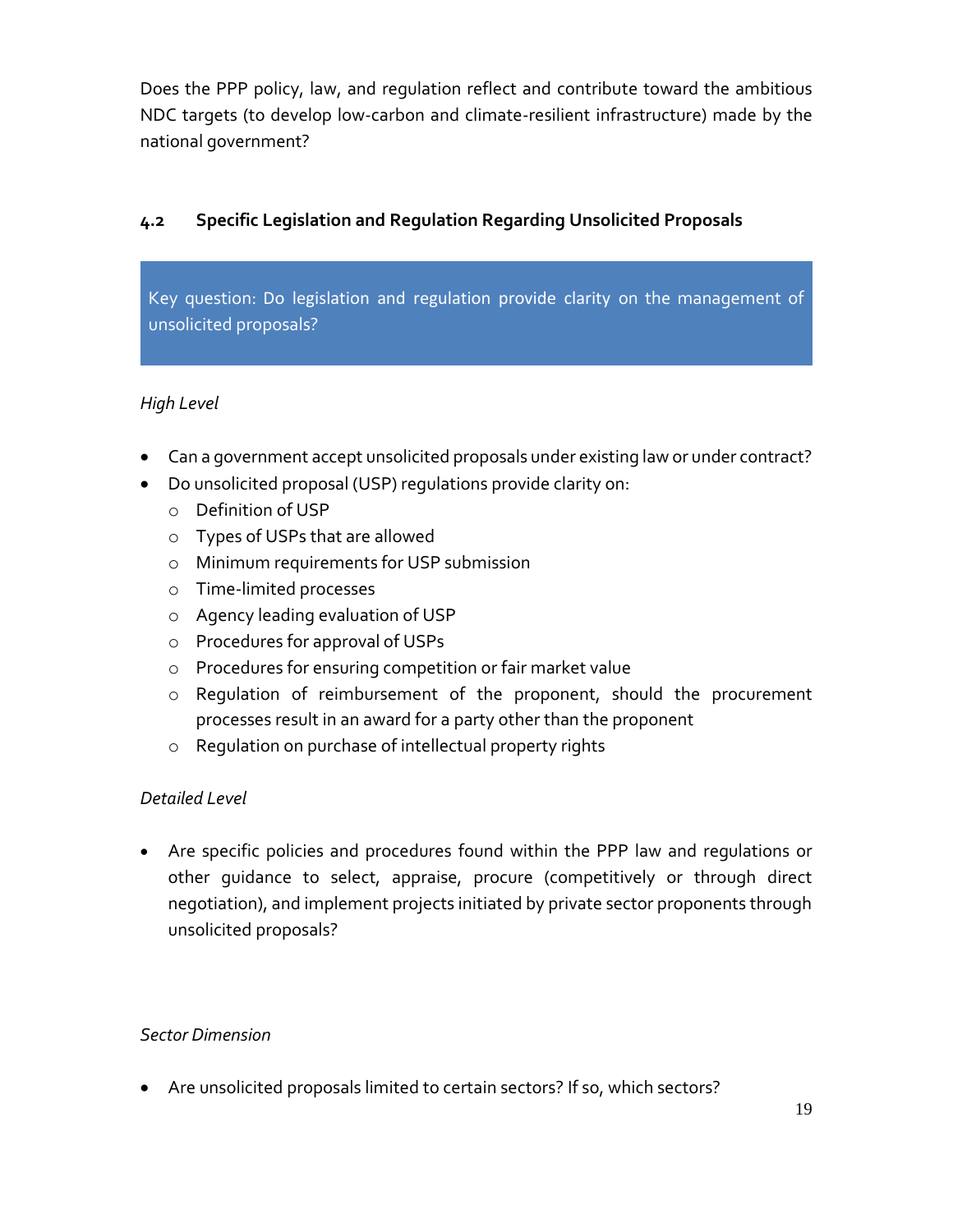# <span id="page-22-0"></span>**4.3 Other Specific Legislation and Regulation**

Key question: Do other legislation and regulations support the implementation of PPPs?

#### *High Level*

- Are there other laws, regulations, or procedures in place to assess the fiscal impact of PPPs on the government? (See chapter 6.)
- Are there other laws, policies, and procedures in place that include proactive disclosure by governments? Timelines for disclosures? (See chapter 8.)
- Is there any other relevant legislation or regulation in place that materially influences the preparation, procurement, and implementation of PPPs?

- Are there simple, transparent, and predictable requirements for licenses, permits, and planning approvals?
- Does land acquisition legislation provide for speed and ease of acquisition while ensuring appropriate compensation and/or rehabilitation?
- Does land acquisition legislation determine who acquires land?
- Is there provision for urgency clauses and advance takeover of land by government during the process?
- Are the clauses under labor laws sufficiently flexible to allow maximum productivity and efficiency?
- Are there land and security laws (for example, mortgages/charges) that confer enforceable rights on lenders/contractors and permit "step in" and rescue of distressed PPPs?
- Are there tax laws that are well established and predictable, and is their application in the case of PPP special purpose vehicles and projects clear?
- Does the law provide for unilateral contract termination by the government?
- Is there sufficient protection against expropriation or nationalization of project assets?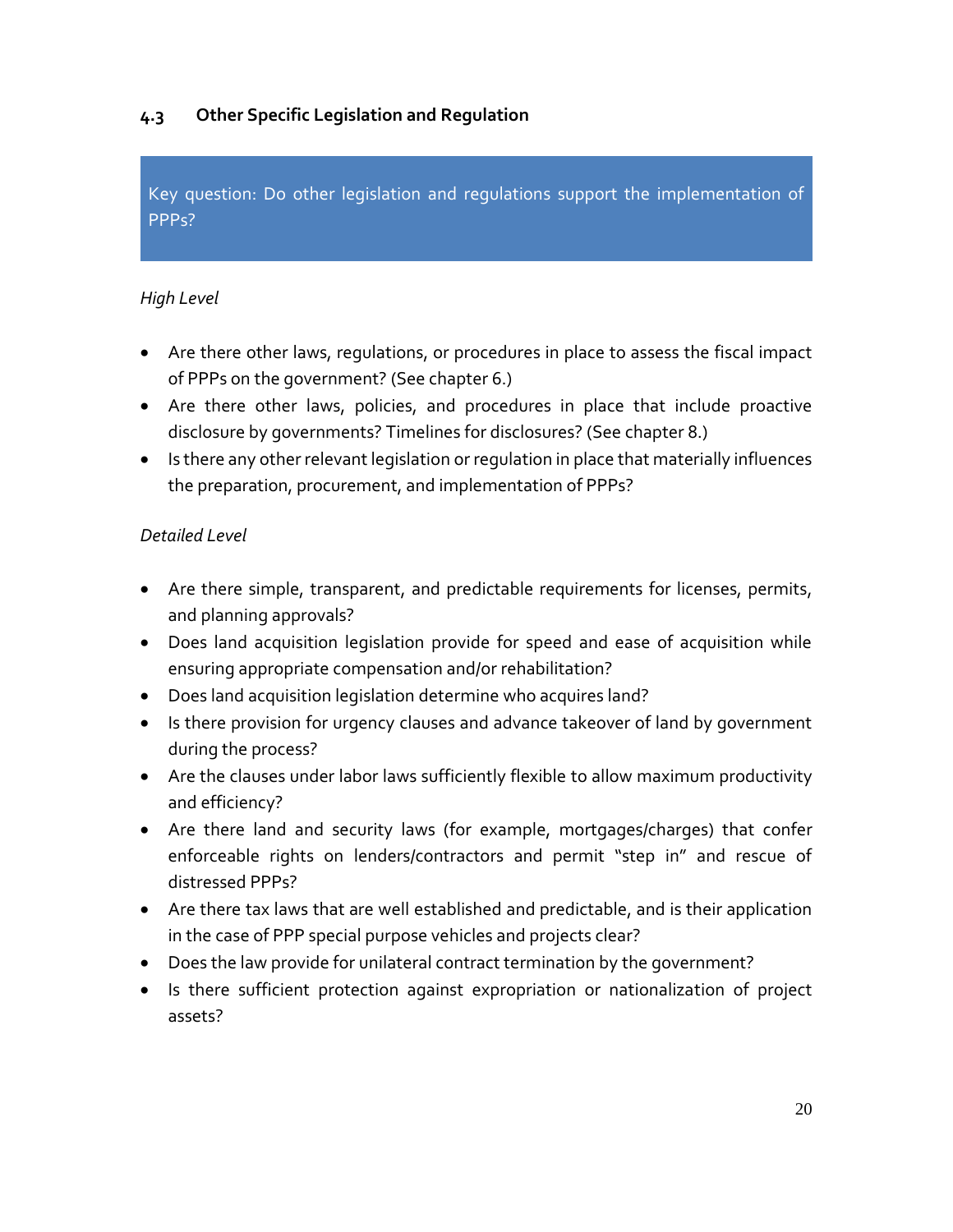- Is there an established, consistent, and respected court system with a reputation for treating all litigants in a dispute, including foreign litigants, on a fair and equal basis with local litigants?
- Are there alternative forms of dispute resolution, which are consistent with widely accepted international good practice?
- Are international arbitration awards recognized and can they be enforced?
- Can the public authority claim sovereign immunity, and is there provision for waiver?

### *Climate Change Dimension*

- Is there a specific or generic climate change law or Climate Change Action Plan (CCAP) put in place at the national level? When was this law enacted or CCAP implemented?
- Is there a specific climate change policy in place? When was it put in place?
- Is the climate change policy harmonized with the PPP policy to ensure that lowcarbon and climate-resilient infrastructure is developed through PPP frameworks?
- At the national infrastructure planning level, if PPPs are considered for priority projects, does the PPP framework look at climate vulnerability across sectors?
- Are there clear renewable energy (energy sector) policies in place, requiring PPP frameworks to develop such low-carbon (solar, wind, hydro) infrastructure? When were these policies put in place?
- $\bullet$  What is the country's rating in the Global Climate Scope Index<sup>18</sup> to develop climatesmart enabling environments that can promote renewable energy infrastructure development, mostly through PPP frameworks?
- Does the country have clean transport (transport sector) policies in place? Do these policies utilize and integrate PPP frameworks to develop such climate-smart infrastructure? When were these policies put in place?
- Are there policies in place to address adaptation through climate-resilient infrastructure in the transport sector (roads, ports, and airports) through PPP frameworks? When were these policies put in place?

### <span id="page-23-0"></span>**4.4 Functioning of the Law and Policy Frameworks**

Key question: Are legislation and regulation functioning well in practice?

 $\overline{a}$ <sup>18</sup> Global Climate Scope Index - http://global-climatescope.org/en/topic/enabling-framework/.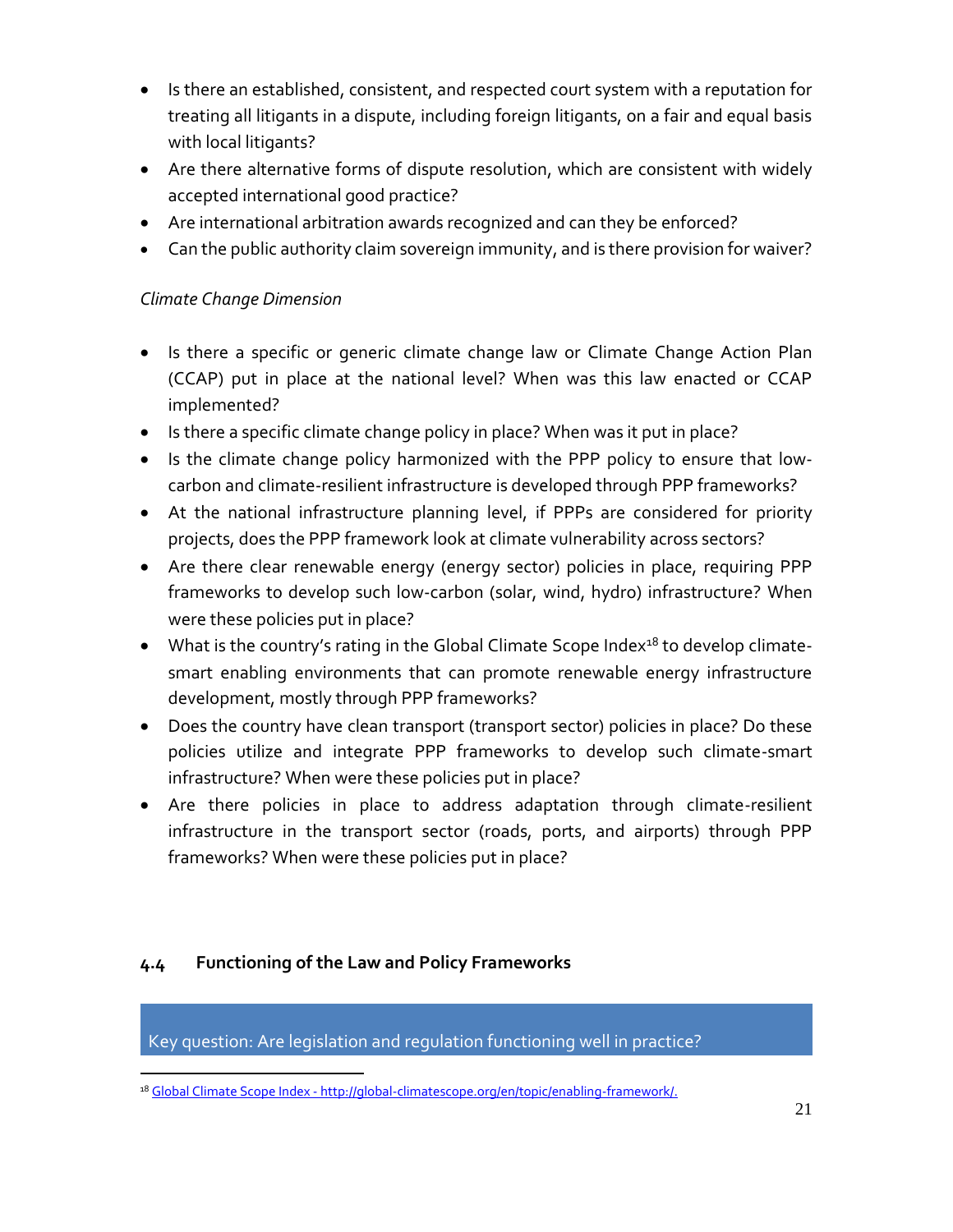### *High Level*

- If any PPPs have been implemented, by what legal and/or regulatory framework?
- Have laws and regulations been followed in practice?
- Are PPP or related laws fully implemented in letter and spirit?
- Is there a sound track record of compliance with the law and contract obligations? For example, are there instances of the government reneging on its contractual obligations, including payments?

# *Detailed Level*

- Have there been instances of unilateral contract termination by the government, or expropriation of project assets in the past?
- Have there been any court cases or conflicts with PPP bidders or PPP contractors regarding the application of legislation and regulation in the past?
- Does the court system provide timely redress?

### <span id="page-24-0"></span>**4.5 Potential World Bank Support Mechanisms**

- 1. PPP Cross-Cutting Solutions Area: <http://globalpractices.worldbank.org/ppp/Pages/en/KBLanding.aspx>
- 2. PPP webinars[: http://einstitute.worldbank.org/ei/wbeiterms/webinars/67](http://einstitute.worldbank.org/ei/wbeiterms/webinars/67)
- 3. PPP resources[: http://www.ppiaf.org/node/815](http://www.ppiaf.org/node/815)
- 4. PPP Roads & Highways Toolkit: [http://www.ppiaf.org/sites/ppiaf.org/files/documents/toolkits/highwaystoolkit](http://www.ppiaf.org/sites/ppiaf.org/files/documents/toolkits/highwaystoolkit/index.html) [/index.html](http://www.ppiaf.org/sites/ppiaf.org/files/documents/toolkits/highwaystoolkit/index.html)
- 5. PPP/Infrastructure Toolkits:<http://www.ppiaf.org/node/83>
- 6. PPP training course[: https://www.coursera.org/course/effectiveppp](https://www.coursera.org/course/effectiveppp)
- 7. IBRD development policy lending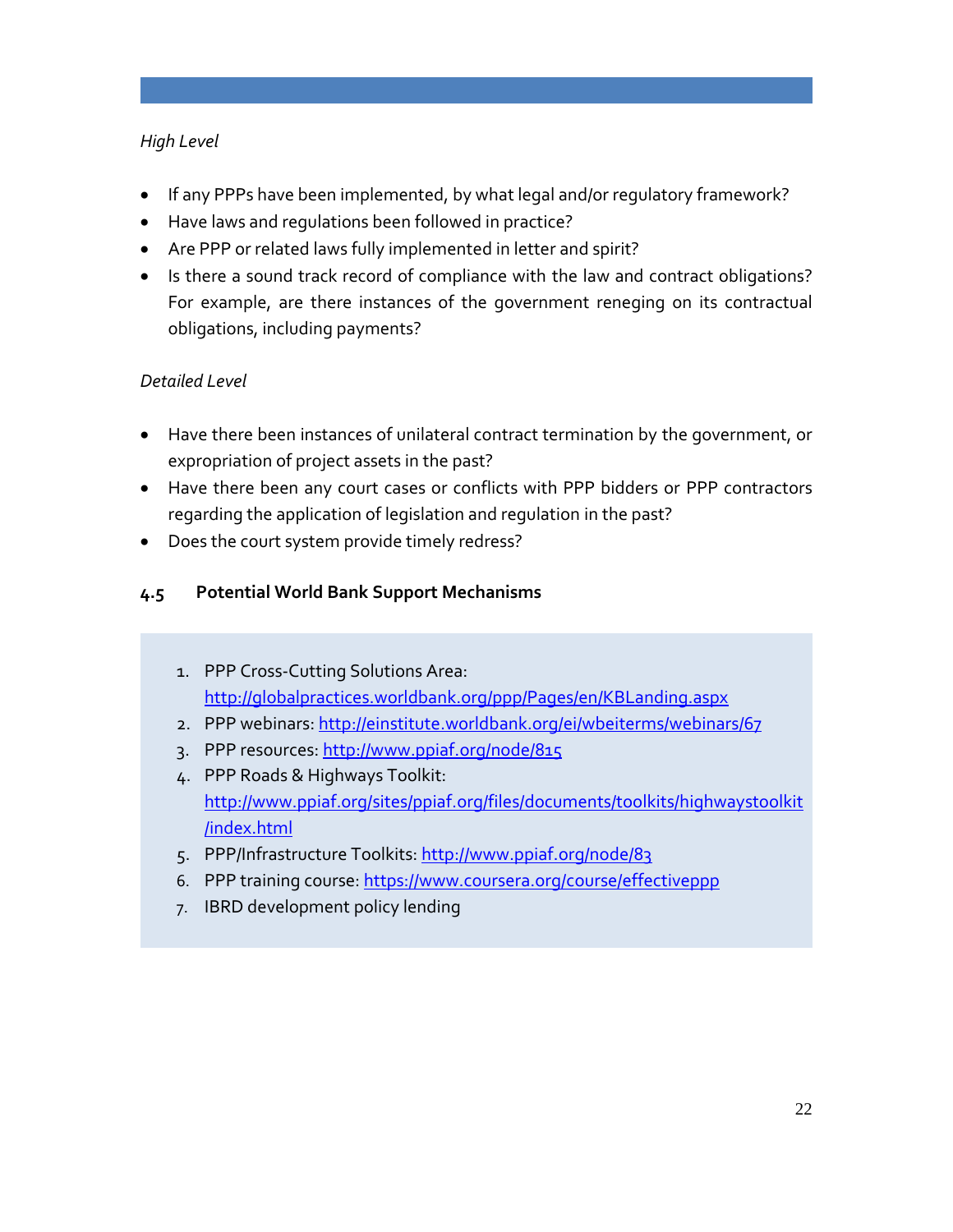# <span id="page-25-0"></span>**5. Institutional Framework**

Although legal and regulatory frameworks enable PPPs, it is important that there is a second tier of institutions and processes, which facilitates the implementation of the law, regulations, rules, and policies. In the absence of institutionalization, it is likely that PPPs will not happen or the pipeline will be very slow to develop. In addition, the entities entrusted with specific roles and responsibilities under legislation will be unable to fulfill their responsibilities appropriately. Institutionalization means verifying the existence of institutions in the first place, followed by an assessment of the influence, authority, and maturity of the institutions and processes and the level of standardization, as well as a an evaluation of the government communication and stakeholder engagement strategy. Stakeholder engagement is crucial to develop and implement tailored strategies for each affected group, and can for example ensure that gender-specific differences are taken into account throughout the stages of the project cycle.

#### <span id="page-25-1"></span>**5.1 Internal Structures**

Key question: Are there institutions in place to support the preparation, procurement, and implementation of PPPs?

### *High Level*

- Which institutions are involved in the PPP process? What are their roles and responsibilities?
- Is there a PPP unit and, if so, where is it located within the government? Does it have clearly defined roles and responsibilities? Is it adequately staffed with appropriately skilled public servants?
- Is the current institutional arrangement efficient, effective, and inclusive?
- Are the institutional arrangements implemented in letter and spirit?

- Is there an institution and a dedicated team providing expert support on the preparation, procurement, and implementation of PPPs?
- Is there an institution and a dedicated team assessing projects' fiscal impacts or affordability?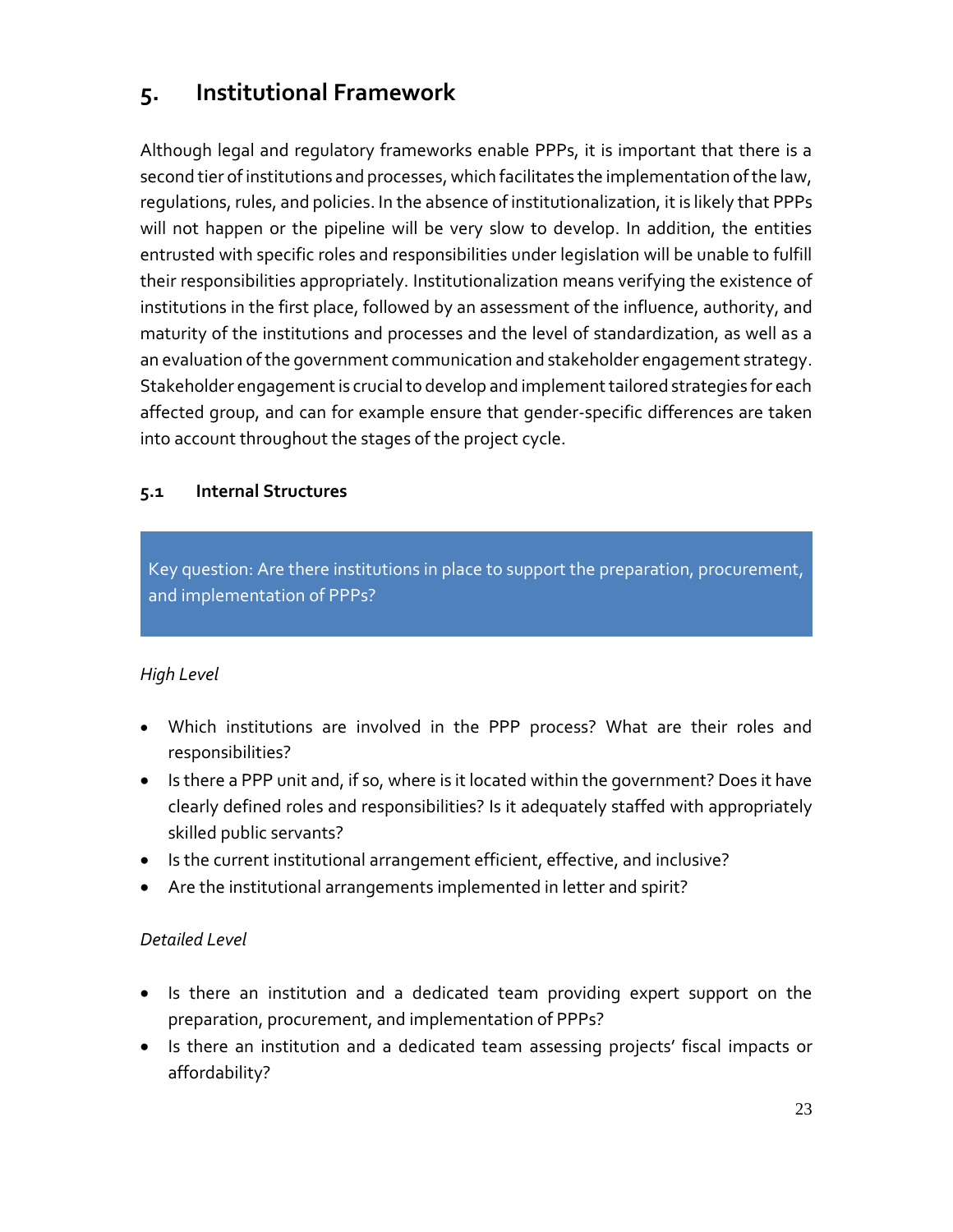- Is there an institution and a dedicated team that ensures value for money?
- Is there a cabinet or a high-level steering committee responsible for decision making at key milestones?
- Are the institutions inclusive (marginalized groups participate in decision making and are able to benefit from the service delivery and associated welfare improvement)?
- Are there institutions that may not be involved in PPPs in normal situations, but that have shown resilience and effectiveness despite conflict situations in the country, and as a result can be mobilized in developing and implementing PPPs in the country?

 Are there dedicated teams/focal points in line ministries/contracting agencies for developing projects?

### <span id="page-26-0"></span>**5.2 Processes**

Key question: Are there processes in place to guide the preparation, procurement, and implementation of PPPs?

### *High Level*

- Are there transparent and time-limited processes for PPP project appraisal and approval?
- Are there appropriate quality control procedures?
- Are the current processes efficient and effective?
- Are the current processes known through the government organization?
- Are the current processes being followed in practice?

- Are there established processes for PPP project identification and screening that define roles and responsibilities clearly?
- Are there established processes for PPP project preparation that define roles and responsibilities clearly?
- Are there established processes for PPP project procurement that define roles and responsibilities clearly?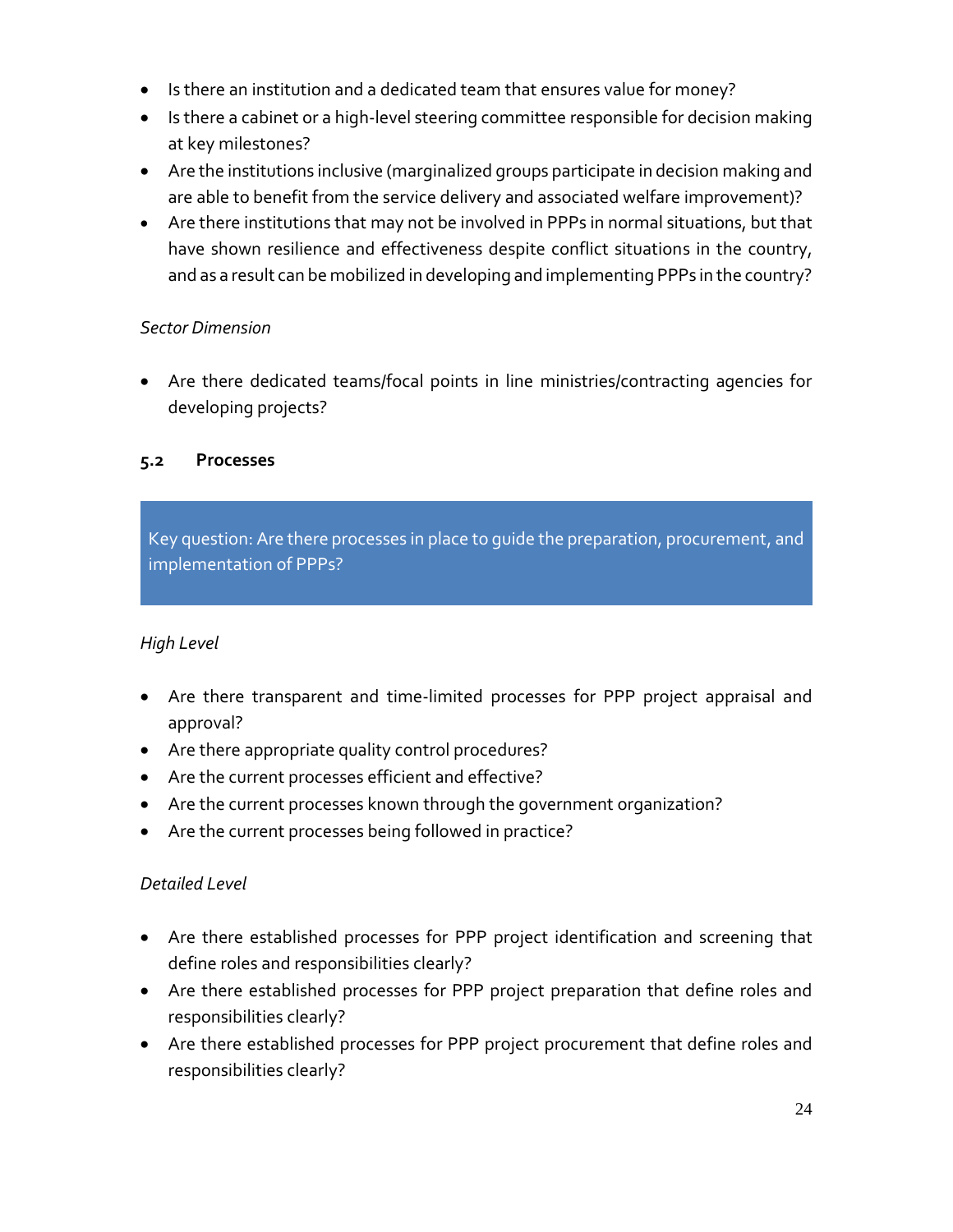- Are there established processes for PPP contract management that define roles and responsibilities clearly and ensure timely monitoring, evaluation, feedback, and correction in the performance of projects?
- Are there established processes for contract renegotiation that ensure transparent negotiations, with emphasis on value-for-money outcomes and protection of the interests of all stakeholders?
- Are there adequate processes put in place for PPP contract management to address "natural" force majeure events that result from extreme weather (climate change) related events? Are the current processes being followed in practice?

- In which sectors are the processes functioning well?
- In which sectors are the processes not functioning well?
- In which sectors are the PPP processes effectively integrated in the "standard operating procedures?"

#### <span id="page-27-0"></span>**5.3 Standardization**

Key question: Are there standardized PPP documents and templates?

### *High Level*

- Are there standard documents and templates for different phases of the project?
- Are there standard methodologies and guidance for value-for-money assessment, risk assessment, and fiscal impact (affordability) assessment, with established benchmarks comparable to international norms?

- Are there standard request for quotation and request for proposal templates?
- Are there standardized contracts that define the rights and obligations of the parties and allocate risks to the entity best able to manage them?
- Does the PPP industry accept the standardized documents and templates?
- Are there standard methodologies and guidance for technical cost estimation?
- Are there standard methodologies and guidance for economic cost-benefit analysis?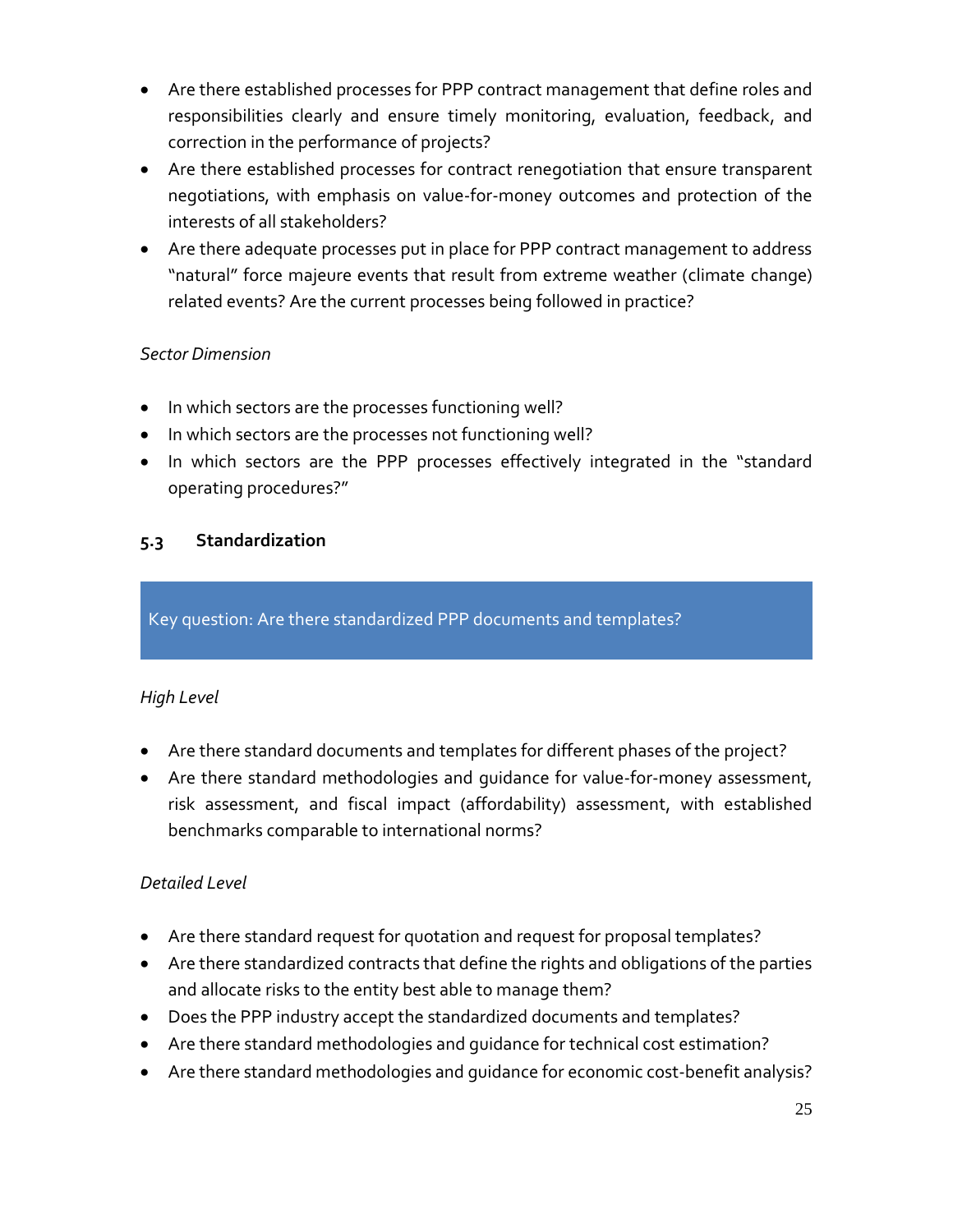- Are there performance standards that are comparable to international benchmarks?
- Are there comprehensive templates for disclosure?

Which sectors have standardized documents and templates?

#### <span id="page-28-0"></span>**5.4 Communication**

Key question: Is there a government communication strategy and stakeholder engagement strategy on PPPs?

#### *High Level*

- Has the government educated the public on PPPs?
- Is there a government communication strategy on PPPs with clearly defined roles, responsibilities, and timelines?

#### *Detailed Level*

- Has the government developed and implemented a stakeholder engagement strategy for the PPP program? Is the strategy designed to be flexible enough to reach different stakeholder groups (for example, men and women)?
- Have the stakeholders been identified? Are both men and women stakeholders included?
- Has there been any engagement with the stakeholders? What are the results?

#### *Sector Dimension*

- Which sectors have a PPP communication strategy and stakeholder engagement strategy?
- Which sectors have tested the communication strategy? Was it effective?

#### <span id="page-28-1"></span>**5.5 Capacity**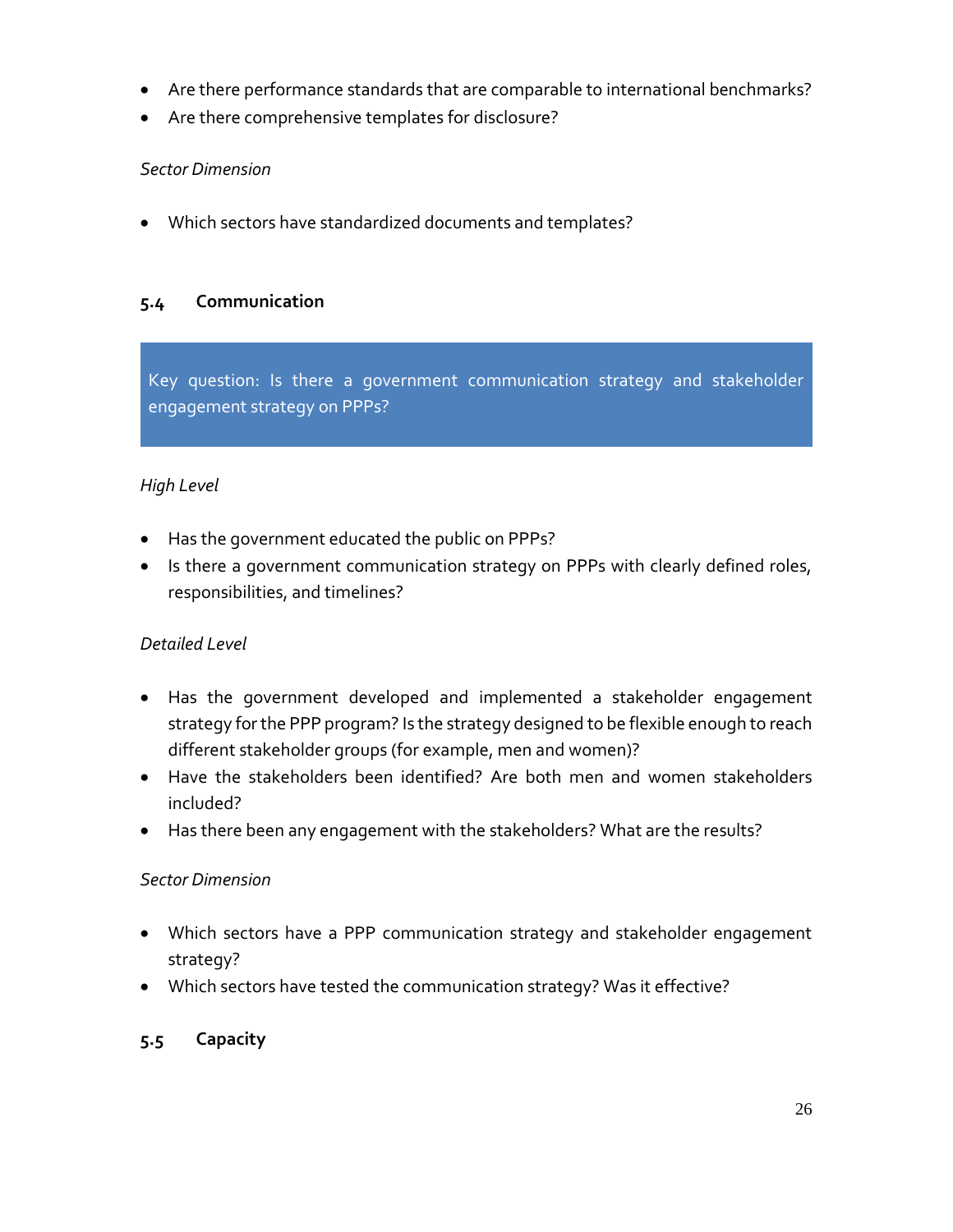Key question: Do the government and the industry have (access to) the skills and expertise to implement PPPs successfully?

#### *High Level*

- Does the PPP unit or other coordinating authority have the skills required for taking PPPs through the various stages of the PPP project lifecycle?
- Is there sufficient understanding of PPPs in the private sector?

#### *Detailed Level*

- Does the PPP unit or other coordinating authority have the skills required for taking unsolicited proposals through the various stages of the PPP project lifecycle:
	- o PPP project identification and screening
	- o PPP project business case preparation
	- o PPP project procurement
	- o PPP project implementation
- Are there domestic technical, financial, and legal advisors with PPP experience?
- Are potential bidders capable of understanding and completing the bidding documents?

#### *Sector Dimension*

- Which contracting authorities have the capacity to undertake projects in-house?
- Do these contracting authorities have the capacity to oversee technical, legal, and financial advisors, including supervising them and evaluating their deliverables?
- Which contracting authorities have the capacity to manage contracts?

#### <span id="page-29-0"></span>**5.6 Potential World Bank Support Mechanisms**

- 1. PPP webinars[: http://einstitute.worldbank.org/ei/wbeiterms/webinars/67](http://einstitute.worldbank.org/ei/wbeiterms/webinars/67)
- 2. PPP resources[: http://www.ppiaf.org/node/815](http://www.ppiaf.org/node/815)
- 3. PPP Roads & Highways Toolkit: [http://www.ppiaf.org/sites/ppiaf.org/files/documents/toolkits/highwaystoolkit](http://www.ppiaf.org/sites/ppiaf.org/files/documents/toolkits/highwaystoolkit/index.html) [/index.html](http://www.ppiaf.org/sites/ppiaf.org/files/documents/toolkits/highwaystoolkit/index.html)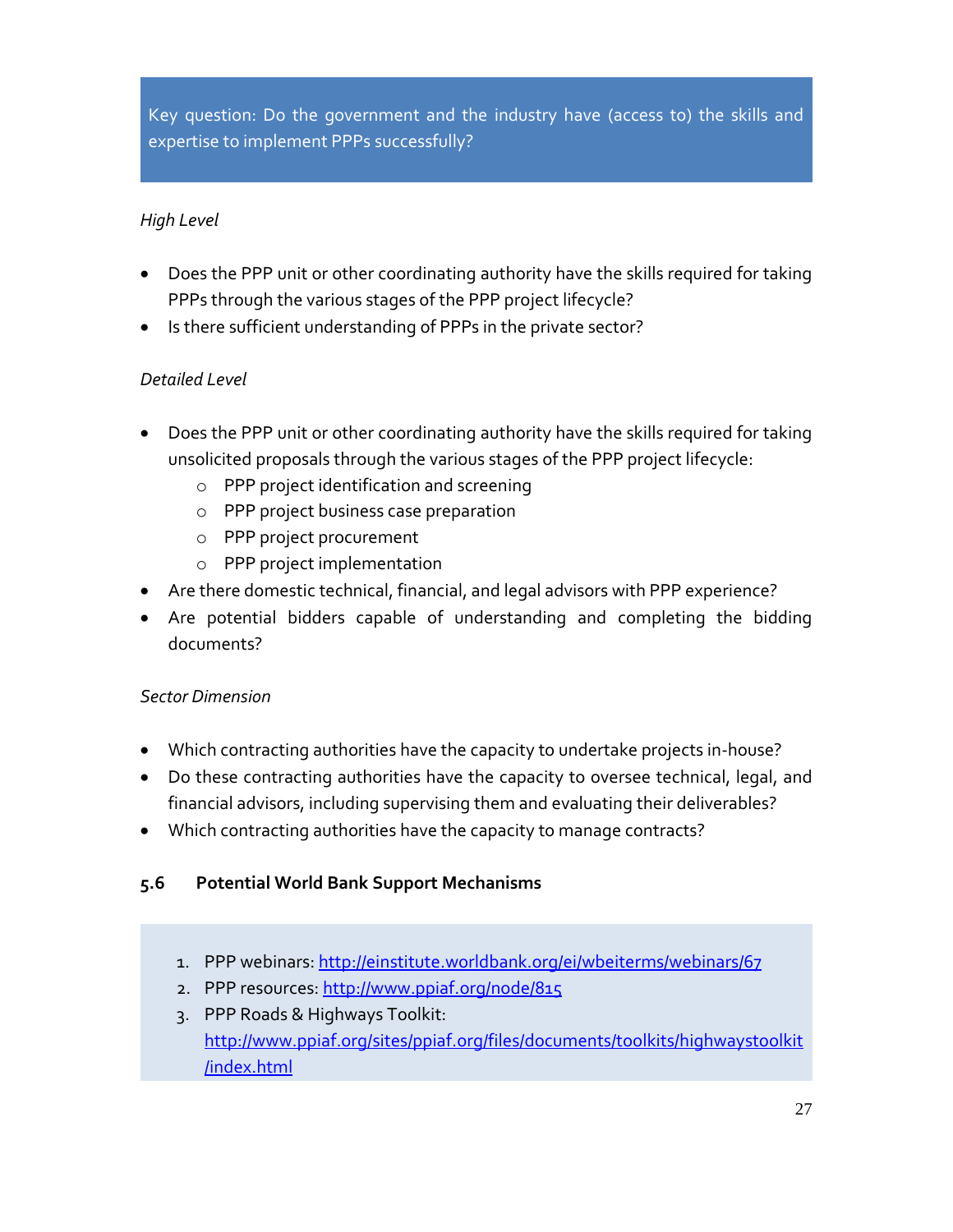- 4. PPP/Infrastructure Toolkits:<http://www.ppiaf.org/node/83>
- 5. PPP training course[: https://www.coursera.org/course/effectiveppp](https://www.coursera.org/course/effectiveppp)
- 6. IBRD development policy lending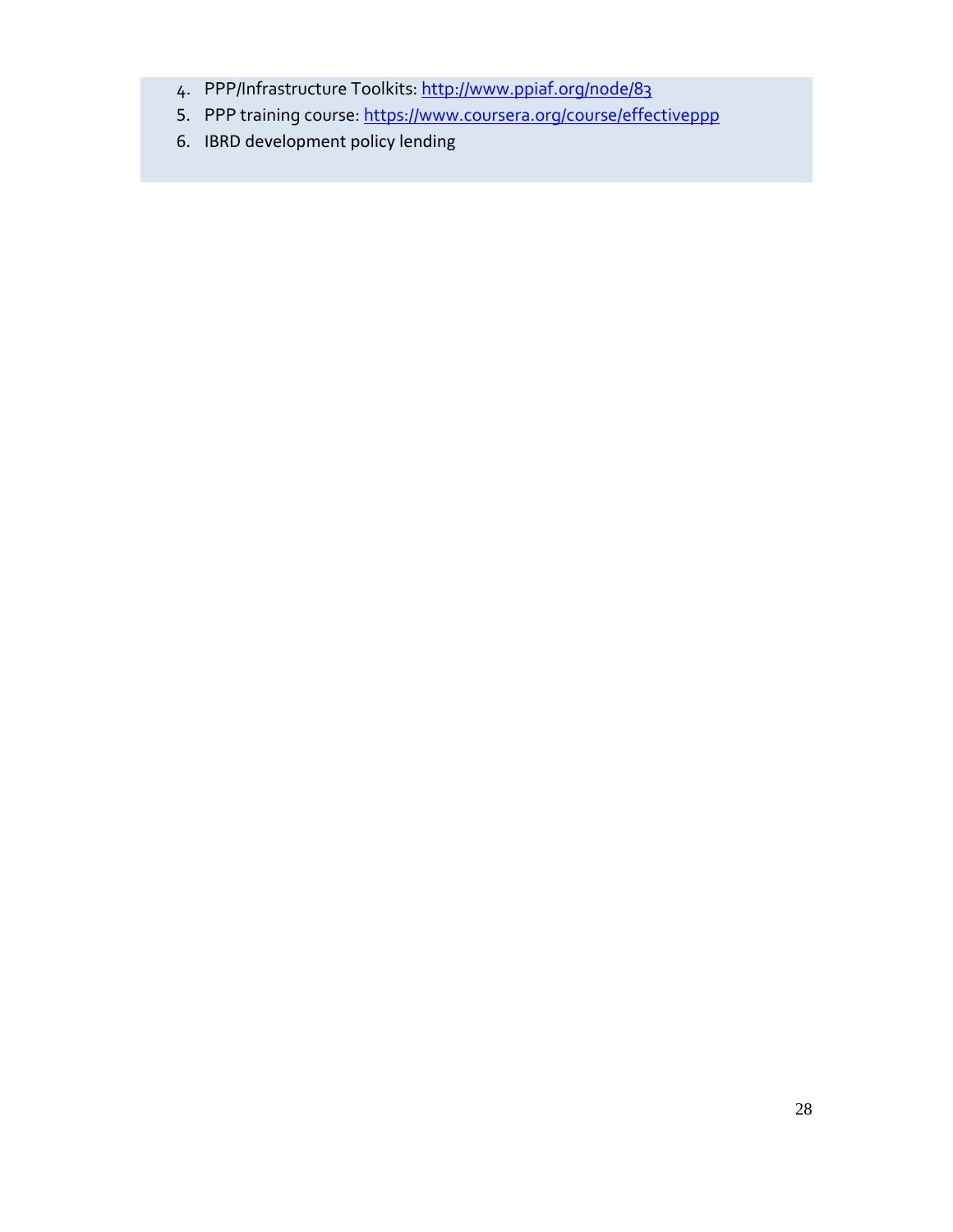# <span id="page-31-0"></span>**6. Funding and Managing Fiscal Risk**

This chapter of the Diagnostic assesses the availability of government funding support, as well as the government's ability to manage fiscal risk.

Recent trends indicate substantial use of government support in PPPs based on specific problems presented by individual projects. Small and large projects have faced challenges in securing commercial financing. Governments have therefore attempted to improve the bankability of projects by using key support instruments in the form of equity, debt, grants, guarantees, fiscal incentives, and other contract clauses based on specific project needs. Often governments do this on case-by-case basis through customized solutions, but sometimes through preparing frameworks and standard operating procedures for the use of these instruments. All of these instruments, particularly grants and guarantees, can be powerful mechanisms for risk sharing, provided they are used judiciously. Other support instruments include fiscal incentives such as tax waivers, or contract clauses providing for termination payments, variable terms, or non-compete arrangements. This chapter includes key questions on the fiscal support and sustainability frameworks that are built into the overall PPP framework, as well as the affordability and fiscal sustainability of PPP projects from the point of view of governments.

It is important for TTLs to understand the links of this chapter to the other chapters of the Diagnostic. Before providing funding and financing support to PPPs, practitioners should assess the environment for projects in terms of the political, legal, regulatory, fiscal, and financing landscapes, as well as the institutional capacity of the public sector to implement PPPs. The Diagnostic covers these adequately. In addition, project financials and the extent to which they are impacted by environmental factors will need to be carefully evaluated. This is critical forlayering sufficient flexibility in the contractual agreement, which has been touched on in the chapter addressing specific project execution issues.

### <span id="page-31-1"></span>**6.1 Budgetary System**

Key question: Does the budgetary system support PPPs?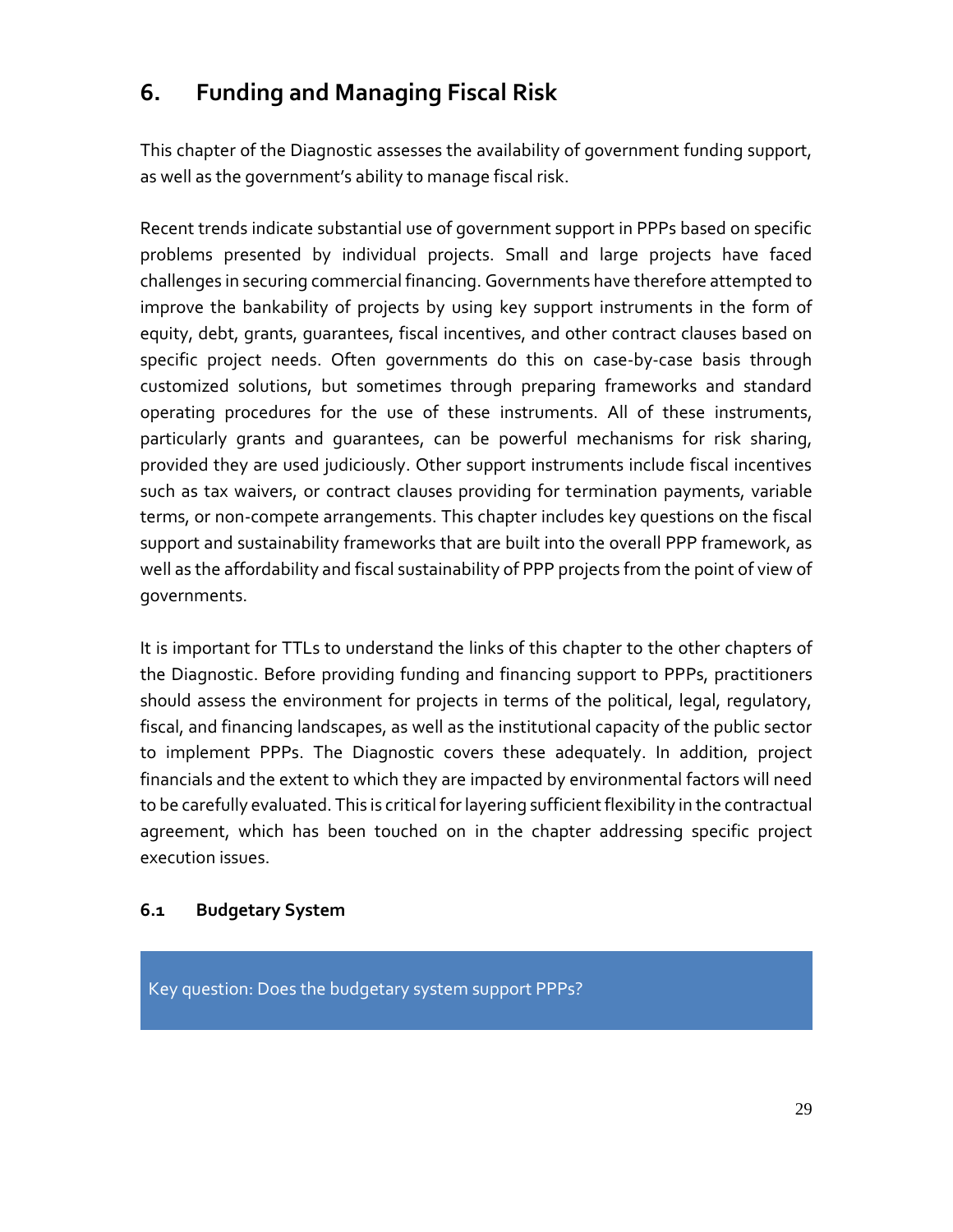### *High Level*

- Do the fiscal policy priorities of the government include a focus on PPPs, with budgetary allocations for ongoing government support to infrastructure?
- Is there a well-functioning budgetary system that supports multiyear fiscal commitments to infrastructure and PPPs where such support is required?

### *Detailed Level*

- Have there been any challenges in providing budgetary support to PPPs?
- Is there a medium-term framework that projects resources and expenditures over a period of three to five years or more?
- Is there a longer-term framework that projects resources and expenditures over a period of 15 to 20 years or more at the national, subnational, and line ministry/contracting authority levels?
- Do recurring government payments, such as payments relating to PPPs, require annual legislative approval?

### *Sector Dimension*

Are there any sector-specific budgetary restrictions or challenges?

### *Subnational Dimension*

- Is the subnational government completely in control of its budget allocations and releases?
- To what extent does the subnational government depend on the national government for its resources/revenues?

# <span id="page-32-0"></span>**6.2 PPP Project Preparation Funding**

Key question: Is there funding available for robust PPP project preparation, procurement, and implementation?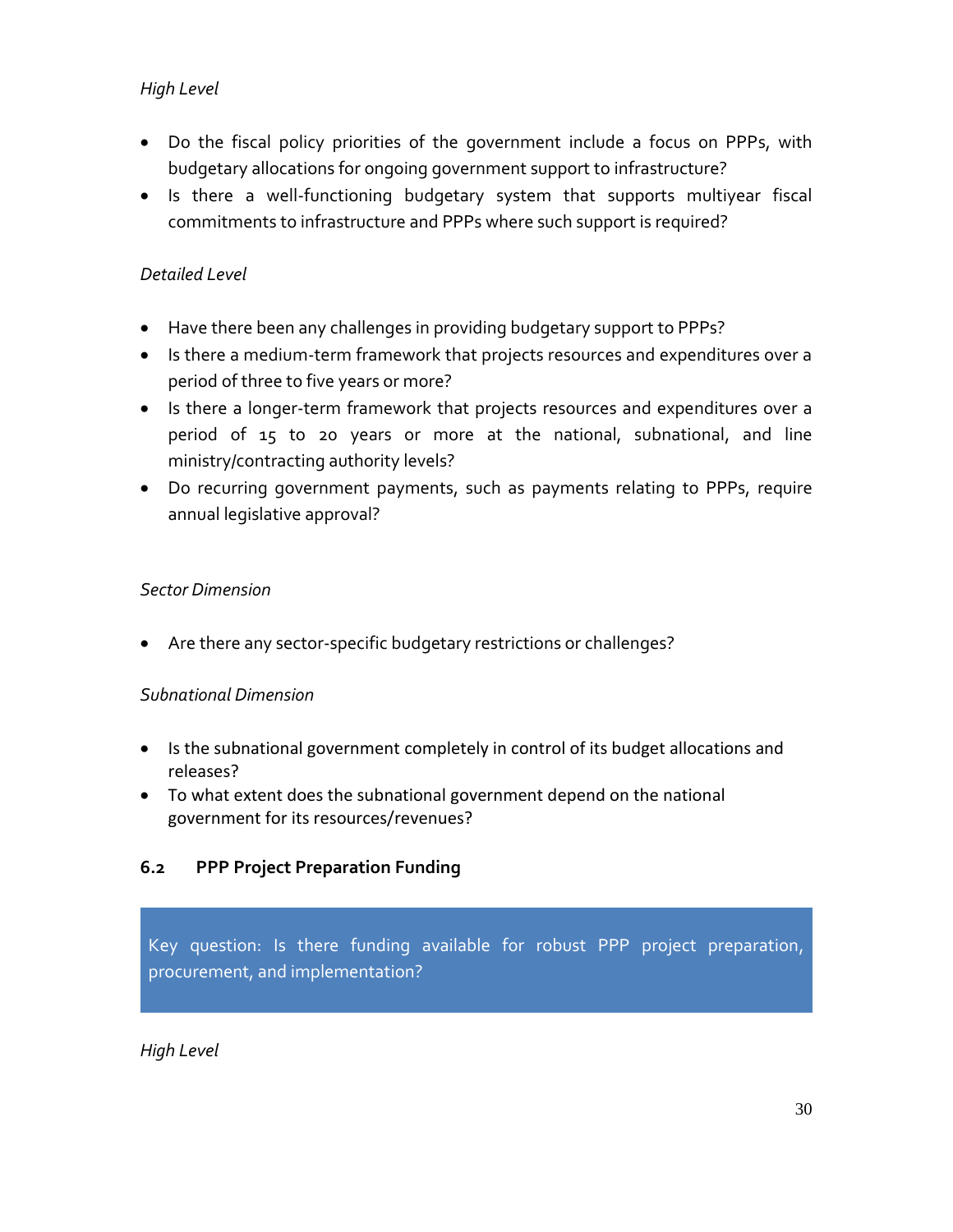- Does the government have (earmarked) funds available for professional PPP project preparation, procurement, and implementation?
- If not, does the government have access to technical assistance funds, project development facilities, or project preparation facilities from multilaterals?
- Does the PPP framework allow climate finance mechanisms, such as the Green Climate Fund,<sup>19</sup> to be incorporated into PPP project preparation funding at the planning stage?

- Does the PPP unit or other coordinating authority provide expert support on the preparation, procurement, and implementation of PPP projects?
- Have there been any challenges in the funding of PPP project preparation, procurement, and implementation?
- Have there been any challenges in the quality of PPP project preparation, procurement, and implementation?
- Are the procedures and responsibilities for the funding of project preparation, procurement, and implementation clear?

# <span id="page-33-0"></span>**6.3 Framework for Government Support to PPPs**

Key question: Is there a framework for government financial support to PPPs?

- Are there clear criteria for evaluating projects for support?
- Are there clear criteria on how the level of support under different instruments will be determined?
- Is there a provision for a variety of instruments, such as grants, debt, equity, and other types of direct funding/financing support, with a clear set of criteria on when to use each of these instruments?
- Are the institutional roles and responsibilities of the various entities (the contracting agency, PPP unit, Ministry of Finance/Economy, and so forth) in the appraisal and approval of projects for support clearly laid out?
- Has the framework been formally implemented and used in practice?

 $\overline{a}$ 19 http://www.greenclimate.fund/ventures/funding#get-funded.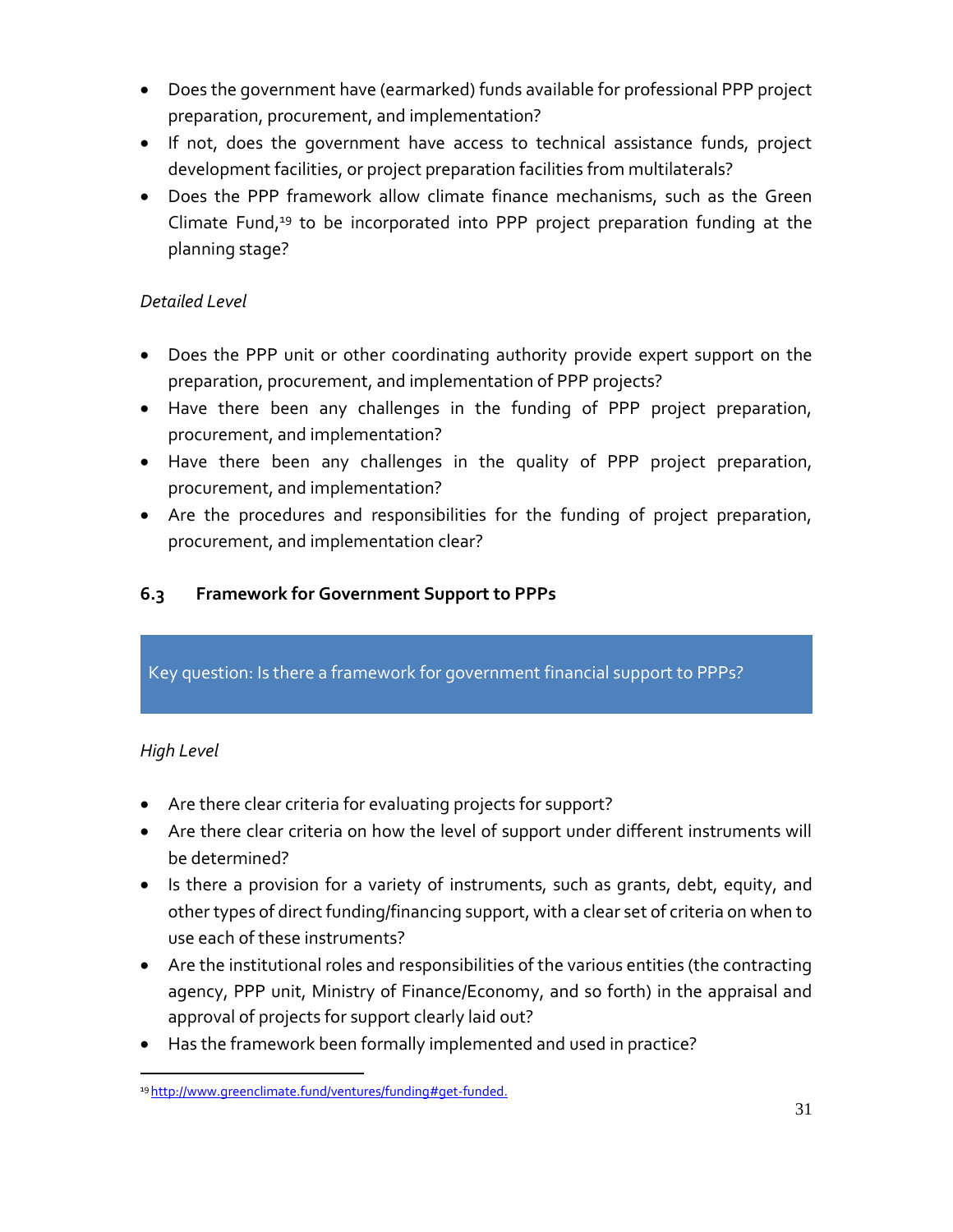- Has the government financially supported any PPPs?
- Have there been any issues in the application of government financial support instruments?
- Is there a separate fund/budget account supporting PPP commitments?
- Is there clarity on the types and design of direct and contingent support that can be provided under each broad instrument?
- Are the instruments appropriately designed for the government to share the revenue upsides in projects over the contract term?
- Are there caps on the amount or level of direct funding/financing support at the project, sector, and program levels?
- Are there caps on the level of contingent support by instrument and in aggregate at the project and program levels?
- Are there criteria for how to use multiple instruments of support simultaneously?
- Are projects evaluated for debt and equity support prior to or following the selection of the preferred bidder?

### *Subnational Dimension*

- Is the subnational government able to provide guarantees and undertake fiscal commitments without any restrictions or hindrances?
- Are there any restrictions on subnational governments raising loans or issuing bonds?
- What is the risk perception of the subnational government vis-à-vis the national government and other subnational governments, from the point of view of the private sector or lenders?

# <span id="page-34-0"></span>**6.4 Framework for Managing Fiscal Commitments and Contingent Liabilities**

Key question: Is there a framework for managing fiscal commitments and contingent liabilities?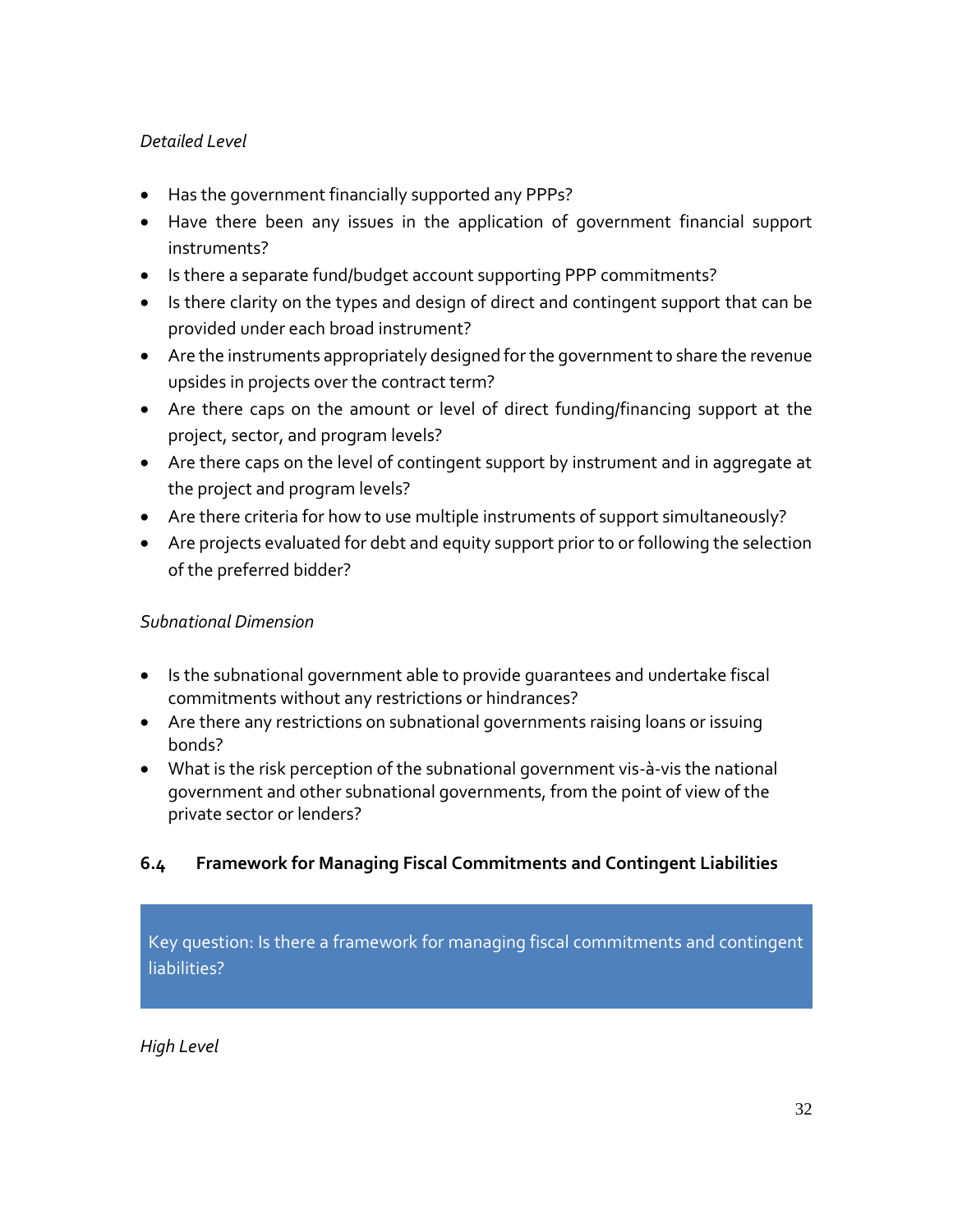- Is there a PPP/public financial management/fiscal responsibility/budget management regulation or policy that mandates the assessment, measurement, monitoring, and management of fiscal commitments and contingent liabilities (FCCL)?
- Has a framework been developed that sets out the institutions, processes, and methodologies for assessment, measurement, monitoring, and management of fiscal commitments and contingent liabilities arising from projects?
- Does the PPP FCCL framework clearly set out the roles and responsibilities of various entities (budget office, PPP unit, debt management office, economic planning office, and contracting agencies) in the management of FCCL, including the responsibility for final sign-off of the FCCL before project approval?
- Does the framework set out the links between the FCCL and the project approval processes?
- Does the framework provide for adequate assessment of the economic costs and benefits and value for money of a project as well as the risk profile of the project?
- Is there a clear process for accounting treatment of PPPs in terms of classification as on- or off-balance sheet assets/liabilities of the government?
- Is the information on FCCL available in the public domain?
- Has the framework been formally implemented and used in practice?
- Is there sufficient expertise within the relevant offices for the sound implementation of the framework?

- Does the framework clearly enunciate the treatment of FCCL arising from subnational/state-owned enterprise PPPs?
- Are the project preparation, review, approval, and FCCL management functions adequately separated in terms of institutional roles and responsibilities, to minimize conflicts of interest?
- Does the framework include an assessment of FCCL: (a) at the pre- and post-bid stages for new projects, (b) in the case of contract renegotiations, and (c) change in scope in the case of existing projects or projects already under implementation?
- Are the recommended/existing methodologies for estimating the value of the guarantee and the estimated payments sound and proven? Is there sufficient data or information to back the assumptions used? Is there a user-friendly Excel or other model provided for ease of calculations?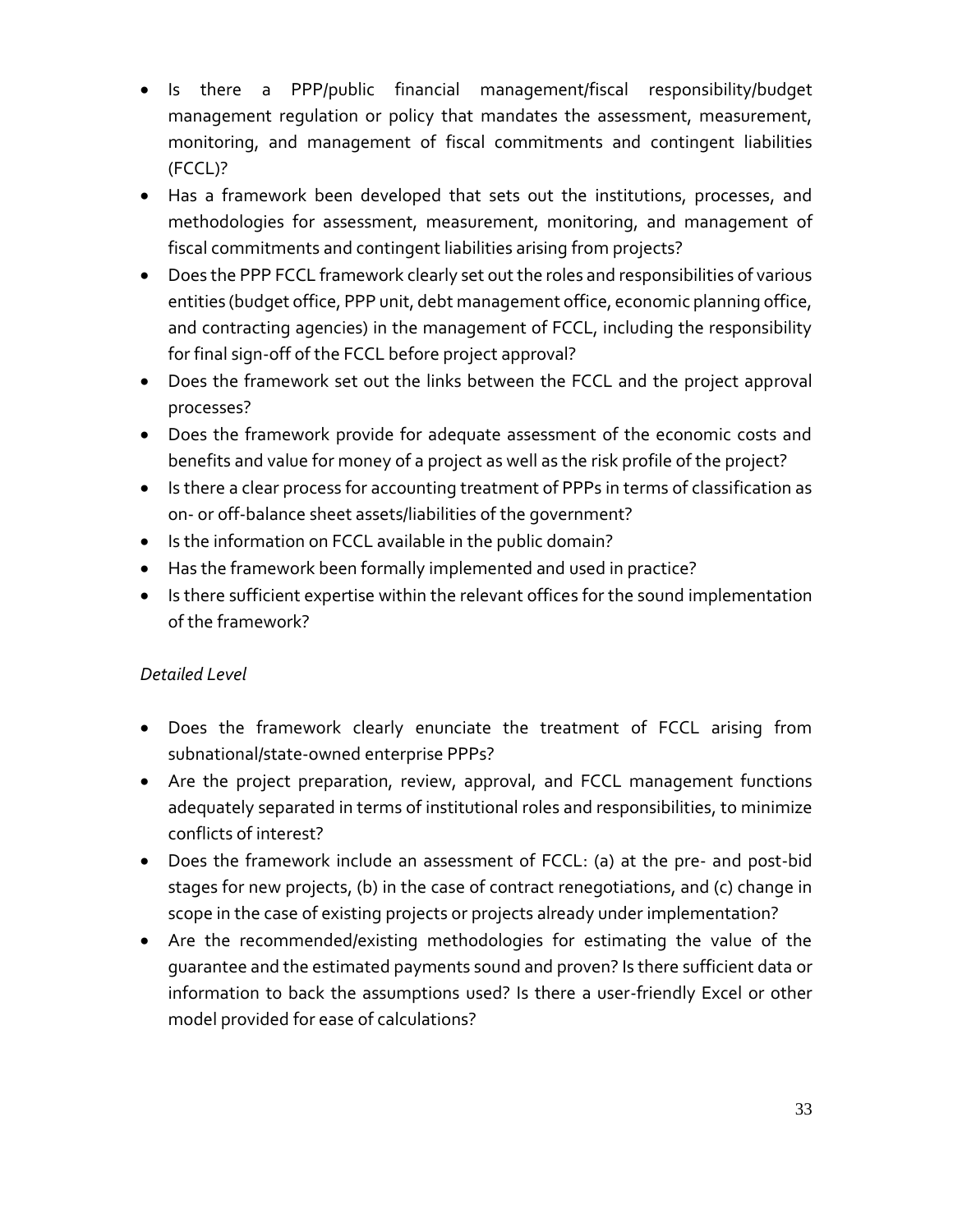- Does the PPP FCCL framework clearly set out the documentation and information requirements (along with models and templates) for an assessment, measurement, and monitoring process?
- Are the information requirements for an FCCL assessment in individual projects adequately captured in other documents and processes associated with the PPP process, such as terms of references of transaction advisors and the PPP approval process?
- Are there clear instructions/guidelines for aggregating and reporting key elements of information on FCCL to Parliament as part of the annual debt statement, budget statement/notes to the budget, or debt management strategy? Are some of the following key elements included in such reporting?
	- o Classification of contingent liabilities by category
	- o Explanation of the reasons for taking on contingent liabilities
	- o Assessment of risk
	- o Total exposure—aggregate information on all guarantees
	- o Expected fiscal cost (net present value of expected payments or annual cash flows)
	- o Risk associated with contingent liabilities
	- o Information on major individual guarantees—purpose/reason, term, and beneficiary
	- o Information on events of realized risk and associated payments
	- o Information on how claims against the guarantees will be paid (such as with contingency funds or specific funds)
- Are the PPP and non-PPP FCCL management frameworks integrated, and are these further incorporated with the debt management system in the country? Do these together provide a good picture of the fiscal sustainability of the PPP program for the government?
- Is there adequate provisioning for unexpected losses arising from contingent liabilities in the form of a readily accessible account in the budget or a fund such as a contingency fund or a specially created fund?

# <span id="page-36-0"></span>**6.5 Project-Specific Assessment in Government Support and FCCL Management**

Key question: Is there a framework for project-level financial and economic assessments?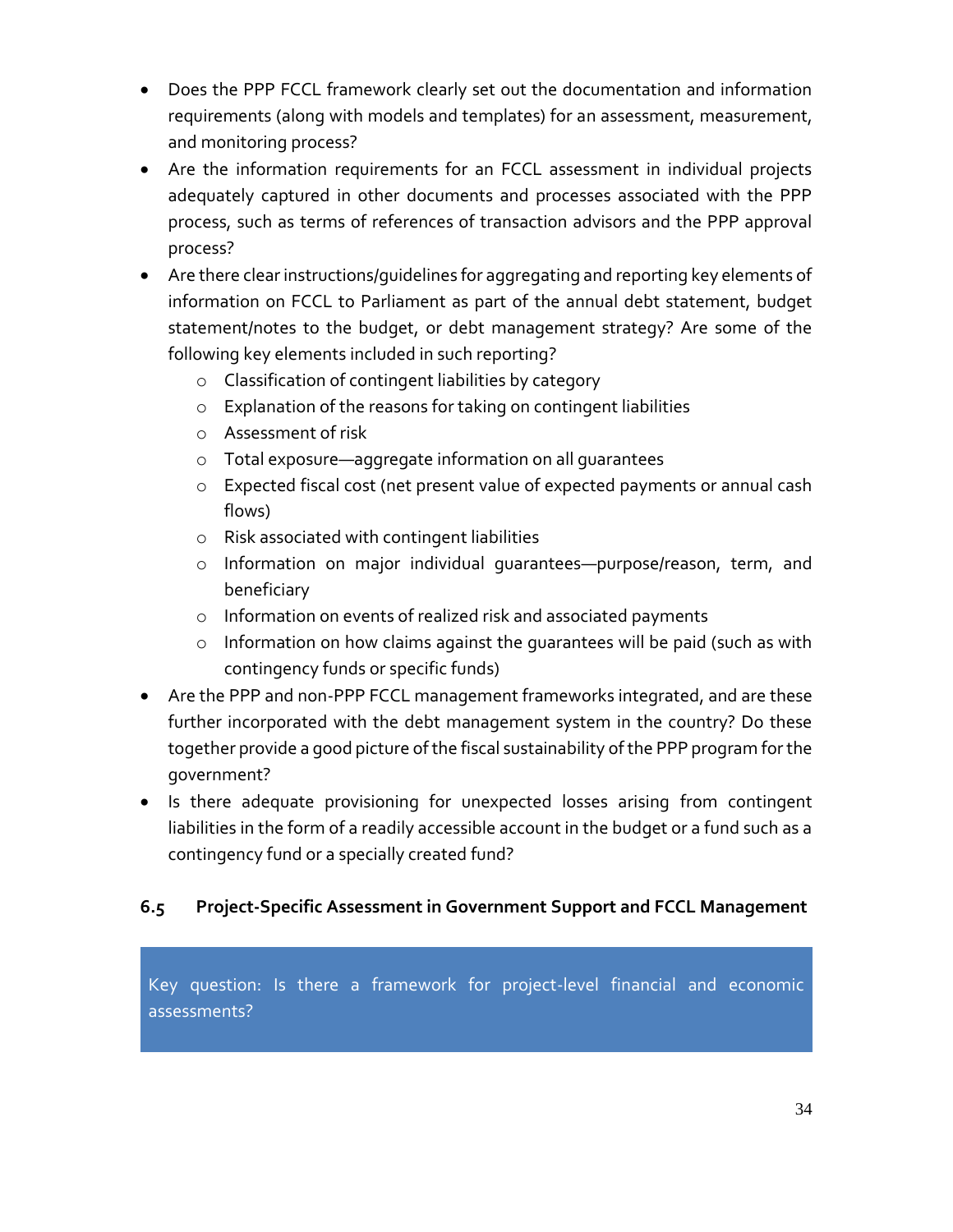#### *High Level*

- Is there a framework that prescribes the use and timing of the following assessments?
	- o Identification and screening
	- o Needs analysis
	- o Economic cost-benefit analysis
	- o Options assessment
	- o Value-for-money assessment
	- o Risk assessment
	- o Financial feasibility assessment
	- o Affordability and fiscal impact assessment
- Is the framework used in practice?
- Is there capacity to conduct and review the assessments?
- Is there quidance on the methodologies to be used in the assessments?
- Have there been challenges with project-level assessments and/or the application of any framework or guidance regarding project-level assessments?

#### *Detailed Level*

- Are there any relevant differences in prescribed assessments between PPP and non-PPP projects?
- Does the framework include an assessment of the various options and instruments of support, including direct and contingent support?
- Does the framework include an assessment of the various options to minimize the amount of support, such as additional sources of revenue, tariff adjustments, reduction in the scope of the project, or assessment of whether the contract term matches the useful life of assets?
- Does the guidance explicitly prescribe the long-term application of the assessment and valuation of contingent liabilities?

#### *Sector Dimension*

- In which sectors are project-level frameworks and quidance well developed and in which sectors less so?
- In which sectors are project-level frameworks and quidance applied in practice and in which sectors less so?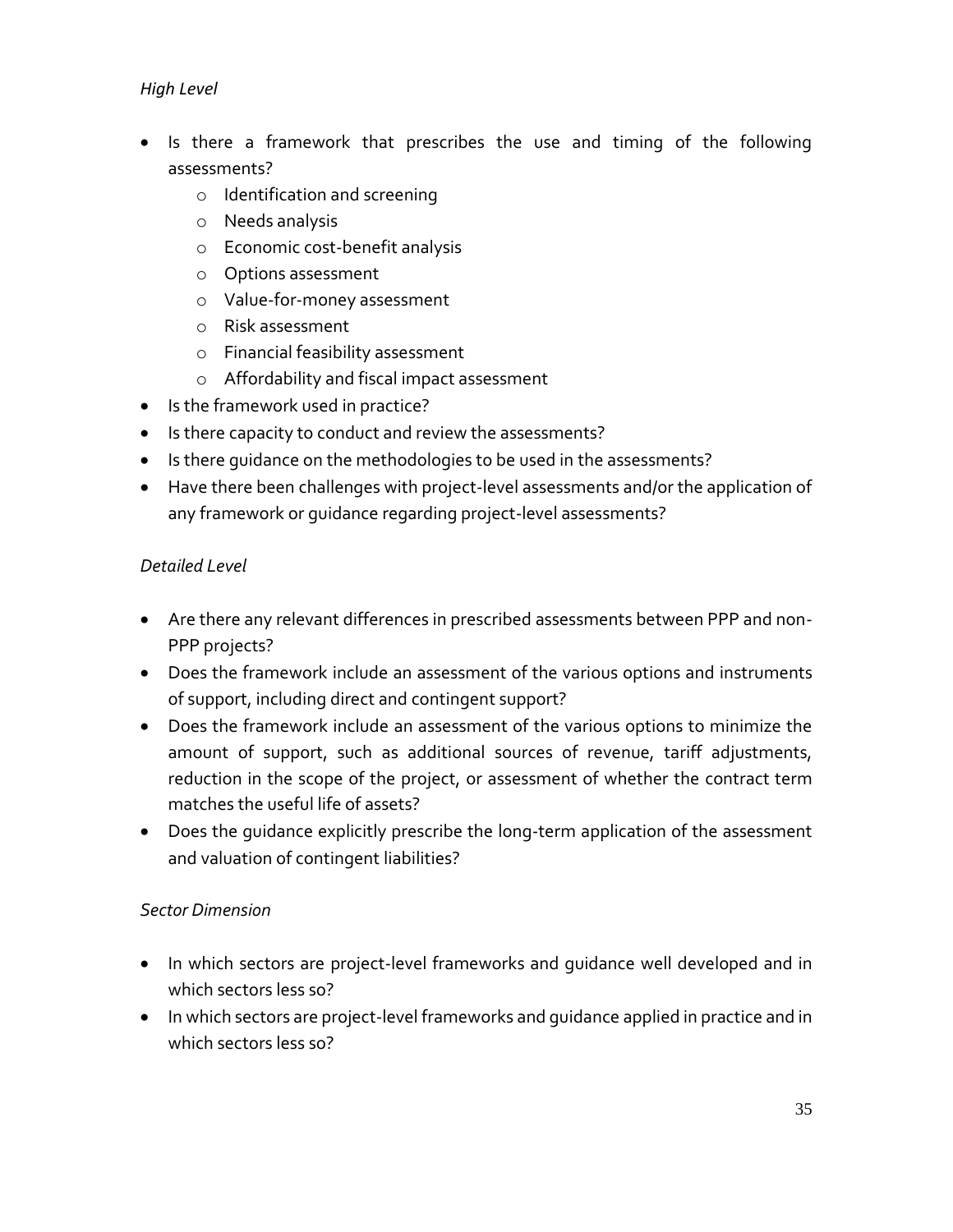#### <span id="page-38-0"></span>**6.6 Potential World Bank Support Mechanisms**

- 1. PPP webinars[: http://einstitute.worldbank.org/ei/wbeiterms/webinars/67](http://einstitute.worldbank.org/ei/wbeiterms/webinars/67)
- 2. PPP resources[: http://www.ppiaf.org/node/815](http://www.ppiaf.org/node/815)
- 3. PPP Roads & Highways Toolkit: [http://www.ppiaf.org/sites/ppiaf.org/files/documents/toolkits/highwaystoolkit](http://www.ppiaf.org/sites/ppiaf.org/files/documents/toolkits/highwaystoolkit/index.html) [/index.html](http://www.ppiaf.org/sites/ppiaf.org/files/documents/toolkits/highwaystoolkit/index.html)
- 4. PPP/Infrastructure Toolkits:<http://www.ppiaf.org/node/83>
- 5. PPP training course[: https://www.coursera.org/course/effectiveppp](https://www.coursera.org/course/effectiveppp)
- 6. IBRD investment loans, credit, and grants
- 7. IFC InfraVenture Fund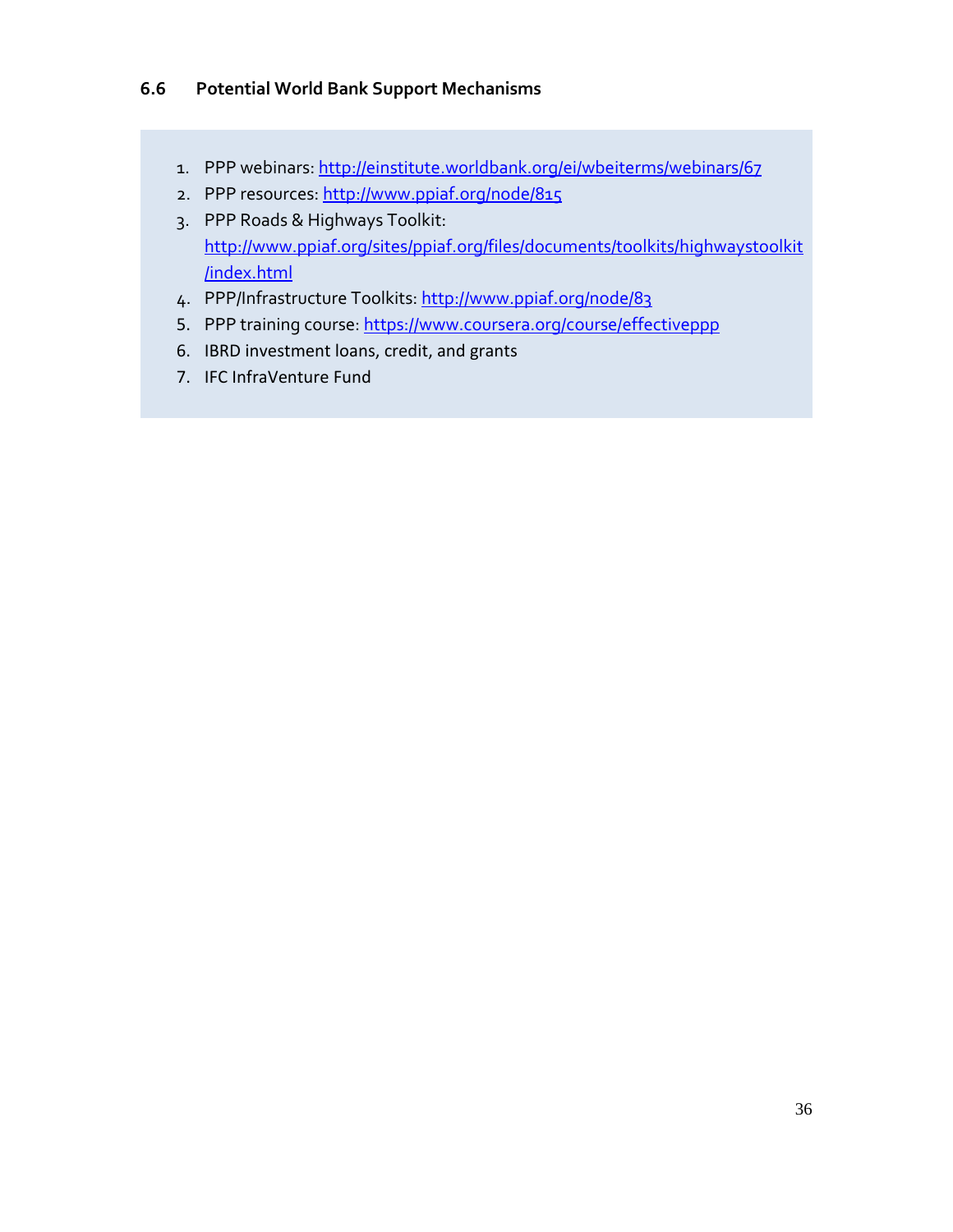# <span id="page-39-0"></span>**7. Access to Finance**

Some of the developed country clients to whom the World Bank provides technical assistance for developing PPP projects, programs, and frameworks have less developed financial markets. Commercial bank financing as well as bond financing may be difficult to find. Sometimes financing may be available, but not at the price or terms required for the project unless the borrowing is backed by guarantees. It is important for the TTL to assess the status of the financial markets, including the availability of different financing instruments, existence or otherwise of a yield curve and its term, the depth and breadth of the secondary markets, and the role of development finance institutions (DFIs), export credit agencies, multilateral development banks (MDBs), and institutional investors in financing PPPs. It is also important to look at the credit enhancement mechanisms available in the market. In countries where the government has some closed PPP projects or projects that are in an advanced state of development, it would be good to assess project structures from the point of view of project finance.

### Key question: Are the necessary PPP project finance structures and sources available?

#### *High Level*

- Is local currency financing available?
- Is there a robust project finance market, which supplements the traditional corporate finance market?
- Is there a variety of debt instruments available to cater to different project needs, such as senior, mezzanine, subordinate debt, and take-out financing?

- Are there restrictions on external borrowing by domestic firms?
- Do the major sources of debt (commercial banks and capital markets), including domestic and external borrowing, provide reasonably long and adequate tenors?
- Are credit enhancement and risk mitigation products (guarantees) available to support project financing?
- Is there a reasonable secondary market available for refinancing debt and equity?
- What are the trends in the fluctuation of local currency against key currencies, such as the euro and the U.S. dollar?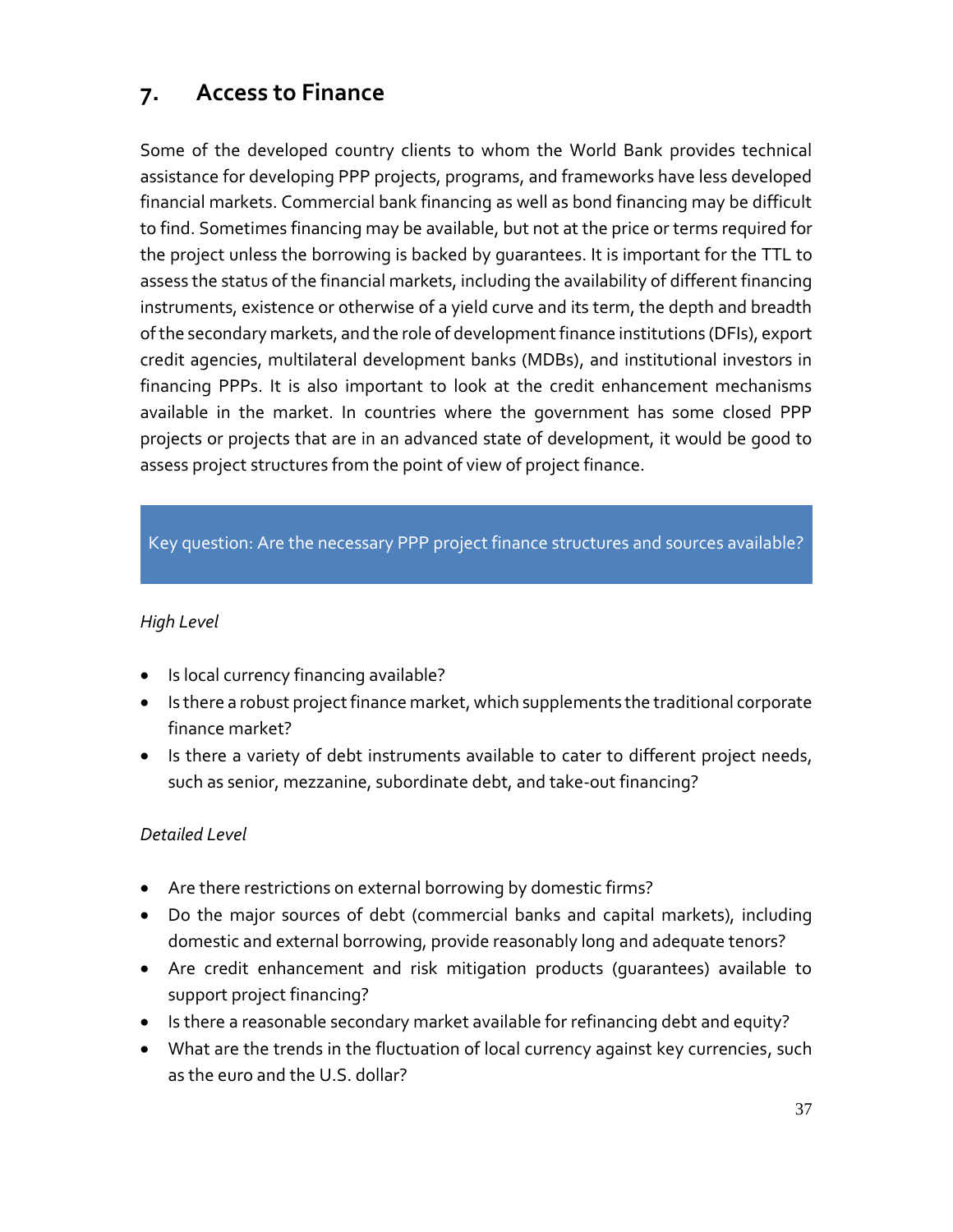- Are there readily available and affordable mechanisms for interest rate and foreign currency hedging?
- Is there a functioning bond market?
	- o Is there a yield curve supported by regular government bond issuances? What is the length of the yield curve?
	- o Is there a nongovernment bond market with adequate depth?
	- o Is there a secondary market available for bonds with sufficient volumes (to assess the liquidity of fixed-income instruments)?
	- o Is there a wide investor base in bonds that includes foreign investors as well?
- Is there sufficient access to international financing and investment sources?
	- o Are there restrictions, including caps on foreign equity investments and ownership?
	- o Are controls on foreign exchange or capital movements predictable and stable?
	- o Are there adequate levels of foreign currency reserves?
	- o Are there restrictions on repatriation of profits?
- Are DFIs and MDBs playing a major role in financing projects, directly or indirectly, and what major instruments are they using?
- Do the current regulations and rules support investments in infrastructure projects by long-term investors, including pension and equity funds? Do pension funds invest only in instruments rated AA+ or better, or is there flexibility? Are there regulatory caps on pension fund exposure to infrastructure, and do these allow for further investment in the sector?

# <span id="page-40-0"></span>**7.1 Potential World Bank Support Mechanisms**

- 1. PPP webinars[: http://einstitute.worldbank.org/ei/wbeiterms/webinars/67](http://einstitute.worldbank.org/ei/wbeiterms/webinars/67)
- 2. PPP resources[: http://www.ppiaf.org/node/815](http://www.ppiaf.org/node/815)
- 3. PPP Roads & Highways Toolkit: [http://www.ppiaf.org/sites/ppiaf.org/files/documents/toolkits/highwaystoolkit](http://www.ppiaf.org/sites/ppiaf.org/files/documents/toolkits/highwaystoolkit/index.html) [/index.html](http://www.ppiaf.org/sites/ppiaf.org/files/documents/toolkits/highwaystoolkit/index.html)
- 4. PPP/Infrastructure Toolkits:<http://www.ppiaf.org/node/83>
- 5. PPP training course[: https://www.coursera.org/course/effectiveppp](https://www.coursera.org/course/effectiveppp)
- 6. IBRD local currency loans
- 7. IBRD partial risk guarantee
- 8. IBRD partial credit guarantee
- 9. IBRD policy-based guarantee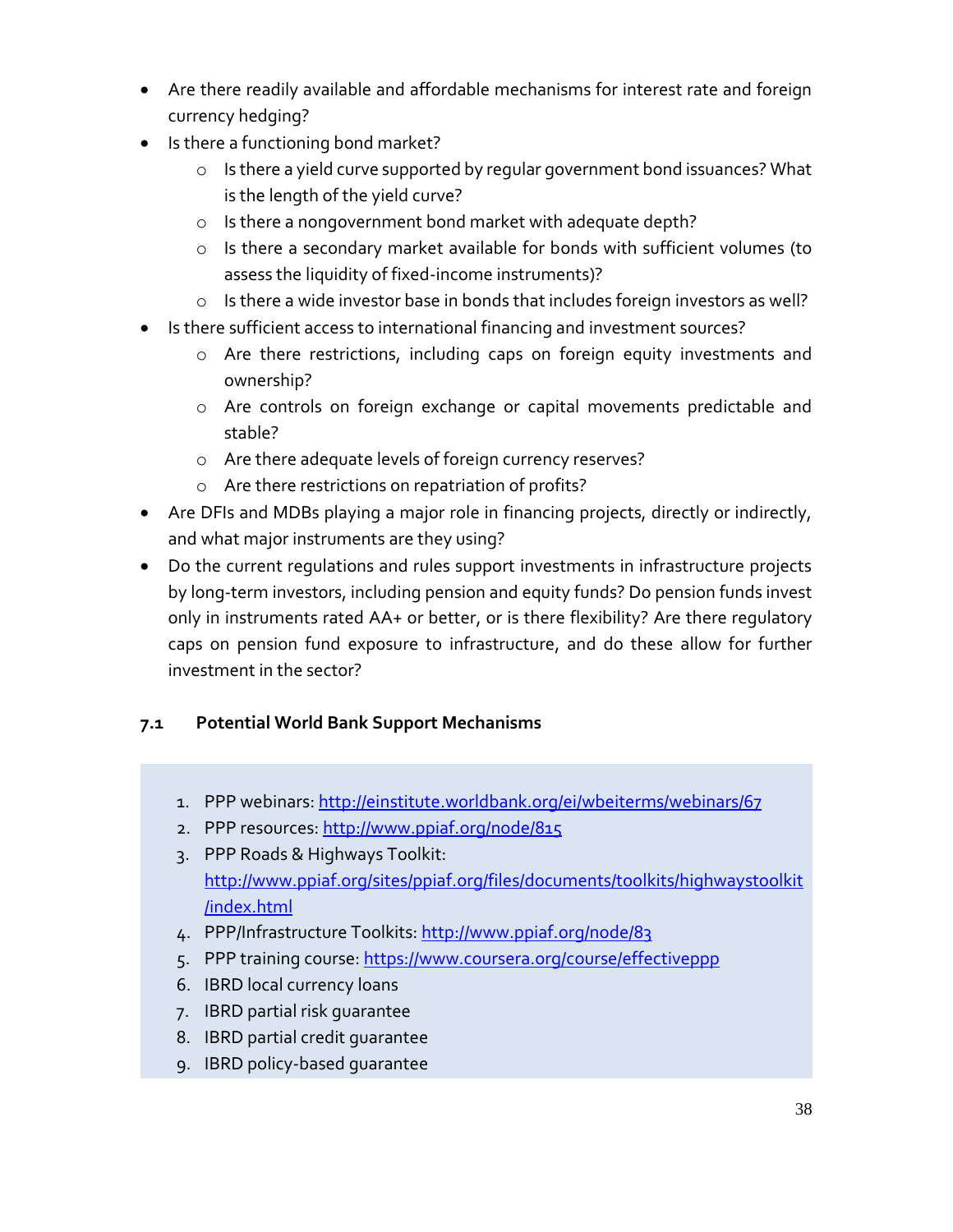- 10. IBRD currency swaps
- 11. IBRD interest rate swaps
- 12. IBRD interest rate caps and collars
- 13. IBRD commodity price swaps
- 14. IFC A loans
- 15. IFC B loans
- 16. IFC parallel loans
- 17. IFC equity investments
- 18. IFC full/partial credit guarantee
- 19. IFC credit-rating enhancement product
- 20. IFC hedging products
- 21. MIGA political risk insurance
- 22. MIGA non-honoring of a sovereign financial obligation
- 23. MIGA hedging products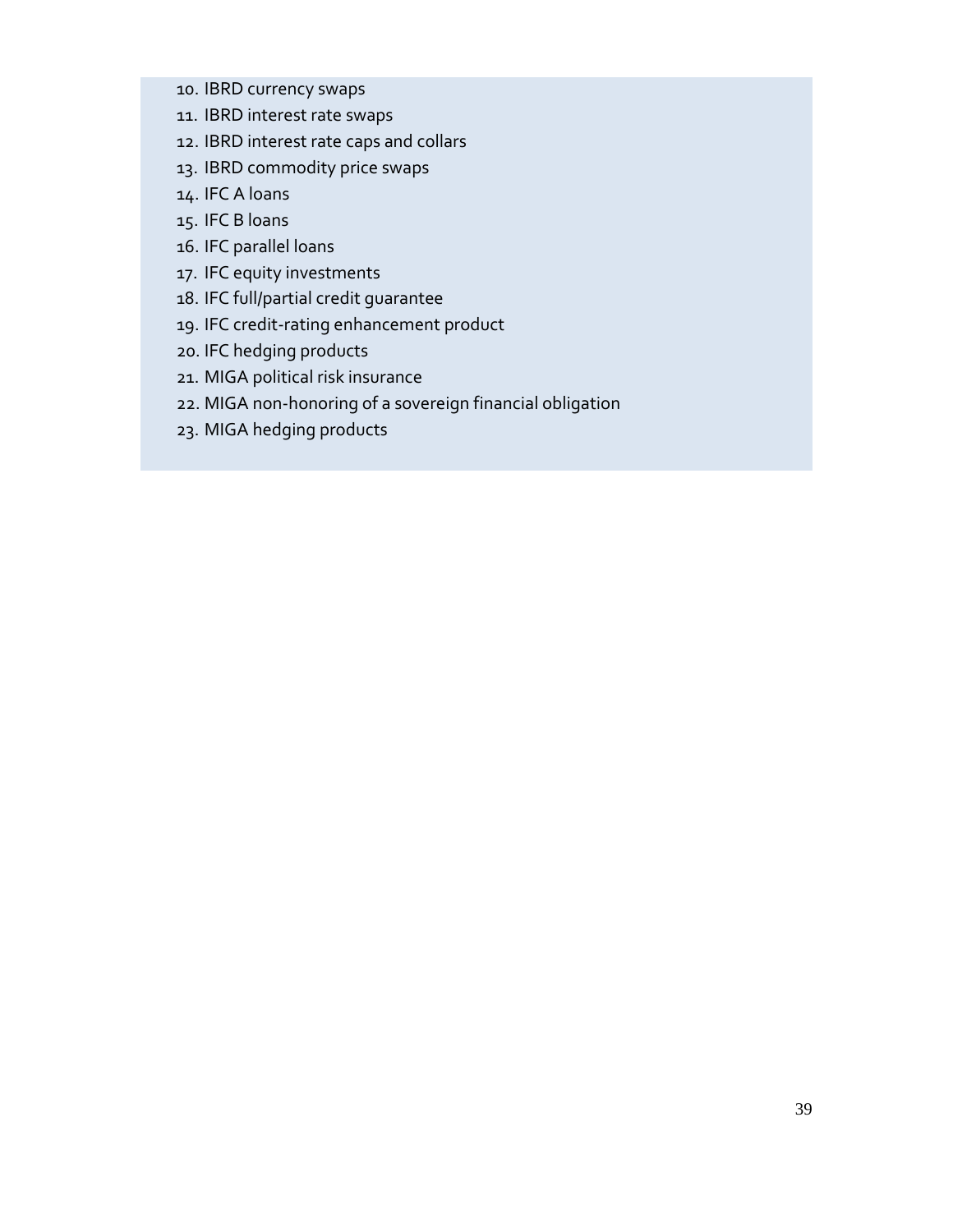# <span id="page-42-0"></span>**8. Transparency and Disclosure**

Better oversight by supreme audit institutions and provision for regular audit of PPPs can improve PPP governance significantly. There are also reasons to believe that significant proactive disclosure can help PPP programs achieve the desired value for money and better outcomes. Revealing information on the procurement of PPPs can improve governance; disclosing information on government financial support and assumption of risks under PPPs can improve the management of the fiscal costs of PPPs; and disclosing information on the performance of PPPs provides users of services with an understanding of what levels of service they should be getting.

Better audit oversight and contract disclosure may well produce more sustainable contracts and benefit the private sector by reduced risks of renegotiation. This chapter of the Diagnostic assesses the audit and disclosure frameworks in countries and their applicability to PPP. TTLs are advised to assess these carefully, as a closed and nontransparent system could add substantially to the costs of individual projects.

Key question: Are there oversight¸ audit, and disclosure procedures and institutions in place?

- Does the supreme audit institution have the capacity and skills to undertake PPP audits and does it publish the findings?
- Have there been prior audits of PPP projects? What is the substance of these audits: which key shortcomings do these reports indicate?
- Is there a clear and established framework for financial, performance, and forensic audits of PPP?
- Is there a proactive disclosure law and/or policy that is adequately implemented, and does it cover PPP?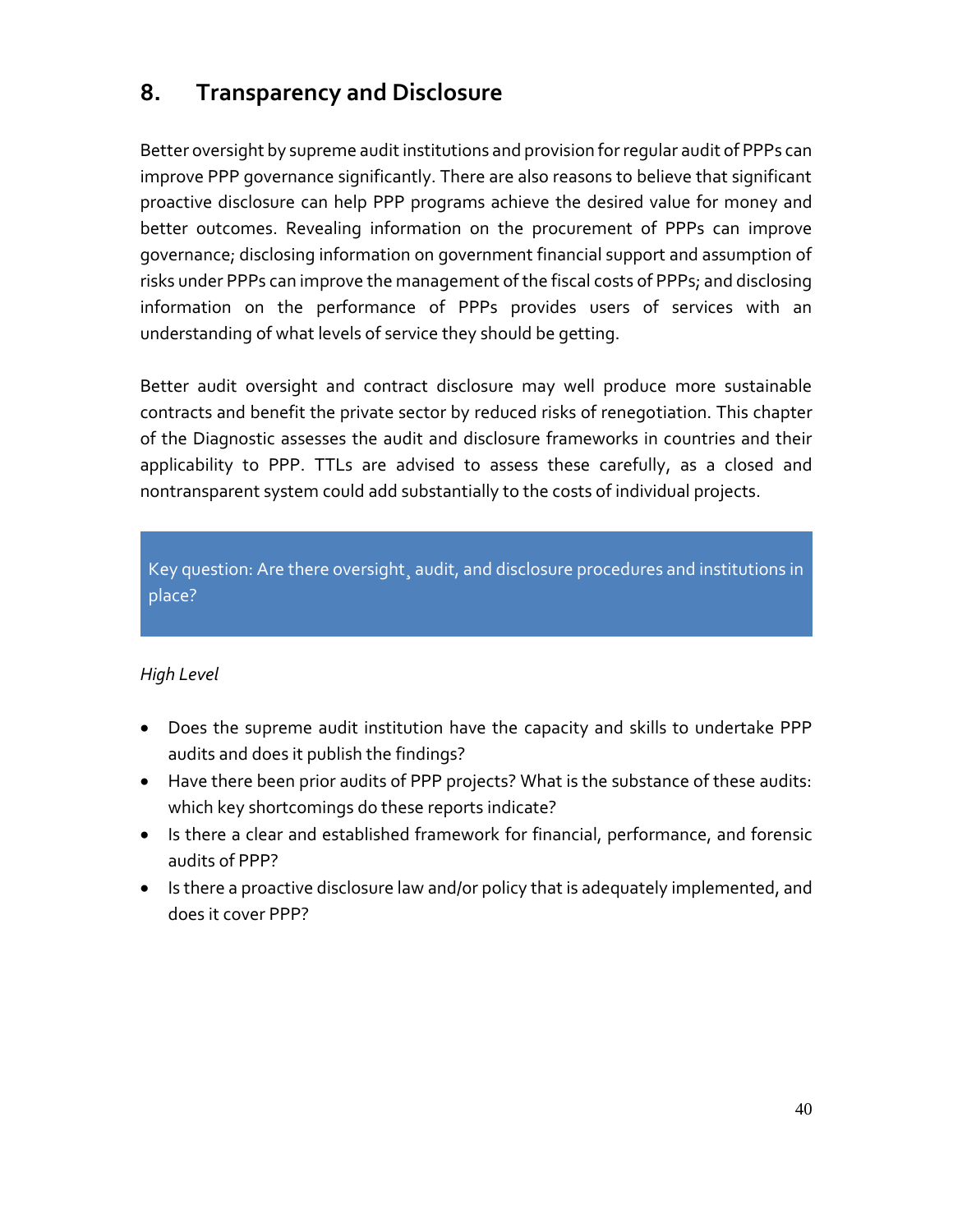- Are there other specific methods (for example, through specific guidance to officials) for ensuring transparency in the PPP process, such as disclosure of key pre-<sup>20</sup> and post-procurement disclosure of information relating to:
	- o Project approval
	- o The bid process
	- o Project progress
	- o Fund deployment from the government
	- o Projected commitments
	- o Contingent liabilities
	- o Project performance
- Is there clear quidance on the recommended approach to confidential information, and is the guidance clearly reflected in standard contract documentation?

# <span id="page-43-0"></span>**8.1 Potential World Bank Support Mechanisms**

- 1. Transparency and Accountability in Public-Private Partnerships: [http://einstitute.worldbank.org/ei/webinar/themes/transparency-and](http://einstitute.worldbank.org/ei/webinar/themes/transparency-and-accountability-in-public_private-partnerships)[accountability-in-public\\_private-partnerships](http://einstitute.worldbank.org/ei/webinar/themes/transparency-and-accountability-in-public_private-partnerships)
- 2. [http://www](http://www-wds.worldbank.org/external/default/WDSContentServer/WDSP/IB/2013/03/28/000333037_20130328103832/Rendered/PDF/762780WP0Box370osure0of0Project0PPP.pdf)[wds.worldbank.org/external/default/WDSContentServer/WDSP/IB/2013/03/28](http://www-wds.worldbank.org/external/default/WDSContentServer/WDSP/IB/2013/03/28/000333037_20130328103832/Rendered/PDF/762780WP0Box370osure0of0Project0PPP.pdf) [/000333037\\_20130328103832/Rendered/PDF/762780WP0Box370osure0of0Pro](http://www-wds.worldbank.org/external/default/WDSContentServer/WDSP/IB/2013/03/28/000333037_20130328103832/Rendered/PDF/762780WP0Box370osure0of0Project0PPP.pdf) [ject0PPP.pdf](http://www-wds.worldbank.org/external/default/WDSContentServer/WDSP/IB/2013/03/28/000333037_20130328103832/Rendered/PDF/762780WP0Box370osure0of0Project0PPP.pdf)
- 3. World Bank (2015 Draft), Framework for Disclosure in Public-Private Partnership Projects
- 4. World Bank (2015 Draft), Disclosure in Public-Private Partnerships: Good Practice Cases
- 5. World Bank (2015 Draft), Disclosure in Public-Private Partnerships: Jurisdictional Studies

 $\overline{a}$ 

<sup>20</sup> This includes disclosure during the procurement process.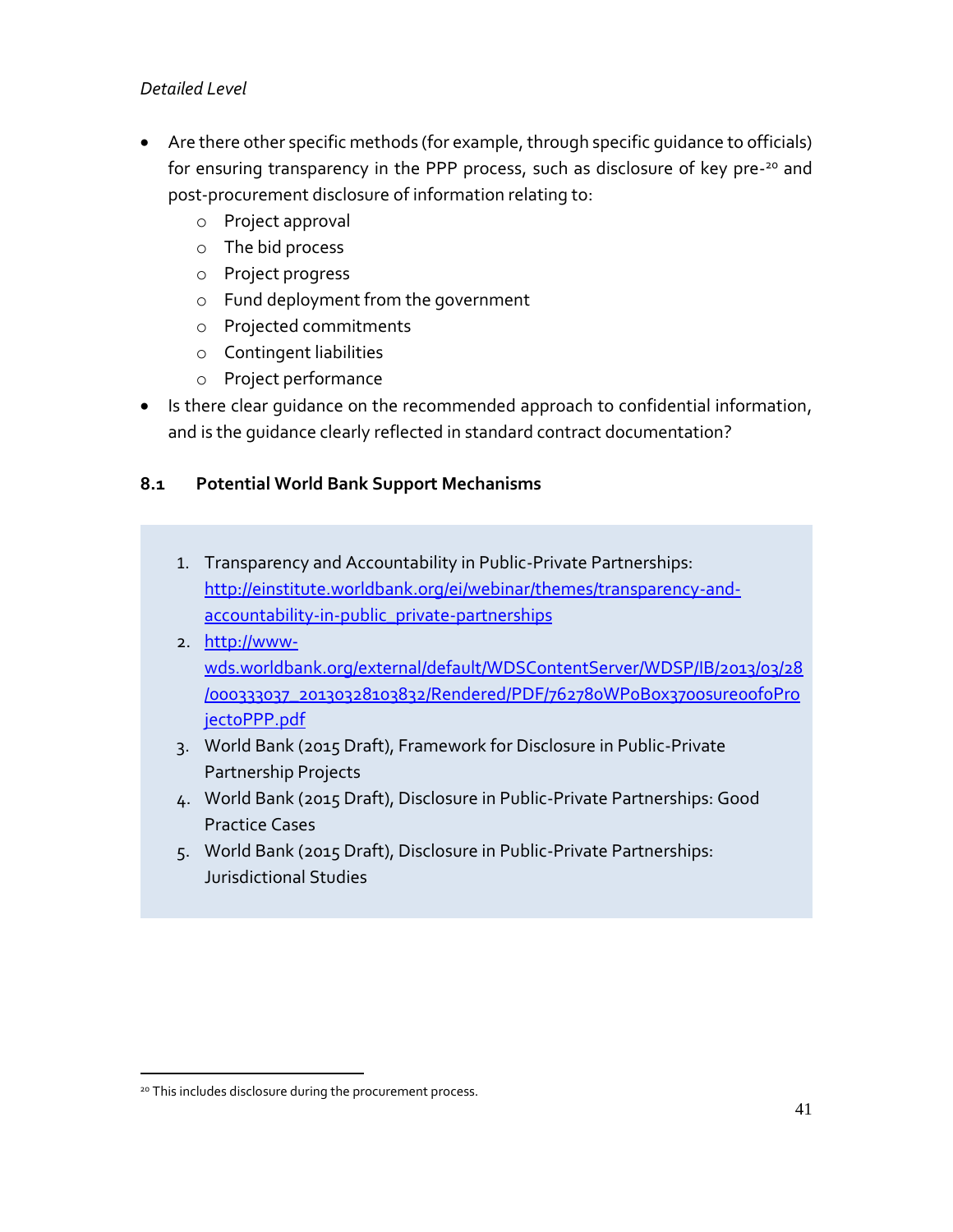# <span id="page-44-0"></span>**9. Gap Assessment**

The following table presents the key questions that are necessary to perform a gap assessment. The answer "no" to a key question defines a PPP readiness gap, which will need to be addressed in the PPP strategy. Prioritization of gaps allows for emphasis on a selection of themes in the PPP strategy.

| <b>Themes</b>   | <b>Key question</b>                            | Y/N | <b>Priority</b> |
|-----------------|------------------------------------------------|-----|-----------------|
| PPP experience  | Does the government have any experience        |     |                 |
|                 | implementing PPPs?                             |     |                 |
| Stakeholder     | Does the government support PPPs?              |     |                 |
| support and     | Do the general public and other key            |     |                 |
| ownership       | stakeholders support PPPs?                     |     |                 |
| Legislative and | Is the legal and regulatory environment        |     |                 |
| regulatory      | sufficiently conducive to PPPs?                |     |                 |
| framework       | Do legislation and regulation provide clarity  |     |                 |
|                 | on the management of unsolicited               |     |                 |
|                 | proposals?                                     |     |                 |
|                 | Do other legislation and regulations support   |     |                 |
|                 | the implementation of PPPs?                    |     |                 |
|                 | Are legislation and regulation functioning     |     |                 |
|                 | well in practice?                              |     |                 |
| Institutional   | Are there institutions in place to support the |     |                 |
| framework       | preparation, procurement, and                  |     |                 |
|                 | implementation of PPPs?                        |     |                 |
|                 | Are there processes in place to guide the      |     |                 |
|                 | preparation, procurement, and                  |     |                 |
|                 | implementation of PPPs?                        |     |                 |
|                 | Are there standardized PPP documents and       |     |                 |
|                 | templates?                                     |     |                 |
|                 | Is there a government communication            |     |                 |
|                 | strategy and stakeholder engagement            |     |                 |
|                 | strategy on PPPs?                              |     |                 |
|                 | Do the government and the industry have        |     |                 |
|                 | (access to) the skills and expertise to        |     |                 |
|                 | implement PPPs successfully?                   |     |                 |
|                 | Does the budgetary system support PPPs?        |     |                 |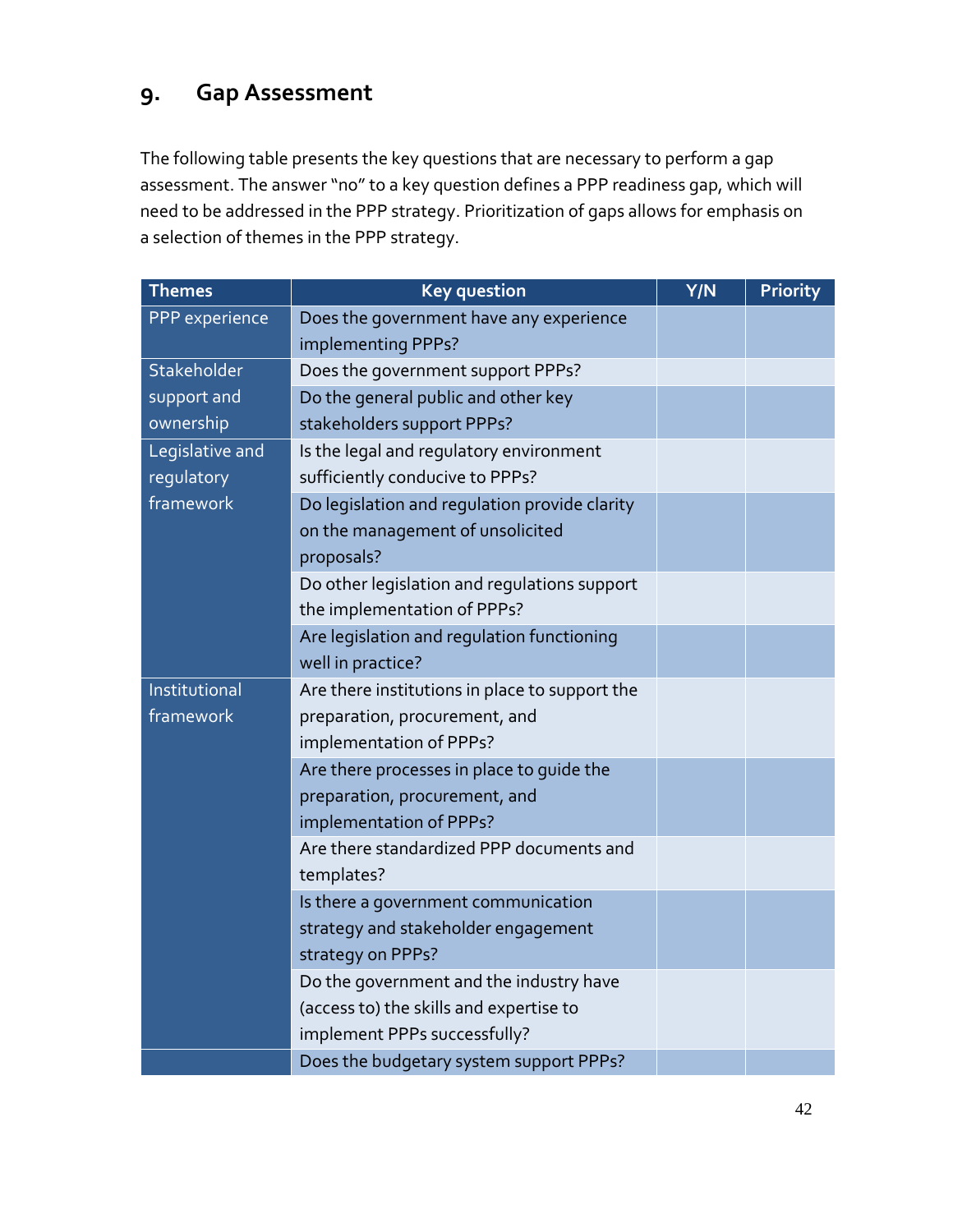| <b>Themes</b>     | <b>Key question</b>                        | Y/N | <b>Priority</b> |
|-------------------|--------------------------------------------|-----|-----------------|
| Funding and       | Is there funding available for robust PPP  |     |                 |
| managing fiscal   | project preparation, procurement, and      |     |                 |
| risk              | implementation?                            |     |                 |
|                   | Is there a framework for government        |     |                 |
|                   | financial support to PPPs?                 |     |                 |
|                   | Is there a framework for managing fiscal   |     |                 |
|                   | commitments and contingent liabilities?    |     |                 |
|                   | Is there a framework for project-level     |     |                 |
|                   | financial and economic assessments?        |     |                 |
| Access to finance | Are the necessary PPP project finance      |     |                 |
|                   | structures and sources available?          |     |                 |
| Transparency      | Are there oversight, audit, and disclosure |     |                 |
| and disclosure    | procedures and institutions in place?      |     |                 |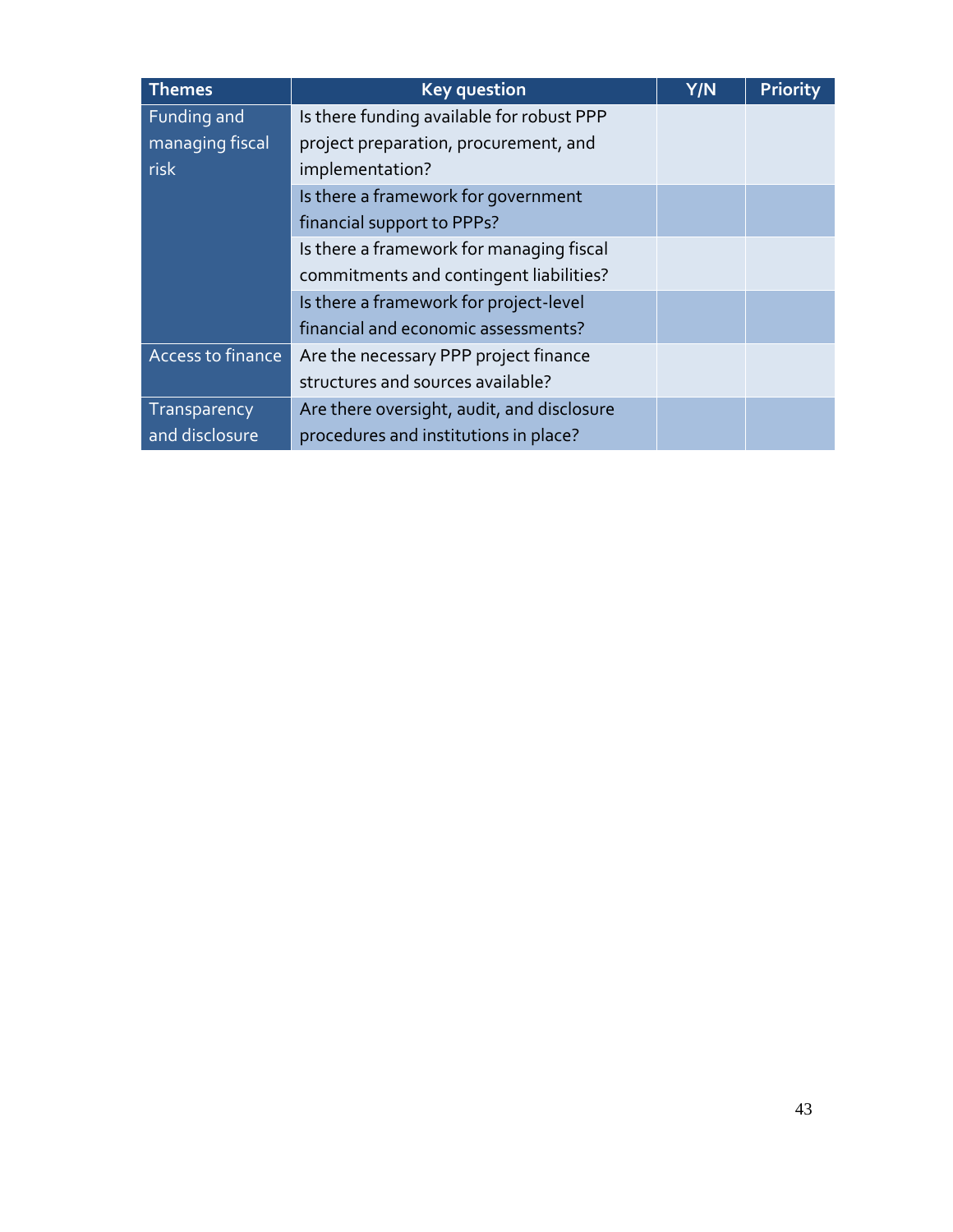# <span id="page-46-0"></span>**10. Diagnostic Road Map**

The application of the Diagnostic consists of three phases, including *desktop preparation, 0n-site due diligence, and drafting a strategy*. The following table describes the road map to the successful application of the diagnostic resulting in a sound PPP country strategy.

|                                                                            | What                         | <b>How</b>                                                          |
|----------------------------------------------------------------------------|------------------------------|---------------------------------------------------------------------|
|                                                                            | <b>Undertake preparatory</b> | <b>Review Country Partnerships Strategy</b><br>$\checkmark$         |
|                                                                            | work to establish            | Review past, existing, and planned World Bank                       |
|                                                                            | status quo initial           | lending and non-lending portfolio                                   |
|                                                                            | baseline of the              | Desktop review of the country's legal system<br>$\checkmark$        |
|                                                                            | country's need and           | $\checkmark$ Desktop review of the investment planning process      |
|                                                                            | readiness and enabling       | Desktop review of the budgetary process<br>$\checkmark$             |
|                                                                            | environment for              | Desktop review of past experience with PPP, if any<br>✓             |
| Phase I: Pre-Mission Prep<br>(5 working days                               | undertaking PPPs             | Desktop review of current infrastructure/service<br>✓               |
|                                                                            |                              | delivery provision (gaps)                                           |
|                                                                            |                              | Desktop review of the country's fiscal situation<br>$\checkmark$    |
|                                                                            |                              | Desktop<br>review of other multilateral/donor<br>✓                  |
|                                                                            |                              | involvement in infrastructure development/PPPs                      |
|                                                                            |                              | Desktop review of the domestic financial sector and<br>$\checkmark$ |
|                                                                            |                              | capital markets                                                     |
|                                                                            |                              | Desktop review of the domestic construction<br>$\checkmark$         |
|                                                                            |                              | industry and private sector strength                                |
|                                                                            |                              | Desktop review of the country's competitiveness<br>$\checkmark$     |
|                                                                            |                              | ranking                                                             |
|                                                                            | <b>Confirm existing</b>      | Obtain background information using the due diligence               |
|                                                                            | baseline, readiness,         | checklist provided in the main text:                                |
|                                                                            | and enabling                 | $\checkmark$ Obtain views and update from the respective            |
|                                                                            | environment for              | country management unit on the need, scope                          |
|                                                                            | undertaking PPPs;            | (national and/or subnational), and scale of a                       |
|                                                                            | explore possibilities for    | potential PPP program                                               |
| <b>Phase II: Mission Diagnostic,</b><br>5–10 Working Days)<br>Consultation | policy, legal,               | $\checkmark$ Undertake a review of the legal and regulatory         |
|                                                                            | institutional,               | environment for PPPs, including a review of how                     |
|                                                                            | regulatory, financing        | conducive sector legislation is to PPPs                             |
|                                                                            | and supporting PPP           | $\checkmark$ Obtain views on the need for and advantages in         |
|                                                                            | arrangements                 | developing cross-sector PPP legislation                             |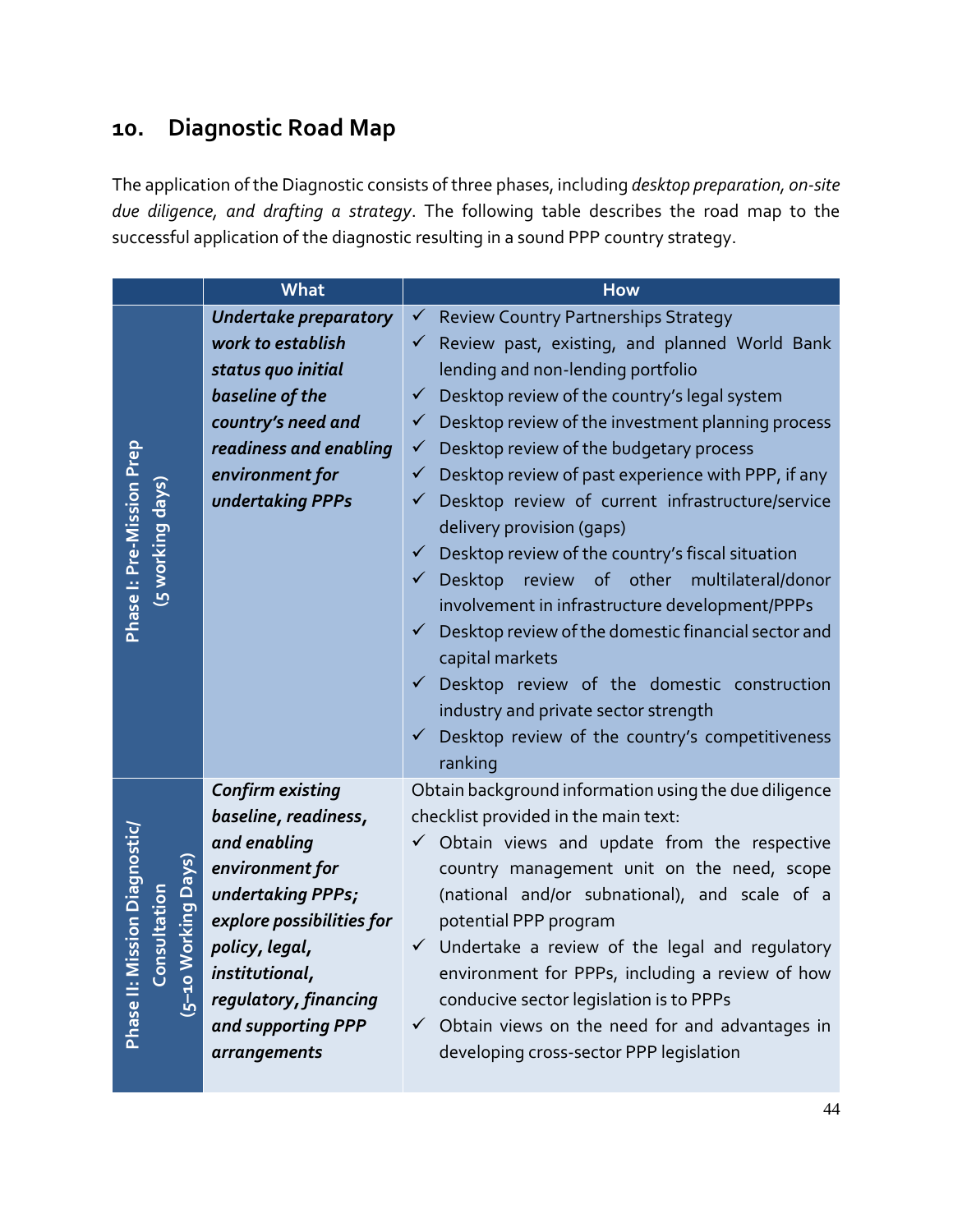| <b>What</b> | <b>How</b>                                                                                                                                                                                                                                                                                                                                                                                                                                                                                                                                                                                                                                                                                                                                                                                                                                                                                                                                                                                                                                                                                                                                                                                                                                                                                                                                                                                                                                                                                                                                                                                                                                                                                                                                                                               |
|-------------|------------------------------------------------------------------------------------------------------------------------------------------------------------------------------------------------------------------------------------------------------------------------------------------------------------------------------------------------------------------------------------------------------------------------------------------------------------------------------------------------------------------------------------------------------------------------------------------------------------------------------------------------------------------------------------------------------------------------------------------------------------------------------------------------------------------------------------------------------------------------------------------------------------------------------------------------------------------------------------------------------------------------------------------------------------------------------------------------------------------------------------------------------------------------------------------------------------------------------------------------------------------------------------------------------------------------------------------------------------------------------------------------------------------------------------------------------------------------------------------------------------------------------------------------------------------------------------------------------------------------------------------------------------------------------------------------------------------------------------------------------------------------------------------|
|             | $\checkmark$ Obtain views of the Ministries of the Finance and<br>Planning and establish the current investment<br>project planning and budgetary process<br>$\checkmark$ Obtain views of the sector line ministries (and<br>municipal local authorities) and establish a<br>potential PPP pipeline<br>$\checkmark$ Obtain views of the Ministries of Finance and<br>Planning, along with the sector line ministries on<br>the need, role, and location of a central PPP unit<br>$\checkmark$ Review the capacity of the line ministries in<br>undertaking PPPs<br>$\checkmark$ Organize a public and private stakeholder<br>consultation workshop on perceived issues and<br>concerns, and an appropriate policy, legal,<br>institutional, and regulatory structure<br>for<br>undertaking PPPs; obtain views on the overall<br>public perception of PPPs; develop clear, concise,<br>and measurable objectives for the country's PPP<br>program<br>$\checkmark$ Organize a donor consultation workshop on their<br>perceived issues and concerns, and an appropriate<br>policy, legal, institutional, and regulatory structure<br>for undertaking PPPs, and create synergy on<br>potential PPP support to the government (and<br>avoid duplication)<br>$\checkmark$ Assess the budgetary and financial strength of the<br>government overall and the sector line ministries in<br>recruiting top-notch transaction advisors, and the<br>need for creating a project development fund<br>$\checkmark$ Assess the culture of paying for services, such as<br>tolls, and the willingness to pay in the future; assess<br>the need for creating some sort of viability gap<br>scheme<br>$\checkmark$ Assess how contingent liabilities are assessed,<br>recorded, and backstopped currently |
|             |                                                                                                                                                                                                                                                                                                                                                                                                                                                                                                                                                                                                                                                                                                                                                                                                                                                                                                                                                                                                                                                                                                                                                                                                                                                                                                                                                                                                                                                                                                                                                                                                                                                                                                                                                                                          |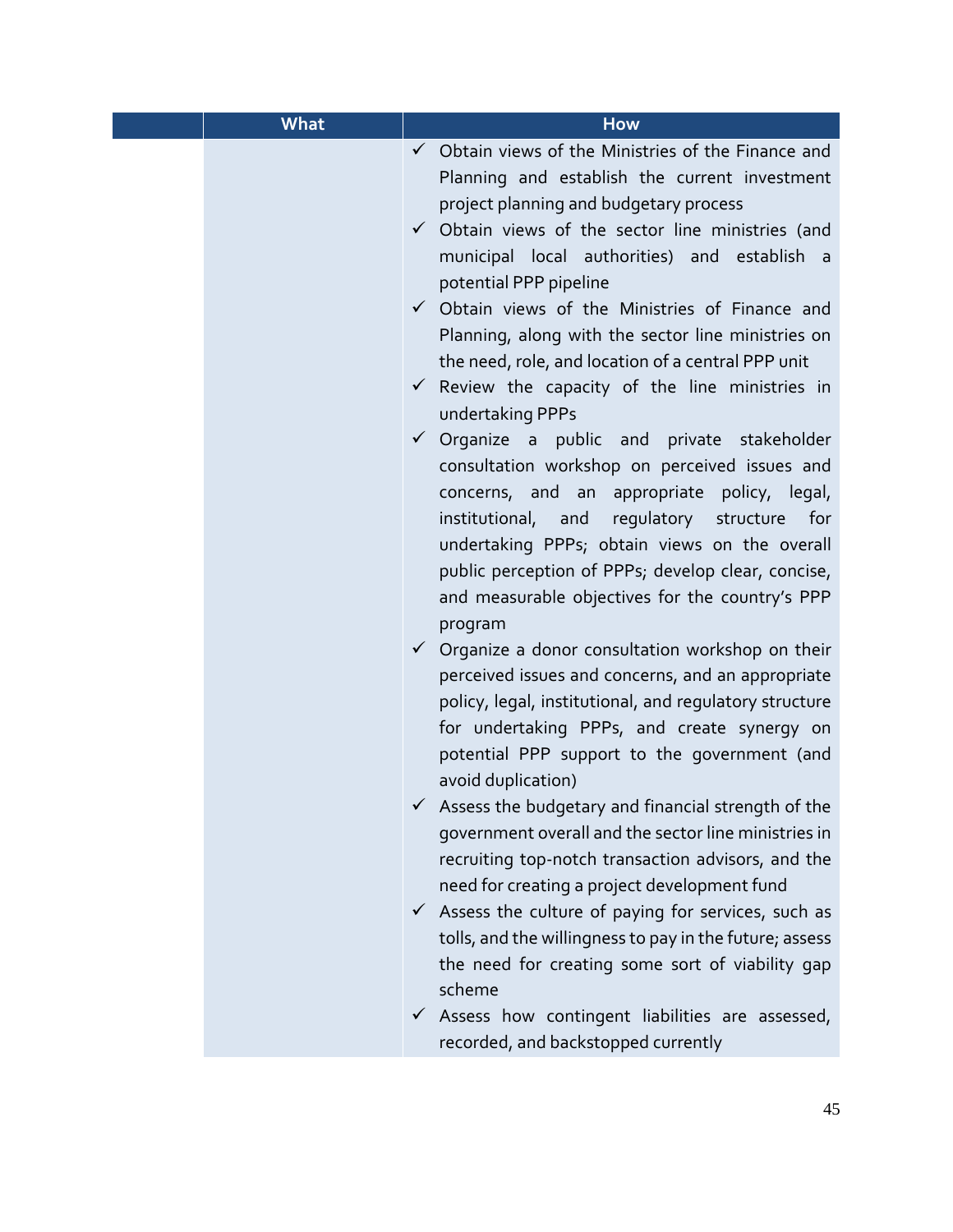|                                                                          | What                      | <b>How</b>                                                                           |
|--------------------------------------------------------------------------|---------------------------|--------------------------------------------------------------------------------------|
|                                                                          | <b>Based</b><br>the<br>on | Summarize the findings of Phases I and II                                            |
|                                                                          | information gathered      | Propose a clear definition for the country's PPP<br>$\checkmark$                     |
|                                                                          | and due diligence done    | program                                                                              |
|                                                                          | under Phase II, develop   | Propose the scope and scale of the country's PPP<br>$\checkmark$                     |
|                                                                          | a PPP strategy and        | program                                                                              |
|                                                                          | options for structuring   | Propose various options for policy and legislative<br>$\checkmark$                   |
|                                                                          | a robust PPP program;     | backing for the PPP program                                                          |
|                                                                          | select and recommend      | Propose various options for the institutional<br>$\checkmark$                        |
|                                                                          | a customized option       | structure (political, policy, and implementation) for                                |
|                                                                          | that would best suit the  | the PPP program                                                                      |
|                                                                          | country's needs and       | Propose the decision-making and approval regime<br>$\checkmark$                      |
|                                                                          | circumstances             | for various stages in a PPP                                                          |
|                                                                          |                           | $\checkmark$ Propose a suitable project lifecycle for PPPs                           |
|                                                                          |                           | $\checkmark$ Select the best options from among the policy,                          |
| Phase III: Formulation of Country PPP Strategy<br>(10 – 15 working days) |                           | legislative, institutional, and regulatory options,                                  |
|                                                                          |                           | and recommend an overall PPP program                                                 |
|                                                                          |                           | Propose an implementation plan for the proposed<br>✔                                 |
|                                                                          |                           | program                                                                              |
|                                                                          |                           | Develop a business plan (work plan, budget,<br>$\checkmark$                          |
|                                                                          |                           | staffing, and functions) for the proposed PPP<br>institutional structure or PPP unit |
|                                                                          |                           | Provide an overview of the public investment<br>$\checkmark$                         |
|                                                                          |                           | planning process from which the PPP pipeline flows                                   |
|                                                                          |                           | Propose a high-level fiscal commitment (including<br>$\checkmark$                    |
|                                                                          |                           | contingent liabilities) management structure for                                     |
|                                                                          |                           | <b>PPP<sub>S</sub></b>                                                               |
|                                                                          |                           | Propose the prospects of an initial potential PPP<br>✓                               |
|                                                                          |                           | project pipeline                                                                     |
|                                                                          |                           | ← Provide views on setting up a project development                                  |
|                                                                          |                           | fund and viability gap scheme (and a financing                                       |
|                                                                          |                           | facility, if needed)                                                                 |
|                                                                          |                           | $\checkmark$ Summarize all of the above in a PPP Strategy Note                       |
|                                                                          |                           | $\checkmark$ Provide a time bound road map for rolling out the                       |
|                                                                          |                           | proposed strategy                                                                    |

46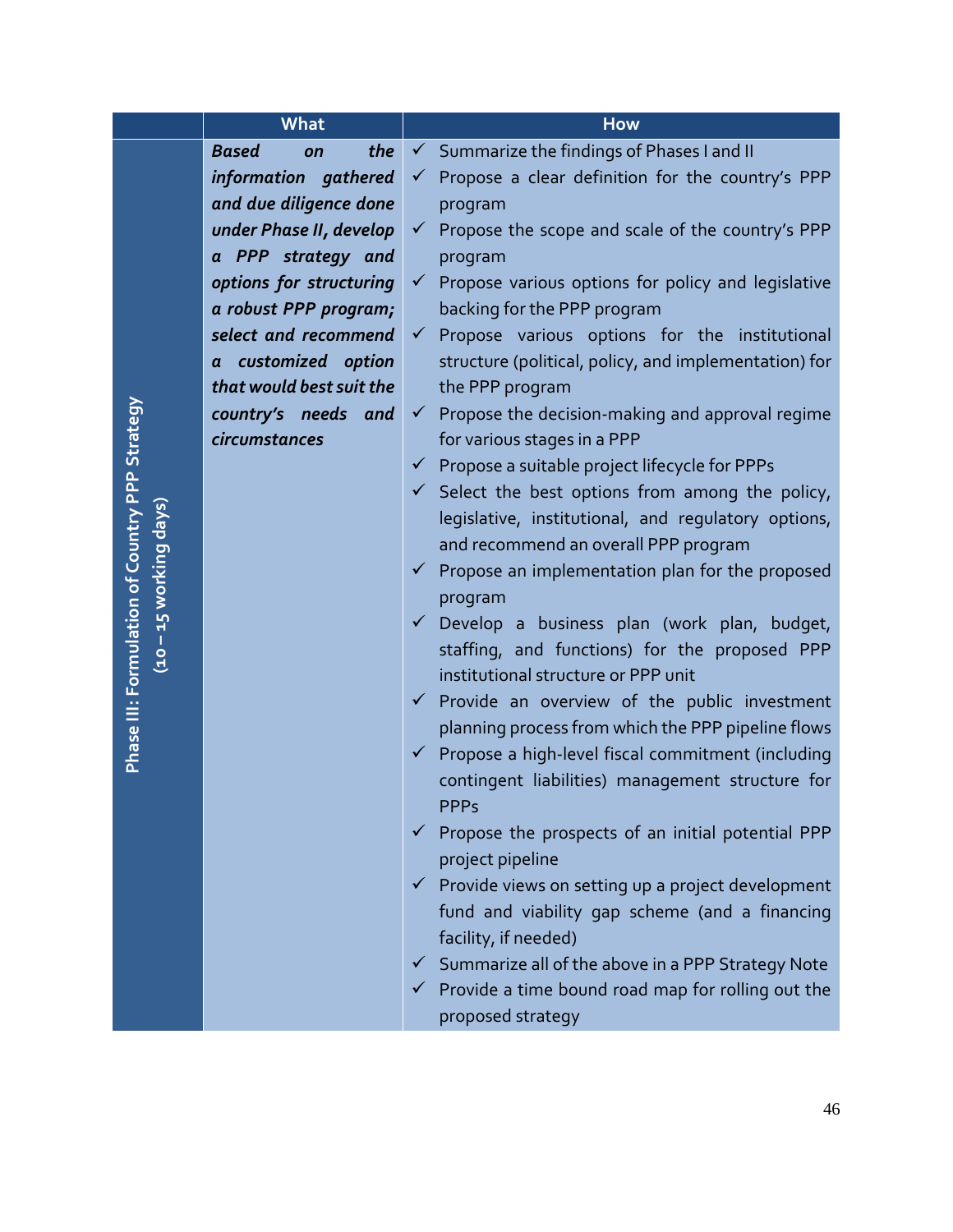#### **Annex 1: Illustrative List of Stakeholders the Assessing Team Should Meet**

This is an illustrative list. Stakeholders for specific countries would vary somewhat based on the circumstances of the country. The TTL/ PPP expert would need to customize the list to suit each country and list the individuals/firms/organizations under each category prior to the first mission.

#### **Government**

- Ministry of Finance
- Ministry of Economic Development
- Ministry of Infrastructure
- PPP unit if separate from the above
- All relevant sector ministries
- National agencies or state-owned enterprises dealing with infrastructure
- Regional organizations
- Supreme audit authority
- Accounting and statistics officials
- Ministry or Department of Budget
- Public Debt Management Authority
- Provincial governments
- Local bodies
- Independent regulators, if any
- Parliamentarians (based on specific country circumstances)

### **PPP legal firms/lawyers**

These should include those who may have provided legal advice for projects initiated as PPP or on PPP legislation/regulations/frameworks.

#### **Financiers**

These should include those who may have financed any past projects or are planning to finance future projects. State-owned development banks, if any Commercial banks Development financial institutions and multilateral development banks Equity funds Direct equity investors Debt funds